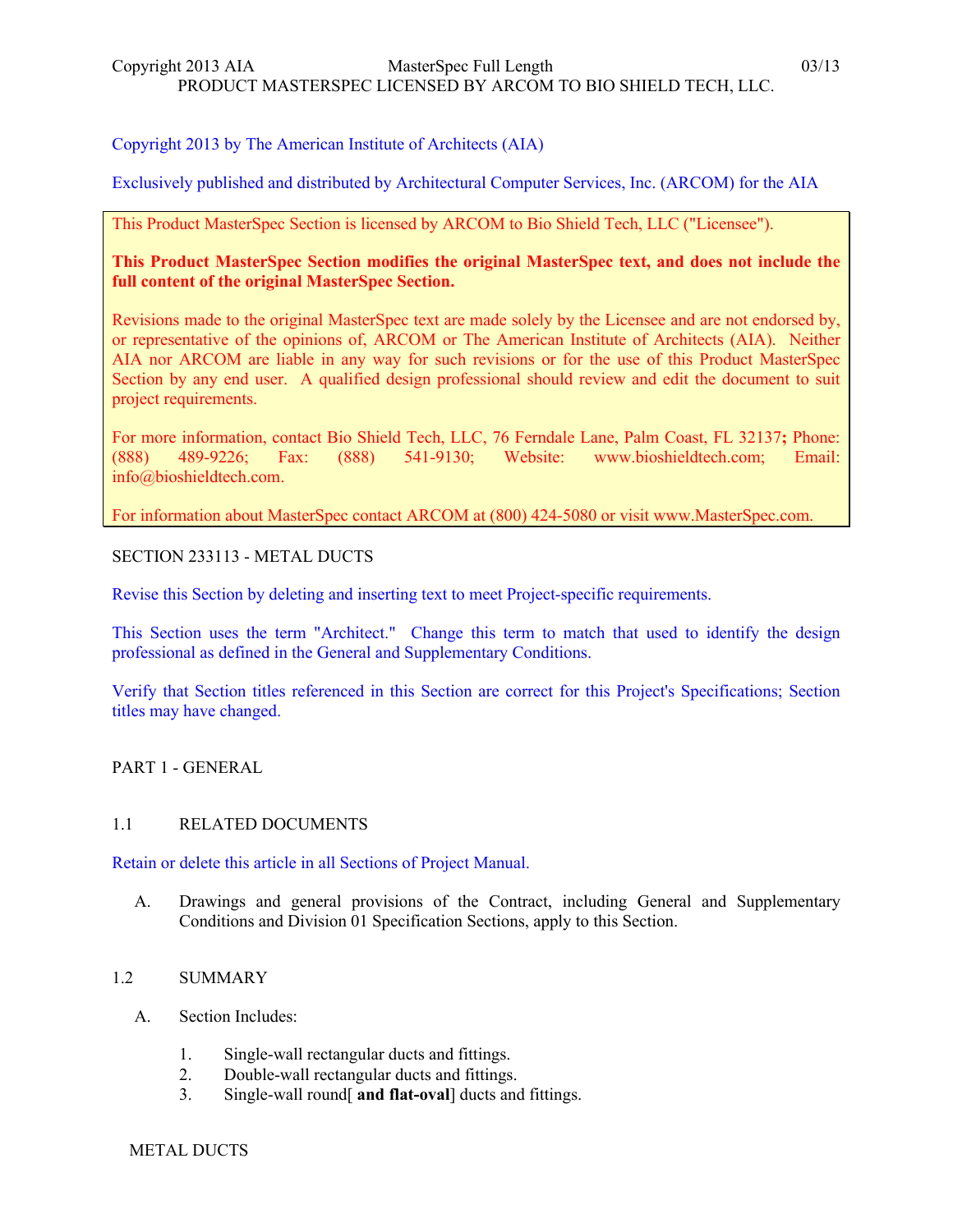Copyright 2013 AIA MasterSpec Full Length 03/13

PRODUCT MASTERSPEC LICENSED BY ARCOM TO BIO SHIELD TECH, LLC.

- 4. Double-wall round[ **and flat-oval**] ducts and fittings.
- 5. Sheet metal materials.
- 6. Antimicrobial Protective Coating.
- 7. Duct liner.
- 8. Sealants and gaskets.
- 9. Hangers and supports.
- 10. Seismic-restraint devices.
- B. Related Sections:

Retain Sections in subparagraphs below that contain requirements Contractor might expect to find in this Section but are specified in other Sections.

- 1. Section 230593 "Testing, Adjusting, and Balancing for HVAC" for testing, adjusting, and balancing requirements for metal ducts.
- 2. Section 233116 "Nonmetal Ducts" for fibrous-glass ducts, thermoset fiber-reinforced plastic ducts, thermoplastic ducts, PVC ducts, and concrete ducts.
- 3. Section 233119 "HVAC Casings" for factory- and field-fabricated casings for mechanical equipment.

Antimicrobial Coating should be applied to portions of duct accessories exposed to the air stream. This ensures the interior of the system is completely coated so as not to allow anywhere for microbial growth. Duct accessories with portions to be coated include: volume control dampers; turning vanes; purchased taps; round couplers; duct access doors (airstream side only); flat strip (one side only); standing slip lock; and conduit ties.

Do not apply Antimicrobial Coating to flexible duct and the following duct accessories: fire dampers; smoke dampers; combination fire/smoke dampers; motor dampers; and backdraft dampers. UL Listed components are precision and often moving parts that require complete mobility. Since they are typically purchased and not fabricated by those applying antimicrobial coating, they should not be coated in order to maintain design integrity.

4. Section 233300 "Air Duct Accessories" for dampers, sound-control devices, ductmounting access doors and panels, turning vanes, and flexible ducts. Includes Antimicrobial Coating of duct accessory surfaces exposed to the airstream.

# 1.3 PERFORMANCE REQUIREMENTS

Retain first paragraph below if Contractor is required to assume responsibility for duct construction design.

A. Delegated Duct Design: Duct construction, including sheet metal thicknesses, seam and joint construction, reinforcements, and hangers and supports, shall comply with SMACNA's "HVAC Duct Construction Standards - Metal and Flexible" and performance requirements and design criteria indicated in "Duct Schedule" Article.

Retain seismic options and design criteria in first paragraph below that are approved by authorities having jurisdiction.

B. Structural Performance: Duct hangers and supports[ **and seismic restraints**] shall withstand the effects of gravity[ **and seismic**] loads and stresses within limits and under conditions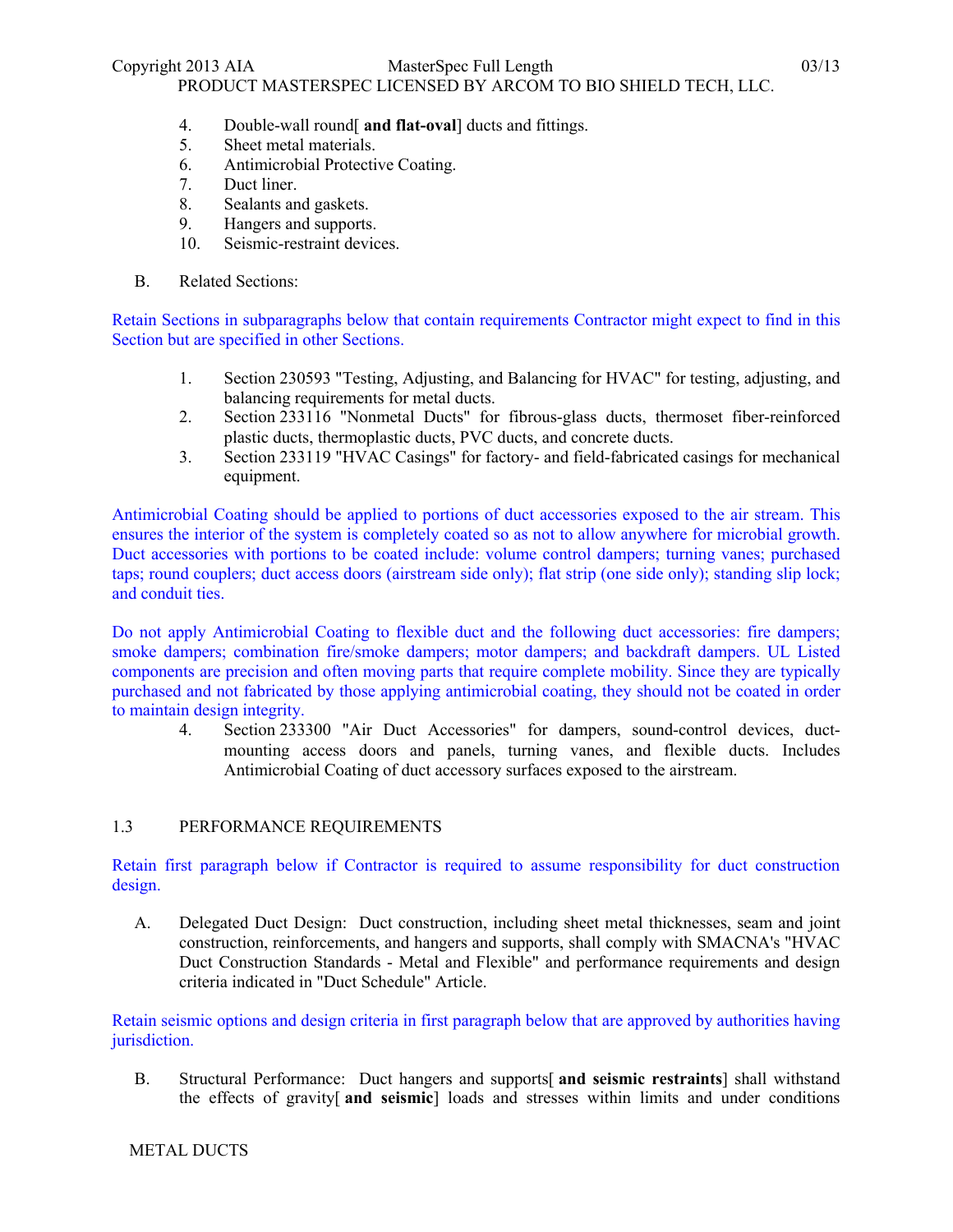described in SMACNA's "HVAC Duct Construction Standards - Metal and Flexible" [**and**] [**ASCE/SEI 7.**] [**SMACNA's "Seismic Restraint Manual: Guidelines for Mechanical Systems."**] <**Insert document.**>

Retain one of three subparagraphs below if retaining "SMACNA's 'Seismic Restraint Manual: Guidelines for Mechanical Systems'" option in paragraph above. If using other seismic design criteria, delete three subparagraphs below.

- 1. Seismic Hazard Level A: Seismic force to weight ratio, 0.48.
- 2. Seismic Hazard Level B: Seismic force to weight ratio, 0.30.
- 3. Seismic Hazard Level C: Seismic force to weight ratio, 0.15.

Retain paragraph below to comply with LEED Prerequisite IEQ 1.

C. Airstream Surfaces: Surfaces in contact with the airstream shall comply with requirements in ASHRAE 62.1.

# 1.4 ACTION SUBMITTALS

- A. Product Data: For each type of the following products:
	- 1. Liners and adhesives.
	- 2. Sealants and gaskets.
	- 3. Seismic-restraint devices.
- B. LEED Submittals:
	- 1. Product Data for Prerequisite IEQ 1: Documentation indicating that duct systems comply with ASHRAE 62.1, Section 5 - "Systems and Equipment."
	- 2. Product Data for Prerequisite EA 2: Documentation indicating that duct systems comply with ASHRAE/IESNA 90.1, Section 6.4.4 - "HVAC System Construction and Insulation."

Retain first subparagraph below if leak testing is retained in "Field Quality Control" Article.

3. Leakage Test Report for Prerequisite EA 2: Documentation of work performed for compliance with ASHRAE/IESNA 90.1, Section 6.4.4.2.2 - "Duct Leakage Tests."

# Retain first subparagraph below if retaining "Duct Cleaning" Article.

4. Duct-Cleaning Test Report for Prerequisite IEQ 1: Documentation of work performed for compliance with ASHRAE 62.1, Section 7.2.4 - "Ventilation System Start-up."

"Product Data for Credit IEQ 4.1" Subparagraph below applies to LEED-NC, LEED-CI, and LEED-CS; coordinate with requirements for adhesives and sealants.

5. Product Data for Credit IEQ 4.1: For adhesives and sealants, documentation including printed statement of VOC content.

# "Laboratory Test Reports for Credit IEQ 4" Subparagraph below applies to LEED for Schools.

6. Laboratory Test Reports for Credit IEQ 4: For adhesives and sealants, documentation indicating that products comply with the testing and product requirements of the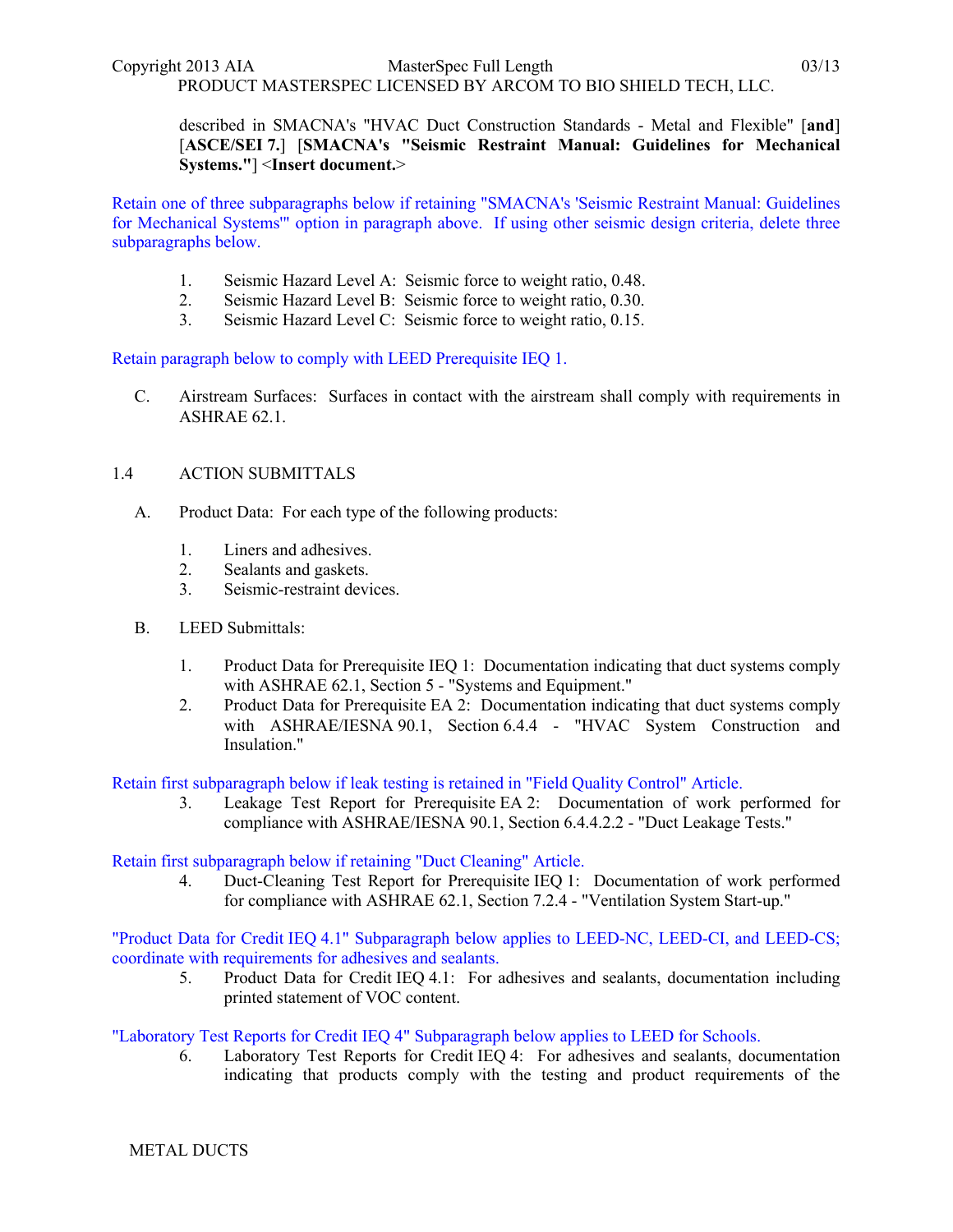California Department of Health Services' "Standard Practice for the Testing of Volatile Organic Emissions from Various Sources Using Small-Scale Environmental Chambers."

- C. Shop Drawings:
	- 1. Fabrication, assembly, and installation, including plans, elevations, sections, components, and attachments to other work.
	- 2. Factory- and shop-fabricated ducts and fittings.
	- 3. Duct layout indicating sizes, configuration, liner material, and static-pressure classes.
	- 4. Elevation of top of ducts.
	- 5. Dimensions of main duct runs from building grid lines.
	- 6. Fittings.
	- 7. Reinforcement and spacing.
	- 8. Seam and joint construction.
	- 9. Penetrations through fire-rated and other partitions.
	- 10. Equipment installation based on equipment being used on Project.
	- 11. Locations for duct accessories, including dampers, turning vanes, and access doors and panels.
	- 12. Hangers and supports, including methods for duct and building attachment[**, seismic restraints,**] and vibration isolation.
	- 13. <**Insert lists of areas or systems requiring Shop Drawings.**>

Paragraph below is defined in Section 013300 "Submittal Procedures" as a "Delegated-Design Submittal." Retain with "Performance Requirements" Article if design responsibilities have been delegated to Contractor.

- D. Delegated-Design Submittal:
	- 1. Sheet metal thicknesses.
	- 2. Joint and seam construction and sealing.
	- 3. Reinforcement details and spacing.
	- 4. Materials, fabrication, assembly, and spacing of hangers and supports.

Retain subparagraph below if Work of this Section is required to withstand specific design loads and design responsibilities have been delegated to Contractor as another way to verify compliance with performance requirements. Professional engineer qualifications are specified in Section 014000 "Quality Requirements."

5. Design Calculations: Calculations[**, including analysis data signed and sealed by the qualified professional engineer responsible for their preparation**] for selecting hangers and supports[ **and seismic restraints**].

# 1.5 INFORMATIONAL SUBMITTALS

Retain first paragraph below if Drawings do not include detailed plans or if Project involves unusual coordination requirements.

A. Coordination Drawings: Plans, drawn to scale, on which the following items are shown and coordinated with each other, using input from installers of the items involved: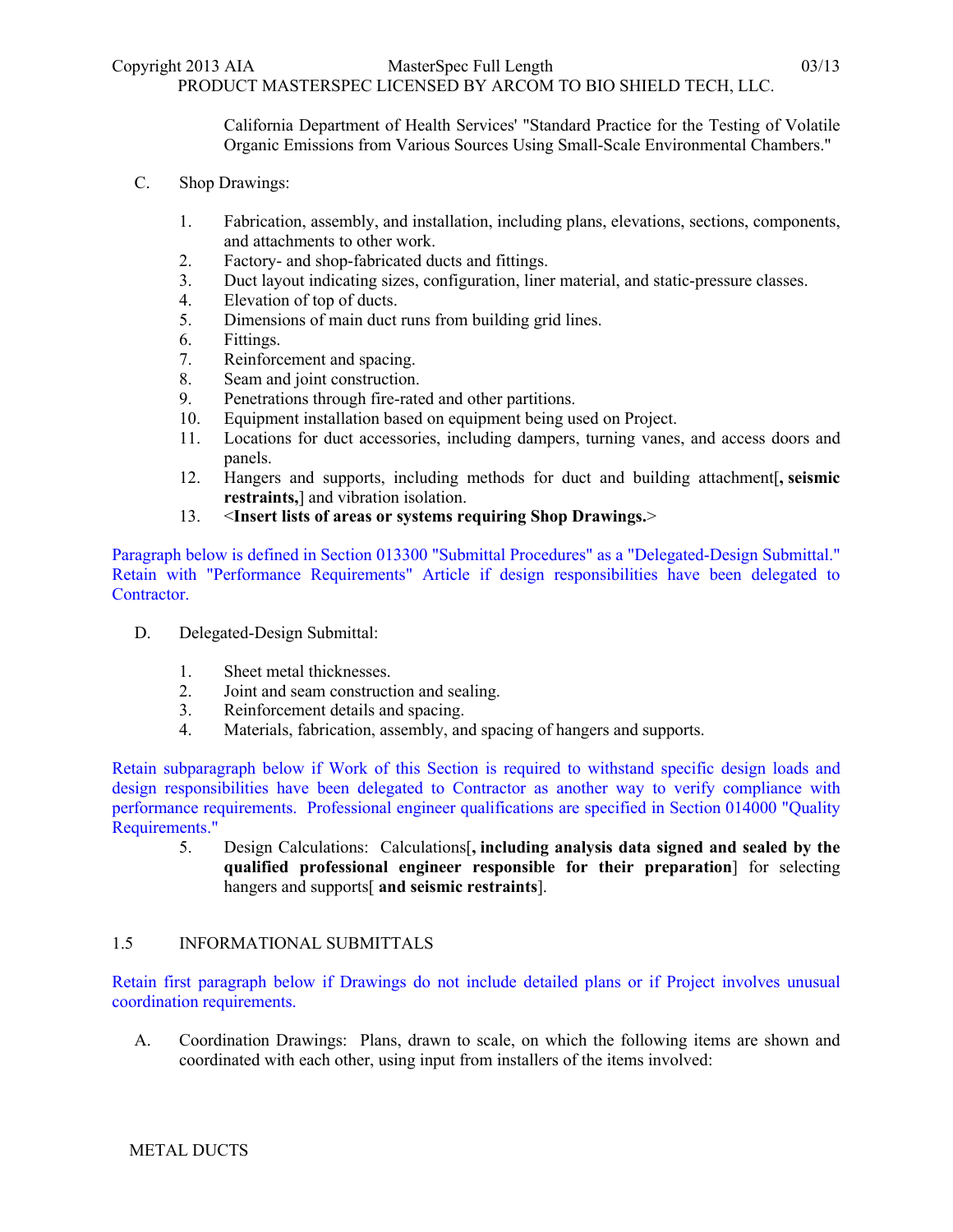- 1. Duct installation in congested spaces, indicating coordination with general construction, building components, and other building services. Indicate proposed changes to duct layout.
- 2. Suspended ceiling components.
- 3. Structural members to which duct will be attached.
- 4. Size and location of initial access modules for acoustical tile.
- 5. Penetrations of smoke barriers and fire-rated construction.
- 6. Items penetrating finished ceiling including the following:
	- a. Lighting fixtures.
	- b. Air outlets and inlets.
	- c. Speakers.
	- d. Sprinklers.
	- e. Access panels.
	- f. Perimeter moldings.
	- g. <**Insert item**>.

Retain first paragraph below if retaining procedures for welder certification in "Quality Assurance" Article.

- B. Welding certificates.
- C. Field quality-control reports.

### 1.6 QUALITY ASSURANCE

Retain one of first two paragraphs below if welding is required. If retaining, also retain "Welding certificates" Paragraph in "Informational Submittals" Article. Retain first paragraph if only one AWS standard is applicable. Retain second paragraph if more than one AWS standard is referenced.

- A. Welding Qualifications: Qualify procedures and personnel according to [**AWS D1.1/D1.1M, "Structural Welding Code - Steel," for hangers and supports.**] [**AWS D1.2/D1.2M, "Structural Welding Code - Aluminum," for aluminum supports.**] [**AWS D9.1M/D9.1, "Sheet Metal Welding Code," for duct joint and seam welding.**]
- B. Welding Qualifications: Qualify procedures and personnel according to the following:

### Retain applicable subparagraphs below.

- 1. AWS D1.1/D1.1M, "Structural Welding Code Steel," for hangers and supports.
- 2. AWS D1.2/D1.2M, "Structural Welding Code Aluminum," for aluminum supports.
- 3. AWS D9.1M/D9.1, "Sheet Metal Welding Code," for duct joint and seam welding.

Retain first two paragraphs below if applying for LEED certification or if requiring compliance with ASHRAE or ASHRAE/IESNA.

LEED Prerequisite IEQ 1 requires compliance with requirements in ASHRAE 62.1.

C. ASHRAE Compliance: Applicable requirements in ASHRAE 62.1, Section 5 - "Systems and Equipment" and Section 7 - "Construction and System Start-up."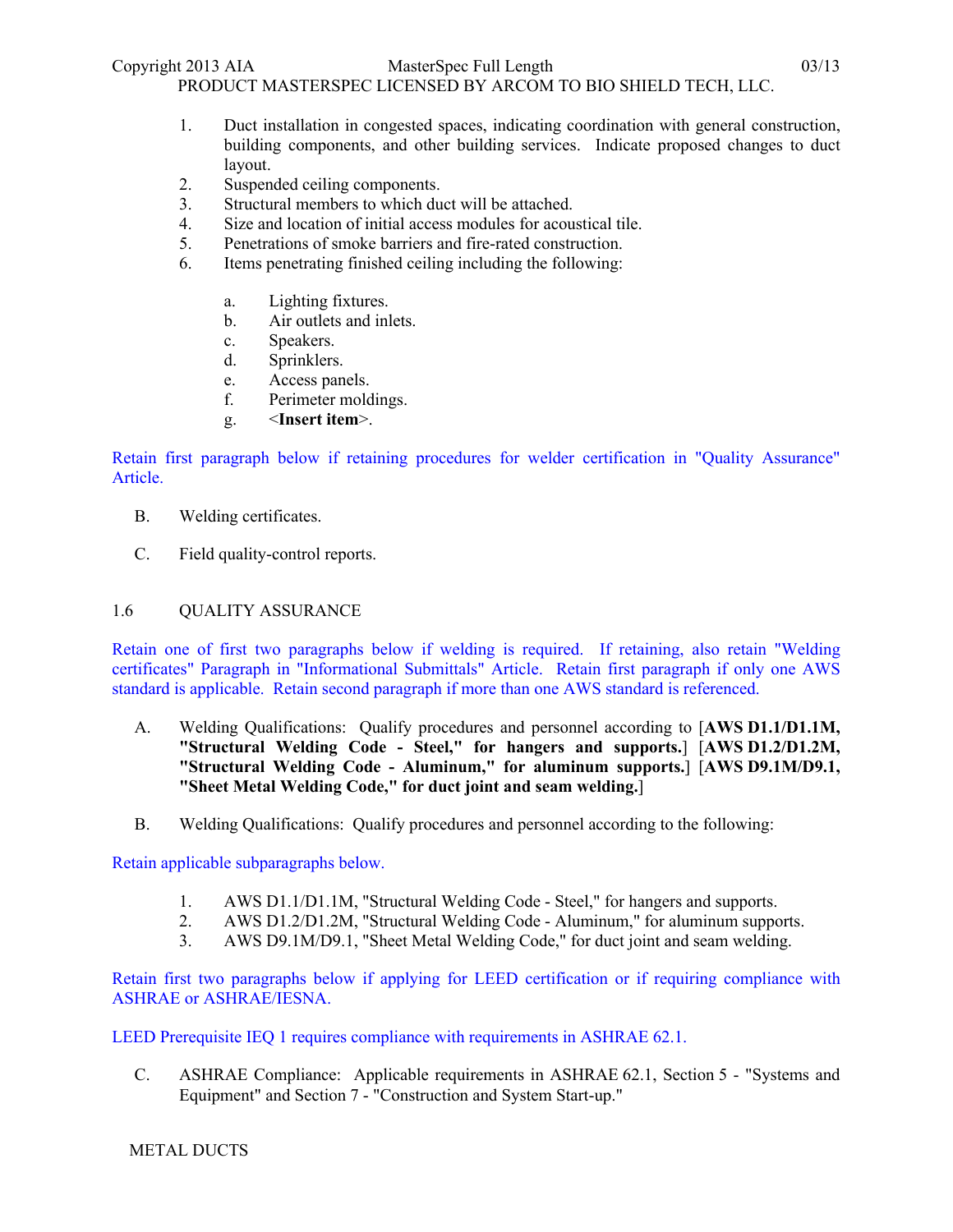## LEED Prerequisite EA 2 requires compliance with requirements in ASHRAE/IESNA 90.1.

D. ASHRAE/IESNA Compliance: Applicable requirements in ASHRAE/IESNA 90.1, Section 6.4.4 - "HVAC System Construction and Insulation."

Retain paragraph below for special construction. Mockups are normally required only for static-pressure classes in excess of 3-inch wg (750 Pa) when verification of maximum allowable leakage is important. If retaining, indicate location, size, and other details of mockups on Drawings and retain "Leakage Tests" Paragraph in "Field Quality Control" Article.

ASHRAE/IESNA 90.1 requires leakage testing for representative sections totaling no less than 25 percent of installed duct area for ducts designated to operate at a static-pressure class in excess of 3-inch wg (750 Pa). Consider building a mockup of typical portions of the system that can be tested early in the construction process. This standard, as enforced by some authorities having jurisdiction, requires duct systems with static-pressure classes in excess of 3-inch wg (750 Pa) to be identified on Drawings.

- E. Mockups:
	- 1. Before installing duct systems, build mockups representing static-pressure classes in excess of [**3-inch wg (750 Pa)**] <**Insert static-pressure class**>. Build mockups to comply with the following requirements, using materials indicated for the completed Work:
		- a. [**Five**] <**Insert number**> transverse joints.
		- b. [**One**] <**Insert number**> access door(s).
		- c. [**Two**] <**Insert number**> typical branch connections, each with at least one elbow.
		- d. [**Two**] <**Insert number**> typical flexible duct or flexible-connector connections for each duct and apparatus.
		- e. [**One**] <**Insert number**> 90-degree turn(s) with turning vanes.
		- f. [**One**] <**Insert number**> fire damper(s).
		- g. Perform leakage tests specified in "Field Quality Control" Article. Revise mockup construction and perform additional tests as required to achieve specified minimum acceptable results.

Retain subparagraph below if mockups are installed as part of building rather than erected separately and the intention is to make an exception to the default requirement in Section 014000 "Quality Requirements" for demolishing and removing mockups when directed unless otherwise indicated.

2. Approved mockups may become part of the completed Work if undisturbed at time of Substantial Completion.

# PART 2 - PRODUCTS

### 2.1 SINGLE-WALL RECTANGULAR DUCTS AND FITTINGS

See "Static-Pressure Classes" and "Leakage and Seal Classes" articles in the Evaluations for discussion on fabrication.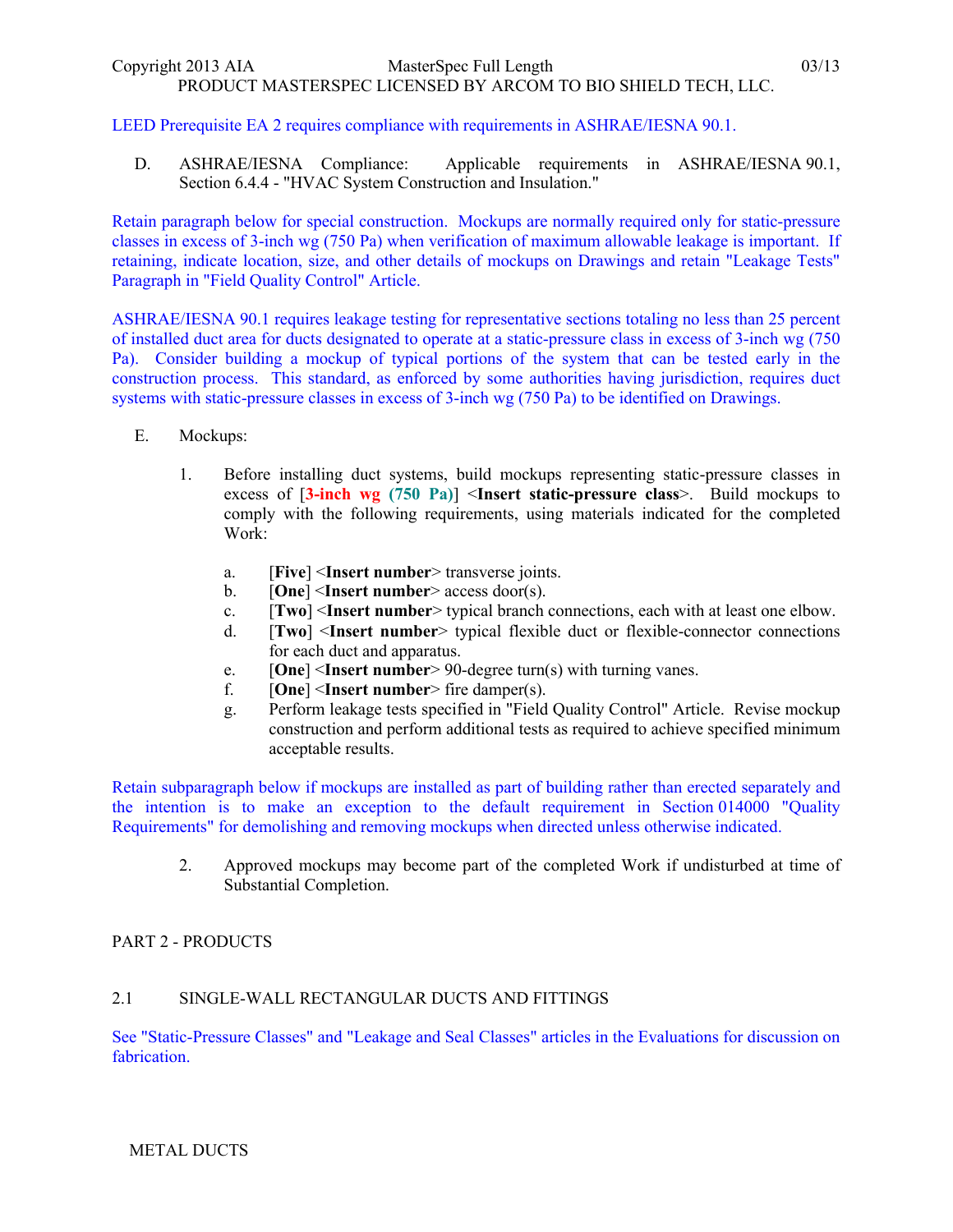PRODUCT MASTERSPEC LICENSED BY ARCOM TO BIO SHIELD TECH, LLC.

- A. General Fabrication Requirements: Comply with SMACNA's "HVAC Duct Construction Standards - Metal and Flexible" based on indicated static-pressure class unless otherwise indicated.
- B. Transverse Joints: Select joint types and fabricate according to SMACNA's "HVAC Duct Construction Standards - Metal and Flexible," Figure 2-1, "Rectangular Duct/Transverse Joints," for static-pressure class, applicable sealing requirements, materials involved, ductsupport intervals, and other provisions in SMACNA's "HVAC Duct Construction Standards - Metal and Flexible."
- C. Longitudinal Seams: Select seam types and fabricate according to SMACNA's "HVAC Duct Construction Standards - Metal and Flexible," Figure 2-2, "Rectangular Duct/Longitudinal Seams," for static-pressure class, applicable sealing requirements, materials involved, ductsupport intervals, and other provisions in SMACNA's "HVAC Duct Construction Standards - Metal and Flexible."
- D. Elbows, Transitions, Offsets, Branch Connections, and Other Duct Construction: Select types and fabricate according to SMACNA's "HVAC Duct Construction Standards - Metal and Flexible," Chapter 4, "Fittings and Other Construction," for static-pressure class, applicable sealing requirements, materials involved, duct-support intervals, and other provisions in SMACNA's "HVAC Duct Construction Standards - Metal and Flexible."

# 2.2 DOUBLE-WALL RECTANGULAR DUCTS AND FITTINGS

Retain first paragraph below to require factory-fabricated, double-wall rectangular ducts and fittings; delete to allow shop-fabricated ducts and fittings.

See Editing Instruction No. 1 in the Evaluations for cautions about naming manufacturers. Retain first paragraph and list of manufacturers below. See Section 016000 "Product Requirements."

- A. Manufacturers: Subject to compliance with requirements, [**provide products by one of the following**] [**available manufacturers offering products that may be incorporated into the Work include, but are not limited to, the following**]:
	- 1. McGill AirFlow LLC.
	- 2. Sheet Metal Connectors, Inc.
	- 3. <**Insert manufacturer's name**>.
- B. Rectangular Ducts: Fabricate ducts with indicated dimensions for the inner duct.
- C. Outer Duct: Comply with SMACNA's "HVAC Duct Construction Standards Metal and Flexible" based on indicated static-pressure class unless otherwise indicated.
- D. Transverse Joints: Select joint types and fabricate according to SMACNA's "HVAC Duct Construction Standards - Metal and Flexible," Figure 2-1, "Rectangular Duct/Transverse Joints," for static-pressure class, applicable sealing requirements, materials involved, ductsupport intervals, and other provisions in SMACNA's "HVAC Duct Construction Standards - Metal and Flexible."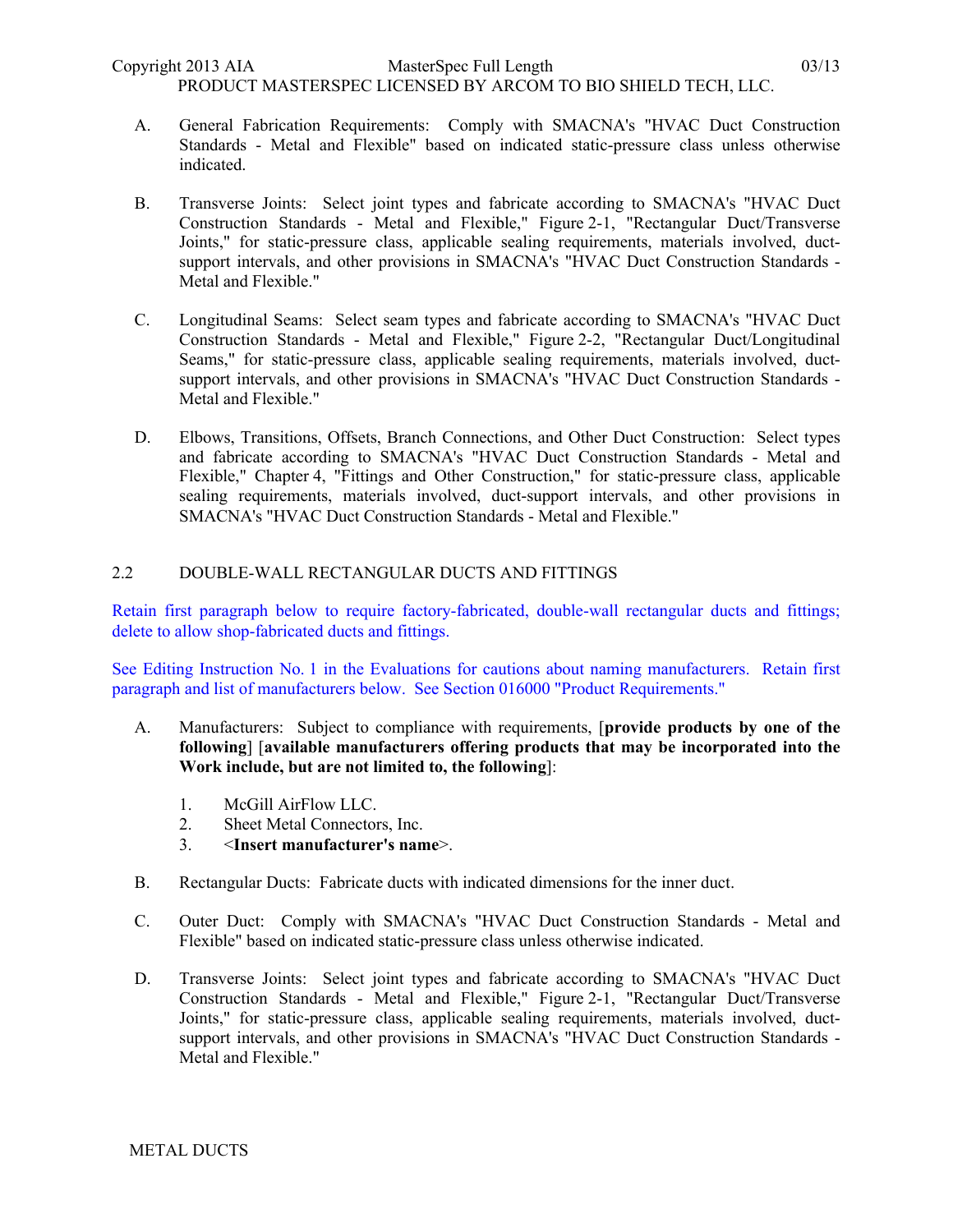E. Longitudinal Seams: Select seam types and fabricate according to SMACNA's "HVAC Duct Construction Standards - Metal and Flexible," Figure 2-2, "Rectangular Duct/Longitudinal Seams," for static-pressure class, applicable sealing requirements, materials involved, ductsupport intervals, and other provisions in SMACNA's "HVAC Duct Construction Standards - Metal and Flexible."

Retain one of first two paragraphs below. If the objective of interstitial insulation includes achievement of both thermal performance and sound absorption, then ducts may need additional external insulation to achieve the thermal portion of the objective. See Section 230713 "Duct Insulation" for applicable duct insulation and installation requirements for external duct application.

F. Interstitial Insulation: Fibrous-glass liner complying with ASTM C 1071, NFPA 90A, or NFPA 90B; and with NAIMA AH124, "Fibrous Glass Duct Liner Standard."

Retain first subparagraph below to require thermal conductivity exceeding the requirements in ASTM C 1071. Retaining subparagraph may create a restrictive proprietary specification. Verify availability of performance with manufacturers.

- 1. Maximum Thermal Conductivity: [**0.27 Btu x in./h x sq. ft. x deg F (0.039 W/m x K)**] <**Insert conductivity**> at 75 deg F (24 deg C) mean temperature.
- 2. Install spacers that position the inner duct at uniform distance from outer duct without compressing insulation.

Retain subparagraph below for additional protection of airstream.

- 3. Cover insulation with polyester film complying with UL 181, Class 1.
- G. Interstitial Insulation: Flexible elastomeric duct liner complying with ASTM C 534, Type II for sheet materials, and with NFPA 90A or NFPA 90B.

Retain subparagraph below to require thermal conductivity exceeding the requirements in ASTM C 1071. Retaining subparagraph may create a restrictive proprietary specification. Verify availability of performance with manufacturers.

1. Maximum Thermal Conductivity: [**0.25 Btu x in./h x sq. ft. x deg F (0.034 W/m x K)**] <**Insert conductivity**> at 75 deg F (24 deg C) mean temperature.

For double wall insulated ductwork: In instances when perforated interior is required over solid inner wall, the recommended application would be to coat the interior solid wall below the perforated material due to the excess oil found on perforated steel prior to fabrication. While coating using Silver Bullet AM on perforated steel is not impossible, it is somewhat impractical due to additional steps required to prep the surface of the perforated steel.

H. Inner Duct: Minimum 0.028-inch (0.7-mm) [**perforated galvanized sheet steel having 3/32 inch- (2.4-mm-) diameter perforations, with overall open area of 23 percent**] [**solid sheet steel**].

Retain "Antimicrobial Coating" subparagraph below if first option is selected in paragraph above.

1. Antimicrobial Coating: Shop-applied to interior solid wall below perforated material.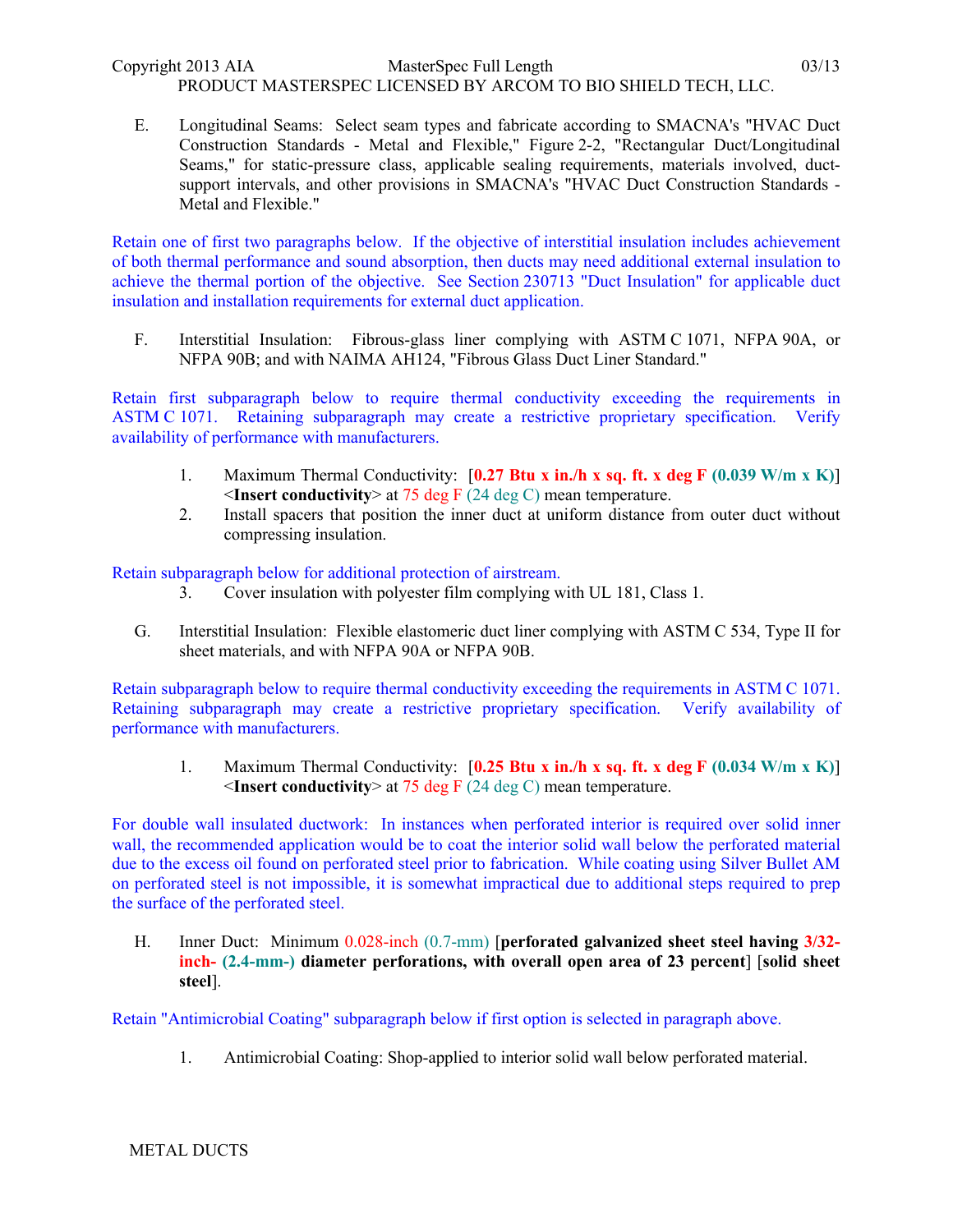- I. Formed-on Transverse Joints (Flanges): Select joint types and fabricate according to SMACNA's "HVAC Duct Construction Standards - Metal and Flexible," Figure 2-1, "Rectangular Duct/Traverse Joints," for static-pressure class, applicable sealing requirements, materials involved, duct-support intervals, and other provisions in SMACNA's "HVAC Duct Construction Standards - Metal and Flexible."
- J. Longitudinal Seams: Select seam types and fabricate according to SMACNA's "HVAC Duct Construction Standards - Metal and Flexible," Figure 2-2, "Rectangular Duct/Longitudinal Seams," for static-pressure class, applicable sealing requirements, materials involved, ductsupport intervals, and other provisions in SMACNA's "HVAC Duct Construction Standards - Metal and Flexible."

# 2.3 SINGLE-WALL ROUND[ **AND FLAT-OVAL**] DUCTS AND FITTINGS

See "Static-Pressure Classes" and "Leakage and Seal Classes" articles in the Evaluations for discussion on fabrication.

A. General Fabrication Requirements: Comply with SMACNA's "HVAC Duct Construction Standards - Metal and Flexible," Chapter 3, "Round, Oval, and Flexible Duct," based on indicated static-pressure class unless otherwise indicated.

Retain subparagraph below to require factory-fabricated, single-wall round and flat-oval ducts and fittings; delete to allow shop-fabricated ducts and fittings.

See Editing Instruction No. 1 in the Evaluations for cautions about naming manufacturers. Retain subparagraph and list of manufacturers below. See Section 016000 "Product Requirements."

- 1. Manufacturers: Subject to compliance with requirements, [**provide products by one of the following**] [**available manufacturers offering products that may be incorporated into the Work include, but are not limited to, the following**]:
	- a. Lindab Inc.
	- b. McGill AirFlow LLC.
	- c. SEMCO Incorporated.
	- d. Sheet Metal Connectors, Inc.
	- e. Spiral Manufacturing Co., Inc.
	- f. <**Insert manufacturer's name**>.
- B. Flat-Oval Ducts: Indicated dimensions are the duct width (major dimension) and diameter of the round sides connecting the flat portions of the duct (minor dimension).
- C. Transverse Joints: Select joint types and fabricate according to SMACNA's "HVAC Duct Construction Standards - Metal and Flexible," Figure 3-1, "Round Duct Transverse Joints," for static-pressure class, applicable sealing requirements, materials involved, duct-support intervals, and other provisions in SMACNA's "HVAC Duct Construction Standards - Metal and Flexible."

Option in subparagraph below is SMACNA's requirement. Insert smaller dimension for more stringent requirement.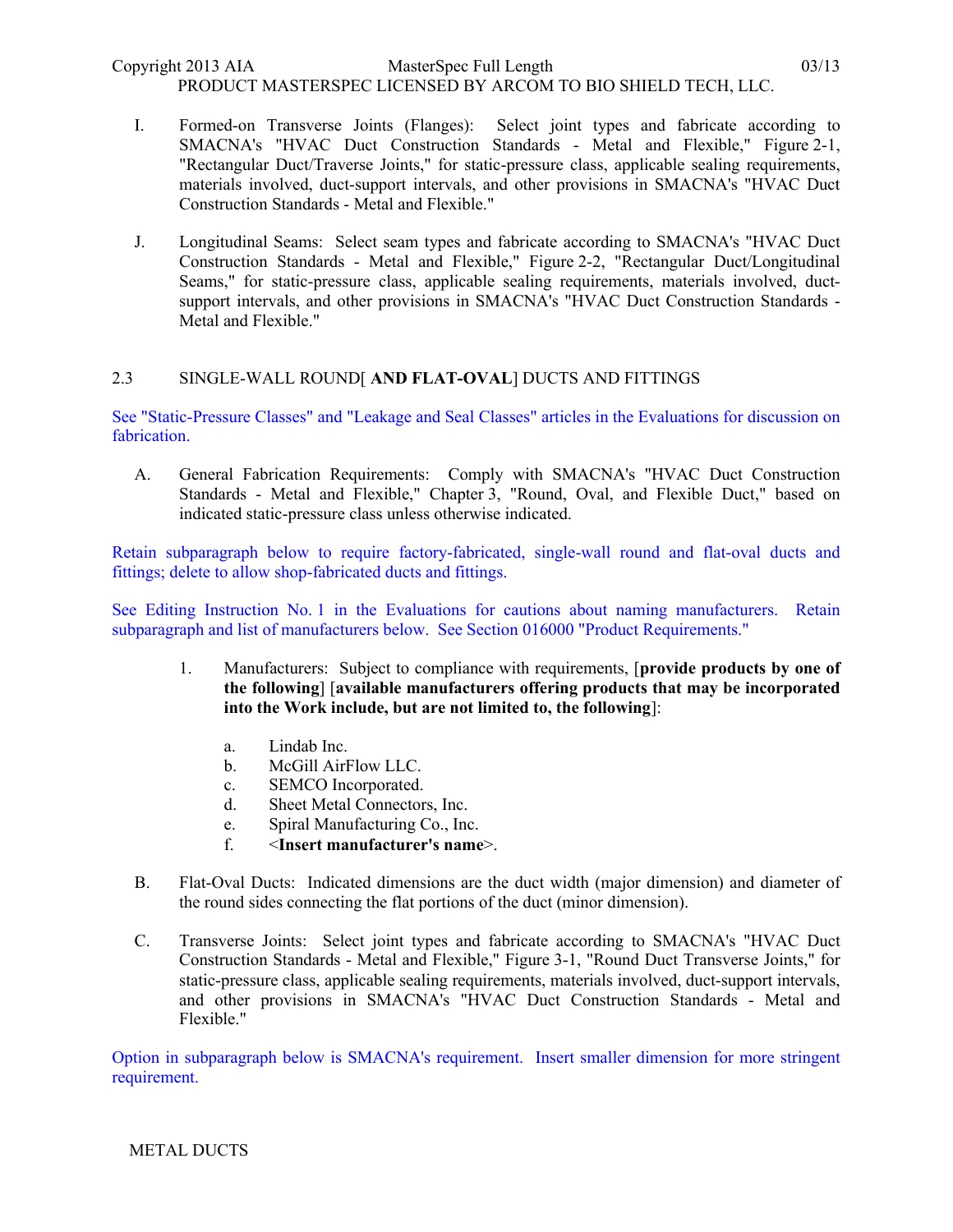PRODUCT MASTERSPEC LICENSED BY ARCOM TO BIO SHIELD TECH, LLC.

- 1. Transverse Joints in Ducts Larger Than [**60 Inches (1524 mm)**] <**Insert dimension**> in Diameter: Flanged.
- D. Longitudinal Seams: Select seam types and fabricate according to SMACNA's "HVAC Duct Construction Standards - Metal and Flexible," Figure 3-2, "Round Duct Longitudinal Seams," for static-pressure class, applicable sealing requirements, materials involved, duct-support intervals, and other provisions in SMACNA's "HVAC Duct Construction Standards - Metal and Flexible."
	- 1. Fabricate round ducts larger than 90 inches (2286 mm) in diameter with butt-welded longitudinal seams.
	- 2. Fabricate flat-oval ducts larger than 72 inches (1830 mm) in width (major dimension) with butt-welded longitudinal seams.
- E. Tees and Laterals: Select types and fabricate according to SMACNA's "HVAC Duct Construction Standards - Metal and Flexible," Figure 3-5, "90 Degree Tees and Laterals," and Figure 3-6, "Conical Tees," for static-pressure class, applicable sealing requirements, materials involved, duct-support intervals, and other provisions in SMACNA's "HVAC Duct Construction Standards - Metal and Flexible."

# 2.4 DOUBLE-WALL ROUND[ **AND FLAT-OVAL**] DUCTS AND FITTINGS

Retain first paragraph below to require factory-fabricated, double-wall round and flat-oval ducts and fittings; delete to allow shop-fabricated ducts and fittings.

See Editing Instruction No. 1 in the Evaluations for cautions about naming manufacturers. Retain first paragraph and list of manufacturers below. See Section 016000 "Product Requirements."

- A. Manufacturers: Subject to compliance with requirements, [**provide products by one of the following**] [**available manufacturers offering products that may be incorporated into the Work include, but are not limited to, the following**]:
	- 1. Lindab Inc.
	- 2. McGill AirFlow LLC.
	- 3. SEMCO Incorporated.
	- 4. Sheet Metal Connectors, Inc.
	- 5. <**Insert manufacturer's name**>.
- B. Flat-Oval Ducts: Indicated dimensions are the duct width (major dimension) and diameter of the round sides connecting the flat portions of the duct (minor dimension) of the inner duct.
- C. Outer Duct: Comply with SMACNA's "HVAC Duct Construction Standards Metal and Flexible," Chapter 3, "Round, Oval, and Flexible Duct," based on static-pressure class unless otherwise indicated.
	- 1. Transverse Joints: Select joint types and fabricate according to SMACNA's "HVAC Duct Construction Standards - Metal and Flexible," Figure 3-1, "Round Duct Transverse Joints," for static-pressure class, applicable sealing requirements, materials involved, duct-support intervals, and other provisions in SMACNA's "HVAC Duct Construction Standards - Metal and Flexible."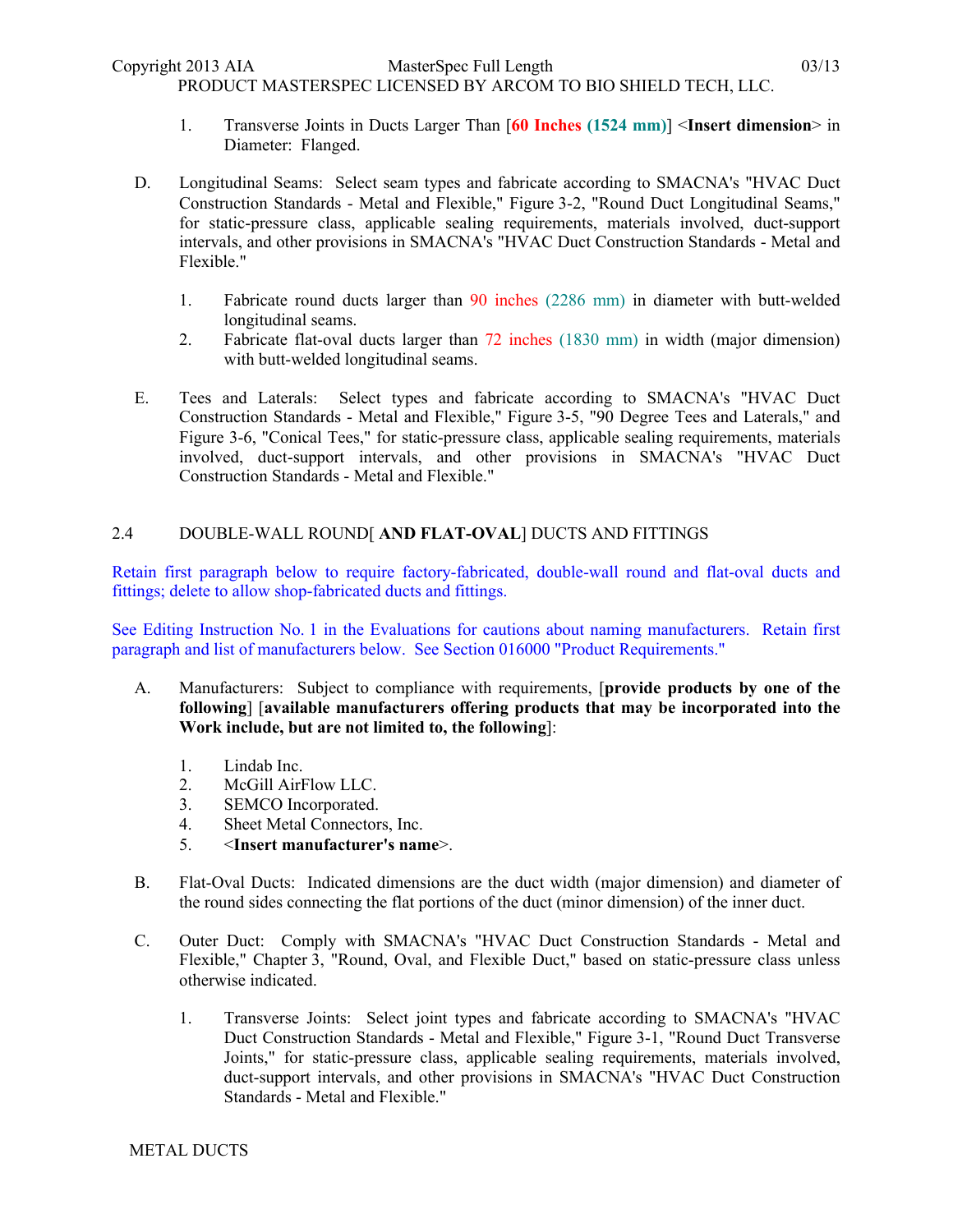Option in subparagraph below is SMACNA's requirement. Insert smaller dimension for more stringent requirement.

- a. Transverse Joints in Ducts Larger Than [**60 Inches (1524 mm)**] <**Insert dimension**> in Diameter: Flanged.
- 2. Longitudinal Seams: Select seam types and fabricate according to SMACNA's "HVAC Duct Construction Standards - Metal and Flexible," Figure 3-2, "Round Duct Longitudinal Seams," for static-pressure class, applicable sealing requirements, materials involved, duct-support intervals, and other provisions in SMACNA's "HVAC Duct Construction Standards - Metal and Flexible."
	- a. Fabricate round ducts larger than 90 inches (2286 mm) in diameter with buttwelded longitudinal seams.
	- b. Fabricate flat-oval ducts larger than 72 inches (1830 mm) in width (major dimension) with butt-welded longitudinal seams.
- 3. Tees and Laterals: Select types and fabricate according to SMACNA's "HVAC Duct Construction Standards - Metal and Flexible," Figure 3-5, "90 Degree Tees and Laterals," and Figure 3-6, "Conical Tees," for static-pressure class, applicable sealing requirements, materials involved, duct-support intervals, and other provisions in SMACNA's "HVAC Duct Construction Standards - Metal and Flexible."

For double wall insulated ductwork: In instances when perforated interior is required over solid inner wall, the recommended application would be to coat the interior solid wall below the perforated material due to the excess oil found on perforated steel prior to fabrication. While coating using Silver Bullet AM on perforated steel is not impossible, it is somewhat impractical due to additional steps required to prep the surface of the perforated steel.

D. Inner Duct: Minimum 0.028-inch (0.7-mm) [**perforated galvanized sheet steel having 3/32 inch- (2.4-mm-) diameter perforations, with overall open area of 23 percent**] [**solid sheet steel**].

Retain "Antimicrobial Coating" subparagraph below if first option is selected in paragraph above.

1. Antimicrobial Coating: Shop-applied to interior solid wall below perforated material.

Retain one of two paragraphs below. If the objective of interstitial insulation includes achievement of both thermal performance and sound absorption, then ducts may need additional external insulation to achieve the thermal portion of the objective. See Section 230713 "Duct Insulation" for applicable duct insulation and installation requirements for external duct application.

E. Interstitial Insulation: Fibrous-glass liner complying with ASTM C 1071, NFPA 90A, or NFPA 90B; and with NAIMA AH124, "Fibrous Glass Duct Liner Standard."

Retain first subparagraph below to require thermal conductivity exceeding the requirements in ASTM C 1071. Retaining subparagraph may create a restrictive proprietary specification. Verify availability of performance with manufacturers.

1. Maximum Thermal Conductivity: [**0.27 Btu x in./h x sq. ft. x deg F (0.039 W/m x K)**] <**Insert conductivity**> at 75 deg F (24 deg C) mean temperature.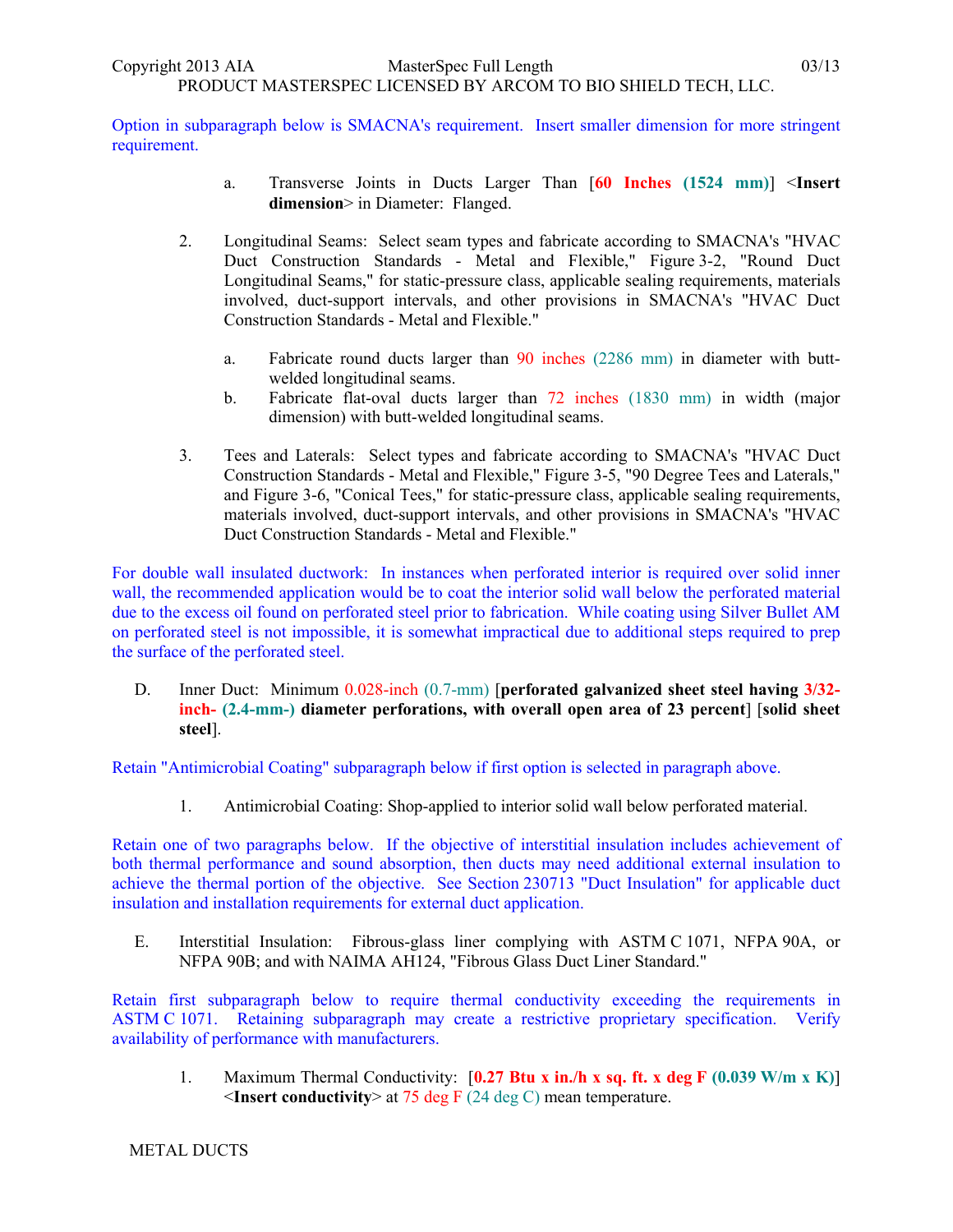Copyright 2013 AIA MasterSpec Full Length 03/13

PRODUCT MASTERSPEC LICENSED BY ARCOM TO BIO SHIELD TECH, LLC.

- 2. Install spacers that position the inner duct at uniform distance from outer duct without compressing insulation.
- 3. Cover insulation with polyester film complying with UL 181, Class 1.
- F. Interstitial Insulation: Flexible elastomeric duct liner complying with ASTM C 534, Type II for sheet materials, and with NFPA 90A or NFPA 90B.

Retain subparagraph below to require thermal conductivity exceeding the requirements in ASTM C 1071. Retaining subparagraph may create a restrictive proprietary specification. Verify availability of performance with manufacturers.

1. Maximum Thermal Conductivity: [**0.25 Btu x in./h x sq. ft. x deg F (0.034 W/m x K)**] <**Insert conductivity**> at75 deg F (24 deg C) mean temperature.

## 2.5 SHEET METAL MATERIALS

A. General Material Requirements: Comply with SMACNA's "HVAC Duct Construction Standards - Metal and Flexible" for acceptable materials, material thicknesses, and duct construction methods unless otherwise indicated. Sheet metal materials shall be free of pitting, seam marks, roller marks, stains, discolorations, and other imperfections.

See "Sheet Metal Materials" Article in the Evaluations for discussion on applicable materials and coatings in first six paragraphs below.

- B. Galvanized Sheet Steel: Comply with ASTM A 653/A 653M.
	- 1. Galvanized Coating Designation: [**G60 (Z180)**] [**G90 (Z275)**].
	- 2. Finishes for Surfaces Exposed to View: Mill phosphatized.
- C. PVC-Coated, Galvanized Sheet Steel: Comply with ASTM A 653/A 653M.
	- 1. Galvanized Coating Designation: [**G60 (Z180)**] [**G90 (Z275)**].

Most sheet metal suppliers can provide a 4-mil- (0.10-mm-) thick coating on both sides.

- 2. Minimum Thickness for Factory-Applied PVC Coating: 4 mils (0.10 mm) thick[ **on sheet metal surface of ducts and fittings exposed to corrosive conditions, and minimum 1 mil (0.025 mm) thick on opposite surface**].
- 3. Coating Materials: Acceptable to authorities having jurisdiction for use on ducts listed and labeled by an NRTL for compliance with UL 181, Class 1.
- D. Carbon-Steel Sheets: Comply with ASTM A 1008/A 1008M, with oiled, matte finish for exposed ducts.

Agion Silver Bullet AM with stainless steel metal flake applied to sheet metal provides and alternative to stainless-steel.

E. Stainless-Steel Sheets: Comply with ASTM A 480/A 480M, Type 304 or 316, as indicated in the "Duct Schedule" Article; cold rolled, annealed, sheet. Exposed surface finish shall be No. 2B, No. 2D, No. 3, or No. 4 as indicated in the "Duct Schedule" Article.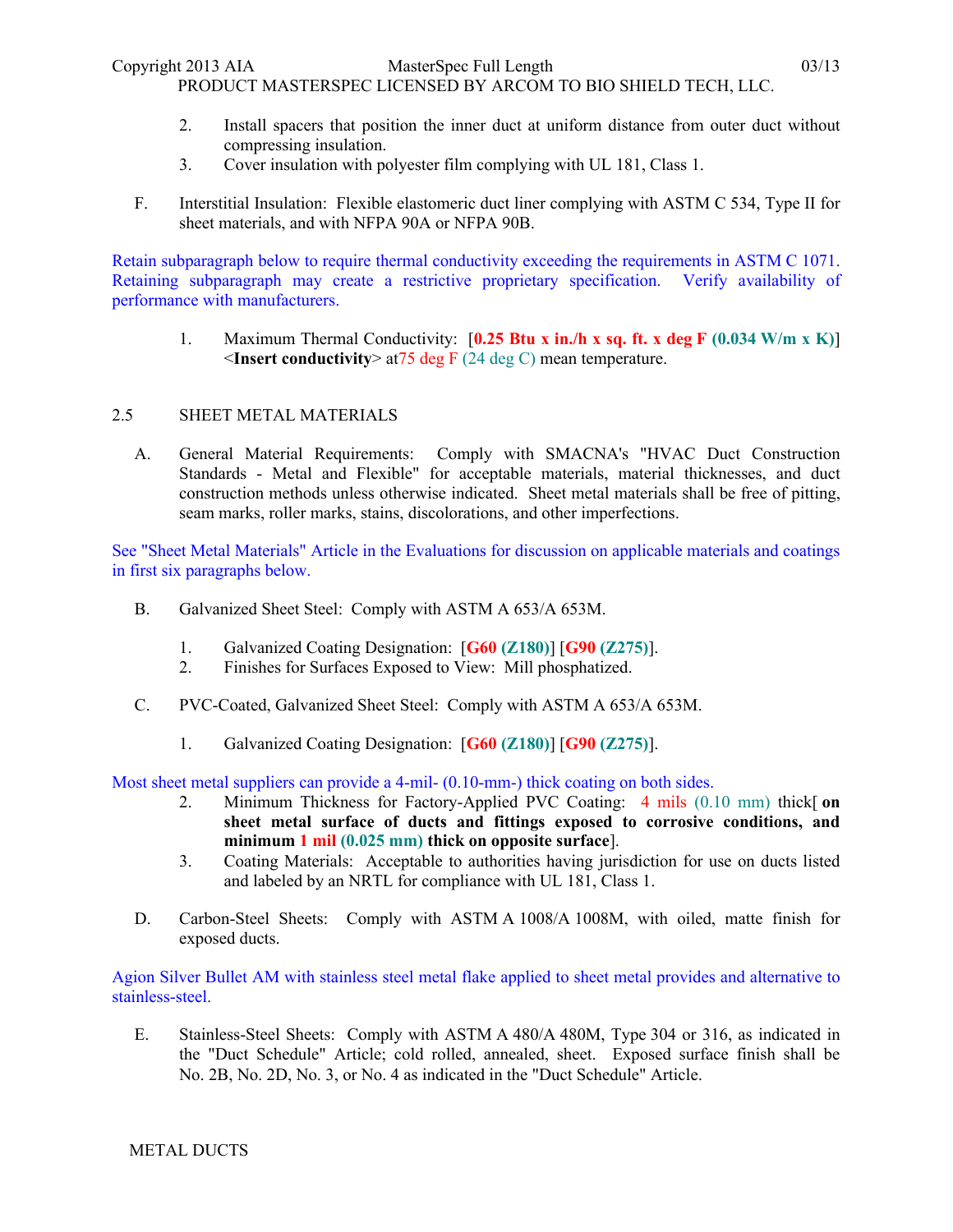- F. Aluminum Sheets: Comply with ASTM B 209 (ASTM B 209M) Alloy 3003, H14 temper; with mill finish for concealed ducts, and standard, one-side bright finish for duct surfaces exposed to view.
- G. Reinforcement Shapes and Plates: ASTM A 36/A 36M, steel plates, shapes, and bars; black and galvanized.
	- 1. Where black- and galvanized-steel shapes and plates are used to reinforce aluminum ducts, isolate the different metals with butyl rubber, neoprene, or EPDM gasket materials.
- H. Tie Rods: Galvanized steel, 1/4-inch (6-mm) minimum diameter for lengths 36 inches (900 mm) or less;  $3/8$ -inch (10-mm) minimum diameter for lengths longer than 36 inches (900 mm).

Antimicrobial coating in Article below is an optional feature and shop applied to ducts fabricated with galvanized sheet steel at the time of fabrication. See Evaluations for discussion on coatings.

Bio Shield Tech specializes in the supply of Agion Antimicrobial Protective "Shop Applied" coating which "suppresses" the growth of mold and mildew, while controlling the spread and growth of may types of bacteria, such as Staphylococcus aureus (MRSA), Escherichia coli, and Legionella pneumophila.

Silver Bullet AM manufactured by Burke Industrial Coatings and supplied by Bio Shield Tech, LLC are Made in the USA. Silver Bullet AM is a registered trademark of Burke Industrial Coatings.

## 2.6 Shop-Applied Antimicrobial Coating:

Retain "with stainless steel metal flake" option in subparagraph below for coatings applied to sheet metal where stainless-steel sheet would otherwise be used.

- A. Basis-of-Design Product: Subject to compliance with requirements, provide Bio Shield Tech; Silver Bullet AM containing Agion antimicrobial silver ion compounds [**and stainless steel metal flake**] or comparable product by one of the following:
	- 1. <**Insert manufacturer's name**>.
- B. Apply Agion Antimicrobial Protected Coating to the surface of sheet metal that will form 100 percent the interior solid surface of the duct.

Bio Shield Tech supplied Agion protected coatings recommends the application of a minimum of 0.5 mils of dry film thickness. To achieve this, a minimum of 1.5 mils wet film is typically advised, subject to shop conditions.

- C. Thickness: Minimum of 1.5 mils of wet film thickness applied to all fabricated sheet metal components to achieve minimum of 0.5 mils dry film thickness.
- D. EPA for use in HVAC systems.
- E. Coating containing the antimicrobial compound shall have a hardness of 2H, minimum, when tested according to ASTM D 3363.
- F. Surface-Burning Characteristics: Maximum flame-spread index of 25 and maximum smokedeveloped index of 50 when tested according to UL 723; certified by an NRTL.

In "Shop-Applied Coating Color" subparagraph below, retain "Stainless steel gray" option for coatings applied to sheet metal where stainless-steel sheet would otherwise be used.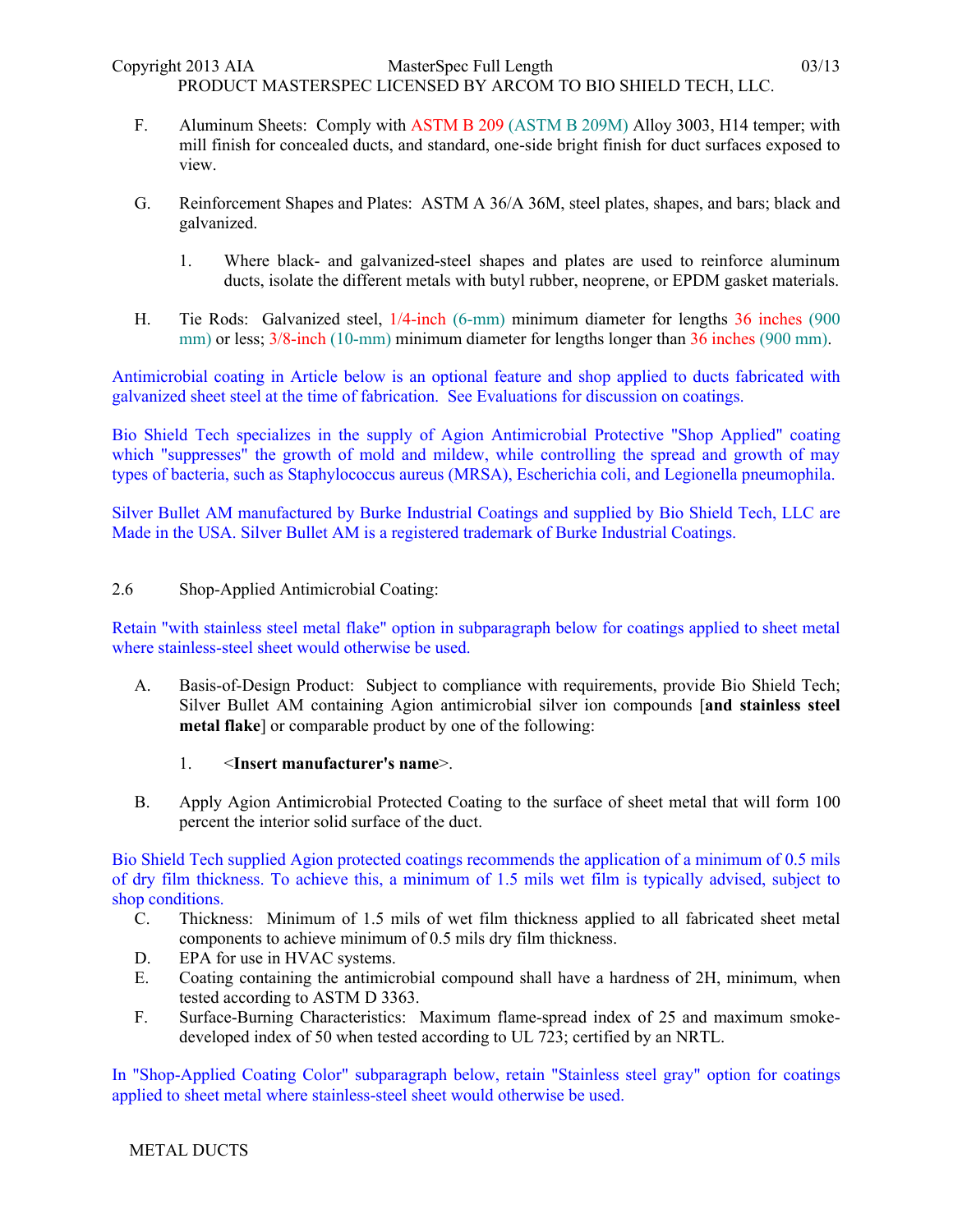# G. Shop-Applied Coating Color: [**Black**] [**White**] [**Clear**] [**Stainless steel gray**].

### 2.7 DUCT LINER

If the objective of duct liner includes achievement of both thermal performance and sound absorption, then ducts may need additional external insulation to achieve the thermal portion of the objective. See Section 230713 "Duct Insulation" for applicable duct insulation and installation requirements for external duct application.

LEED Prerequisite EA 2 requires that duct insulation R-value comply with ASHRAE/IESNA 90.1 tables titled "Minimum Duct Insulation R-Value, Cooling and Heating Only Supply Ducts and Return Ducts" and "Minimum Duct Insulation R-Value, Combined Heating and Cooling Supply Ducts and Return Ducts." If using liner alone to satisfy thermal requirements, verify that material selected is available in thickness needed to provide thermal performance without jeopardizing other requirements.

Type I duct liner is available in thicknesses of 1/2 to 2 inches (13 to 50 mm) in 1/2-inch (13-mm) increments; Type II duct liner is available in thicknesses of 1 to 2 inches (25 to 50 mm) in 1/2-inch (13mm) increments. Indicate thicknesses on Drawings or in the "Duct Schedule" Article.

When specifying duct liner by referencing ASTM C 1071, specifiers are assured of product qualifications for corrosiveness, water-vapor sorption, fungi resistance, temperature resistance, erosion resistance, odor emission, surface-burning characteristics, apparent thermal conductivity, sound absorption coefficients, bacteria resistance, and combustion characteristics.

When liner is required regardless of type, it should not be considered equal to a quality shop applied antimicrobial coating. Hard surface AM coatings such as Silver Bullet AM are used in a variety of industries such as food processing equipment, ambulances interiors, waste water treatment plants, among others due to its longevity and effectiveness under harsh conditions. While liners can provide R-value for insulation or Sound attenuation it is not practical or possible to line a complete HVAC system. Conversely, an entire enhanced HVAC system can be coated with a shop-applied antimicrobial coating such as Silver Bullet AM with the use of liners in areas as needed. (Example: Liner used 20 ft outside of air handling unit)

To achieve maximum benefit of Agion antimicrobial protected coatings on sheet metal duct, liners of any material should be avoided. If the duct needs to be conditioned for either R-value or sound, these could be achieved in one of the following ways. If the duct needs to be thermally protected in an unconditioned space, it should be wrapped with insulation. If the duct needs to be thermally protected and sound reduced, the duct can be made "double wall perforated". The inner wall of the duct would use Agion antimicrobial shop-applied coatings on sheet metal that has been perforated to allow sound attenuation.

A. Fibrous-Glass Duct Liner: Comply with ASTM C 1071, NFPA 90A, or NFPA 90B; and with NAIMA AH124, "Fibrous Glass Duct Liner Standard."

See Editing Instruction No. 1 in the Evaluations for cautions about naming manufacturers. Retain one of first two subparagraphs and list of manufacturers below. See Section 016000 "Product Requirements."

1. Manufacturers: Subject to compliance with requirements, [**provide products by one of the following**] [**available manufacturers offering products that may be incorporated into the Work include, but are not limited to, the following**]: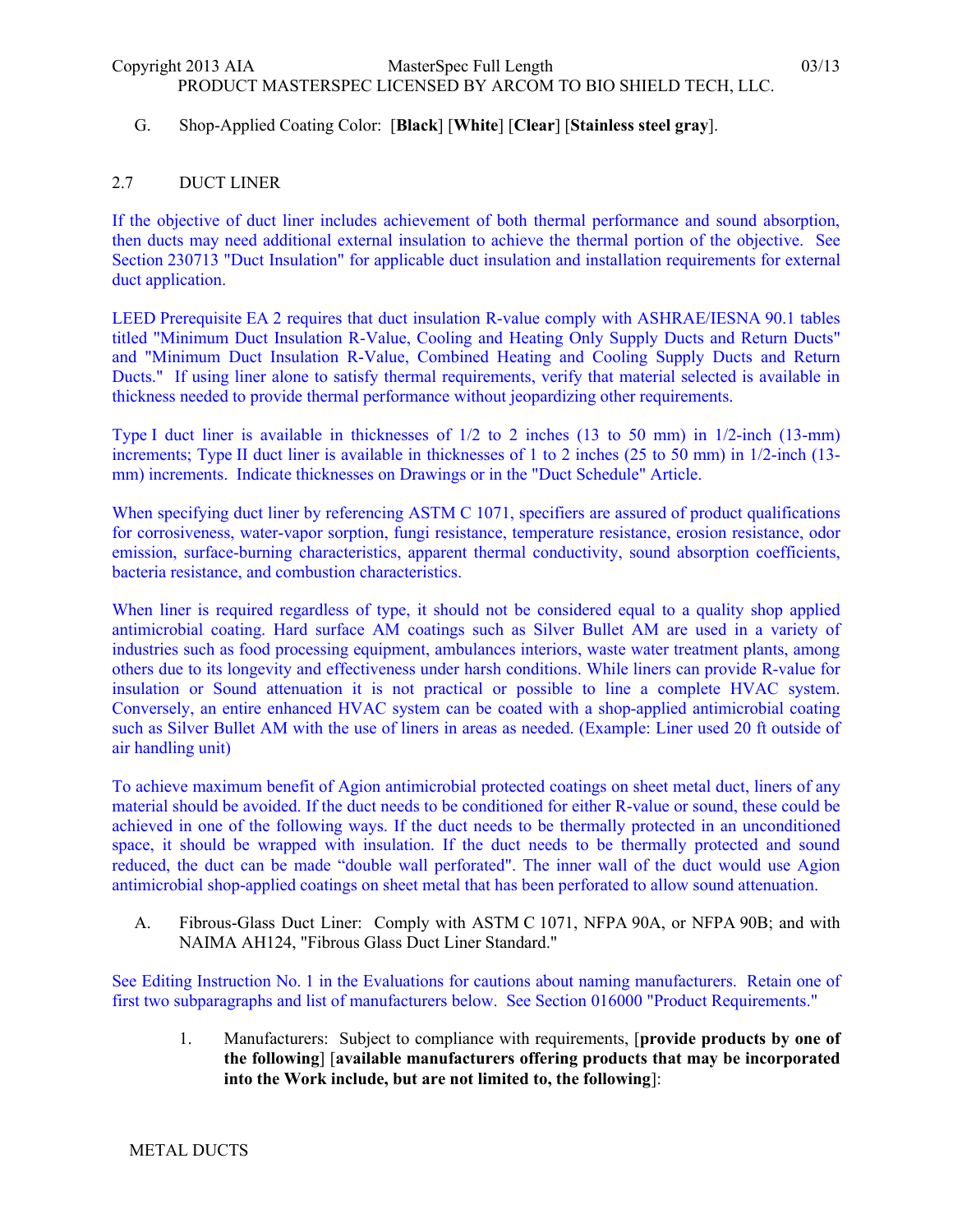To exceed the minimum requirements set by ASTM C 1071, verify that a particular manufacturer's product can meet the requirements, retain the "Basis-of-Design Product" Subparagraph below, and insert the manufacturer's name and product designation.

- 2. Basis-of-Design Product: Subject to compliance with requirements, provide [**product indicated on Drawings**] <**Insert manufacturer's name; product name or**  designation> or comparable product by one of the following:
	- a. CertainTeed Corporation; Insulation Group.
	- b. Johns Manville.
	- c. Knauf Insulation.
	- d. Owens Corning.
	- e. <**Insert manufacturer's name**>.

Retain first subparagraph below to require thermal conductivity exceeding the minimum requirements in ASTM C 1071. Retaining subparagraph may create a restrictive proprietary specification.

f. Maximum Thermal Conductivity:

Option for thermal conductivity in first two subparagraphs below exceeds the values in ASTM C 1071. If retaining, verify availability of performance with duct liner manufacturers.

- 1) Type I, Flexible: [**0.27 Btu x in./h x sq. ft. x deg F (0.039 W/m x K)**] <**Insert conductivity**> at 75 deg F (24 deg C) mean temperature.
- 2) Type II, Rigid: [**0.23 Btu x in./h x sq. ft. x deg F (0.033 W/m x K)**] <**Insert conductivity**> at 75 deg F (24 deg C) mean temperature.

Antimicrobial coating in first subparagraph below is an optional feature for duct liner.

Antimicrobial coatings such as Silver Bullet AM should not be compared to generic "antimicrobial" coatings used on porous surfaces such as fibrous duct liner. The Agion silver/copper ion compounds used in Silver Bullet AM reside in an extremely robust resin system that is formulated for hard non porous substrates (such as G90 Steel/Aluminum, etc.) which when fully cured will dry to a pencil hardness of 6H. This type of coating is designed to house a maximum reservoir of available silver/copper ions that can sustain years, and more likely decades, of antimicrobial efficacy in a contained HVAC environment.

- 3. Antimicrobial Erosion-Resistant Coating: Apply to the surface of the liner that will form the interior surface of the duct to act as a moisture repellent and erosion-resistant coating. Antimicrobial compound shall be tested for efficacy by an NRTL and registered by the EPA for use in HVAC systems.
- 4. [**Solvent**] [**Water**]-Based Liner Adhesive: Comply with NFPA 90A or NFPA 90B and with ASTM C 916.

One or both subparagraphs below may be required to comply with Project requirements or authorities having jurisdiction. Retain first subparagraph below if required for LEED-NC, LEED-CI, or LEED-CS Credit IEQ 4.1.

> a. For indoor applications, adhesive shall have a VOC content of 80 g/L or less when calculated according to 40 CFR 59, Subpart D (EPA Method 24).

Retain subparagraph below if required for LEED for Schools Credit IEQ 4.

b. Adhesive shall comply with the testing and product requirements of the California Department of Health Services' "Standard Practice for the Testing of Volatile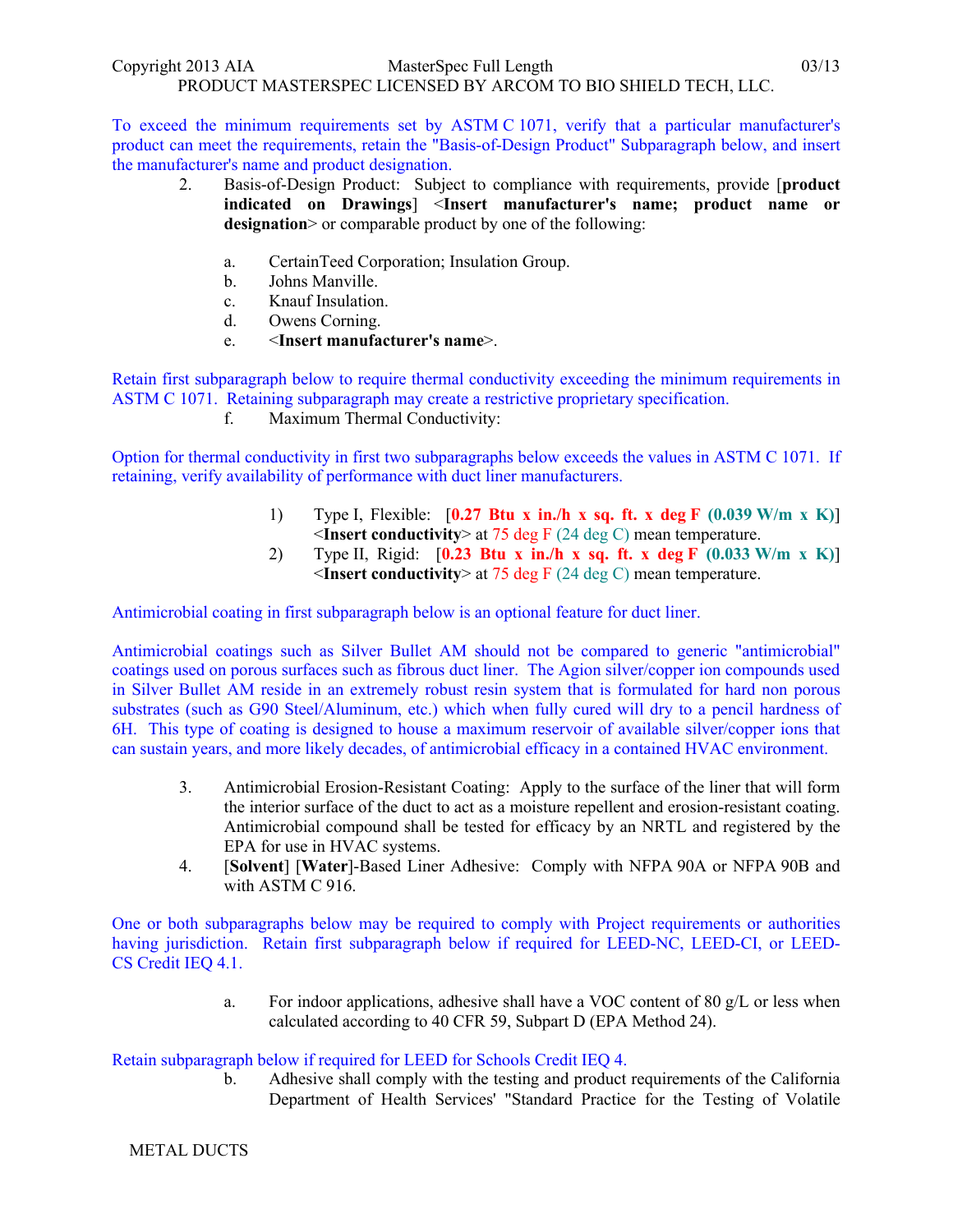Organic Emissions from Various Sources Using Small-Scale Environmental Chambers."

Flexible elastomeric duct liner in first paragraph below is not suitable for temperatures higher than 220 deg F (104 deg C).

B. Flexible Elastomeric Duct Liner: Preformed, cellular, closed-cell, sheet materials complying with ASTM C 534, Type II, Grade 1; and with NFPA 90A or NFPA 90B.

See Editing Instruction No. 1 in the Evaluations for cautions about naming manufacturers. Retain one of first two subparagraphs and list of manufacturers below. See Section 016000 "Product Requirements."

1. Manufacturers: Subject to compliance with requirements, [**provide products by one of the following**] [**available manufacturers offering products that may be incorporated into the Work include, but are not limited to, the following**]:

To exceed the minimum requirements set by ASTM C 1071, verify that a particular manufacturer's product can meet the requirements, retain the "Basis-of-Design Product" Subparagraph below, and insert the manufacturer's name and product designation.

- 2. Basis-of-Design Product: Subject to compliance with requirements, provide [**product indicated on Drawings**] <**Insert manufacturer's name; product name or**  designation> or comparable product by one of the following:
	- a. Aeroflex USA Inc.
	- b. Armacell LLC.
	- c. Rubatex International, LLC
	- d. <**Insert manufacturer's name**>.

Available thicknesses for flexible elastomeric duct liner are 3/8, 1/2, 3/4, and 1 inch (10, 13, 19, and 25 mm). Indicate thickness on Drawings or in the "Duct Schedule" Article.

Surface-burning characteristics in first subparagraph below are available in limited thicknesses. Verify maximum thickness with manufacturers.

- 3. Surface-Burning Characteristics: Maximum flame-spread index of 25 and maximum smoke-developed index of 50 when tested according to UL 723; certified by an NRTL.
- 4. Liner Adhesive: As recommended by insulation manufacturer and complying with NFPA 90A or NFPA 90B.

One or both subparagraphs below may be required to comply with Project requirements or authorities having jurisdiction. Retain first subparagraph below if required for LEED-NC, LEED-CI, or LEED-CS Credit IEQ 4.1.

> a. For indoor applications, adhesive shall have a VOC content of 50  $g/L$  or less when calculated according to 40 CFR 59, Subpart D (EPA Method 24).

Retain subparagraph below if required for LEED for Schools Credit IEQ 4.

b. Adhesive shall comply with the testing and product requirements of the California Department of Health Services' "Standard Practice for the Testing of Volatile Organic Emissions from Various Sources Using Small-Scale Environmental Chambers."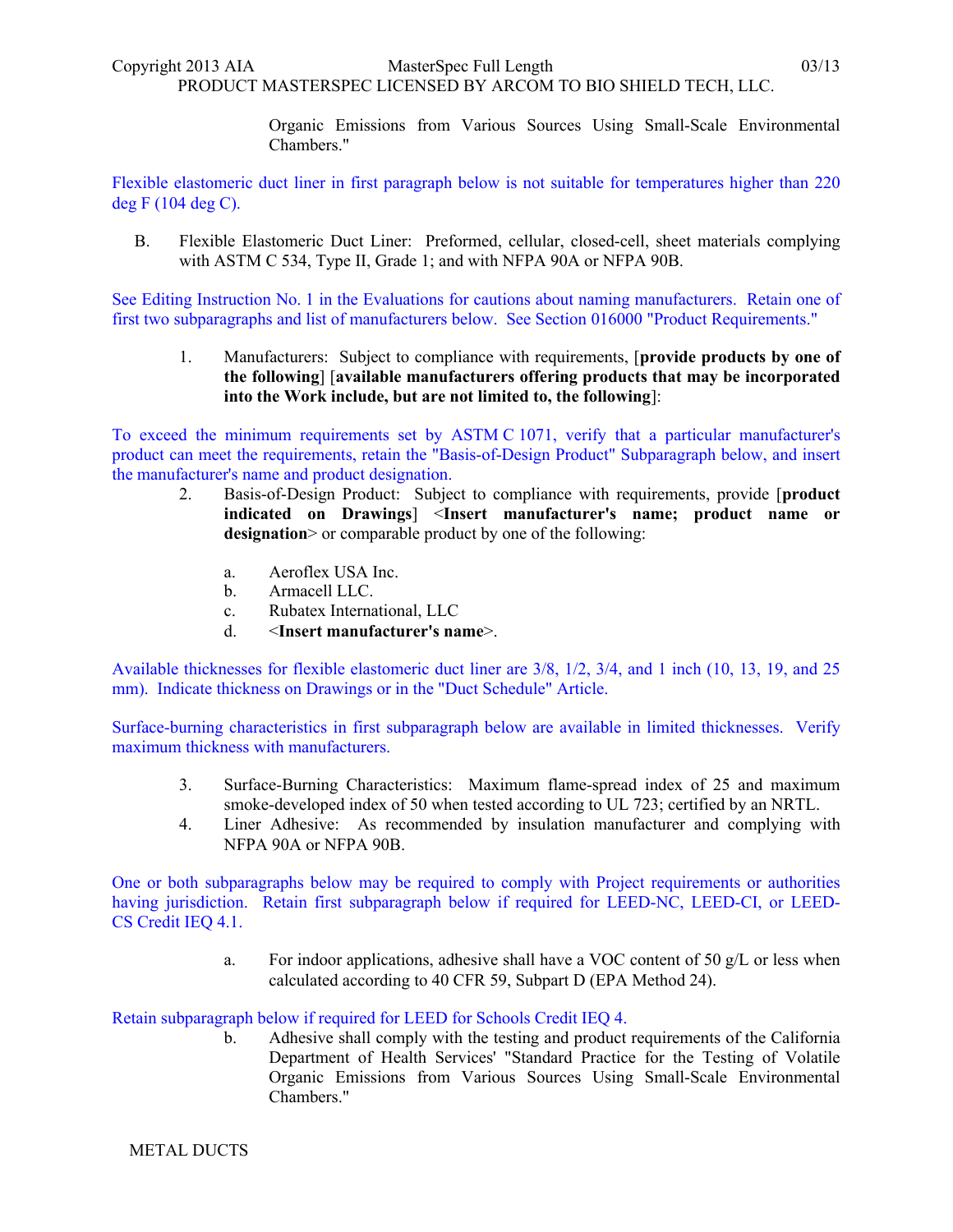PRODUCT MASTERSPEC LICENSED BY ARCOM TO BIO SHIELD TECH, LLC.

C. Natural-Fiber Duct Liner: 85 percent cotton, 10 percent borate, and 5 percent polybinding fibers, treated with a microbial growth inhibitor and complying with NFPA 90A or NFPA 90B.

See Editing Instruction No. 1 in the Evaluations for cautions about naming manufacturers. Retain one of first two subparagraphs and list of manufacturers below. See Section 016000 "Product Requirements."

1. Manufacturers: Subject to compliance with requirements, [**provide products by one of the following**] [**available manufacturers offering products that may be incorporated into the Work include, but are not limited to, the following**]:

To exceed the minimum requirements set by ASTM C 1071, verify that a particular manufacturer's product can meet the requirements, retain the "Basis-of-Design Product" Subparagraph below, and insert the manufacturer's name and product designation.

- 2. Basis-of-Design Product: Subject to compliance with requirements, provide [**product indicated on Drawings**] <**Insert manufacturer's name; product name or**  designation> or comparable product by one of the following:
	- a. Bonded Logic, Inc.
	- b. Reflectix Inc.
	- c. <**Insert manufacturer's name**>.

Available thicknesses for natural-fiber duct liner are 1/2 and 1 inch (13 and 25 mm). Indicate thickness on Drawings or in the "Duct Schedule" Article.

- 3. Maximum Thermal Conductivity: [**0.24 Btu x in./h x sq. ft. x deg F (0.034 W/m x K)**]  $\leq$ **Insert conductivity** $\geq$  at 75 deg F (24 deg C) mean temperature when tested according to ASTM C 518.
- 4. Surface-Burning Characteristics: Maximum flame-spread index of 25 and maximum smoke-developed index of 50 when tested according to ASTM E 84; certified by an NRTL.
- 5. Liner Adhesive: As recommended by insulation manufacturer and complying with NFPA 90A or NFPA 90B.

One or both subparagraphs below may be required to comply with Project requirements or authorities having jurisdiction. Retain first subparagraph below if required for LEED-NC, LEED-CI, or LEED-CS Credit IEQ 4.1.

> a. For indoor applications, adhesive shall have a VOC content of 50  $g/L$  or less when calculated according to 40 CFR 59, Subpart D (EPA Method 24).

Retain subparagraph below if required for LEED for Schools Credit IEQ 4.

- b. Adhesive shall comply with the testing and product requirements of the California Department of Health Services' "Standard Practice for the Testing of Volatile Organic Emissions from Various Sources Using Small-Scale Environmental Chambers."
- D. Insulation Pins and Washers:
	- 1. Cupped-Head, Capacitor-Discharge-Weld Pins: Copper- or zinc-coated steel pin, fully annealed for capacitor-discharge welding, [**0.106-inch- (2.6-mm-)**] [**0.135-inch- (3.5-**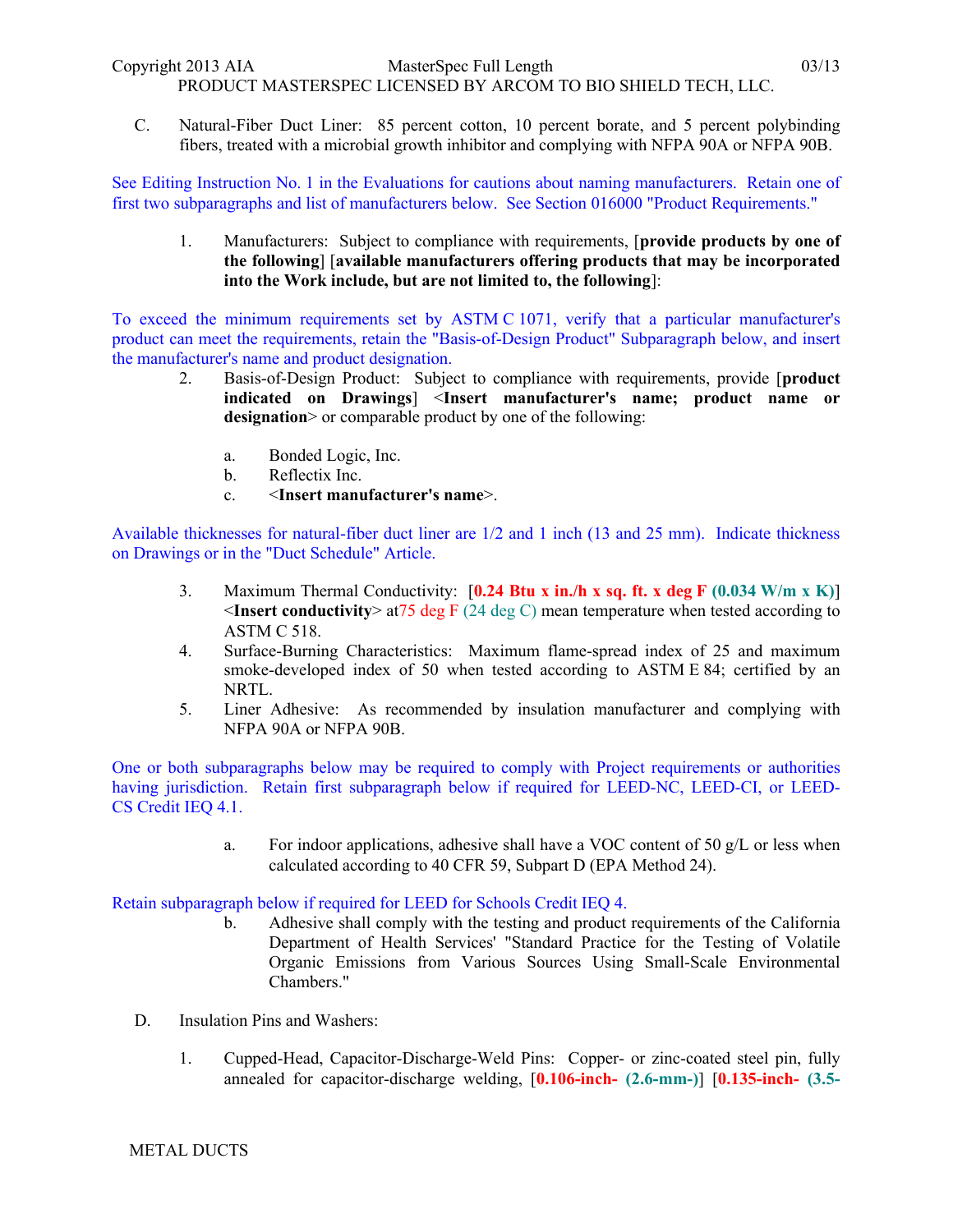**mm-)**] diameter shank, length to suit depth of insulation indicated with integral 1-1/2 inch (38-mm) galvanized carbon-steel washer.

- 2. Insulation-Retaining Washers: Self-locking washers formed from 0.016-inch- (0.41-mm- ) thick [**galvanized steel**] [**aluminum**] [**stainless steel**]; with beveled edge sized as required to hold insulation securely in place but not less than  $1-1/2$  inches (38 mm) in diameter.
- E. Shop Application of Duct Liner: Comply with SMACNA's "HVAC Duct Construction Standards - Metal and Flexible," Figure 7-11, "Flexible Duct Liner Installation."
	- 1. Adhere a single layer of indicated thickness of duct liner with at least 90 percent adhesive coverage at liner contact surface area. Attaining indicated thickness with multiple layers of duct liner is prohibited.
	- 2. Apply adhesive to transverse edges of liner facing upstream that do not receive metal nosing.
	- 3. Butt transverse joints without gaps, and coat joint with adhesive.
	- 4. Fold and compress liner in corners of rectangular ducts or cut and fit to ensure buttededge overlapping.
	- 5. Do not apply liner in rectangular ducts with longitudinal joints, except at corners of ducts, unless duct size and dimensions of standard liner make longitudinal joints necessary.

Delete first subparagraph below if air velocities do not exceed 2500 fpm (12.7 m/s).

6. Apply adhesive coating on longitudinal seams in ducts with air velocity of 2500 fpm  $(12.7 \text{ m/s})$ .

Securing method in first subparagraph below is for ducts with air velocities of  $2500$  fpm (12.7 m/s) and lower. Use caution when designing lined ducts with air velocities higher than 2500 fpm (12.7 m/s). See SMACNA for requirements.

- 7. Secure liner with mechanical fasteners 4 inches (100 mm) from corners and at intervals not exceeding 12 inches (300 mm) transversely; at 3 inches (75 mm) from transverse joints and at intervals not exceeding 18 inches (450 mm) longitudinally.
- 8. Secure transversely oriented liner edges facing the airstream with metal nosings that have either channel or "Z" profiles or are integrally formed from duct wall. Fabricate edge facings at the following locations:
	- a. Fan discharges.
	- b. Intervals of lined duct preceding unlined duct.
	- c. Upstream edges of transverse joints in ducts where air velocities are higher than 2500 fpm (12.7 m/s) or where indicated.

Retain first subparagraph below if ducts with air velocities higher than 4000 fpm  $(20.3 \text{ m/s})$  are anticipated; indicate locations of double-wall ducts on Drawings. Use solid-metal (unperforated) inner ducts for material-handling exhaust systems.

- 9. Secure insulation between perforated sheet metal inner duct of same thickness as specified for outer shell. Use mechanical fasteners that maintain inner duct at uniform distance from outer shell without compressing insulation.
	- a. Sheet Metal Inner Duct Perforations: 3/32-inch (2.4-mm) diameter, with an overall open area of 23 percent.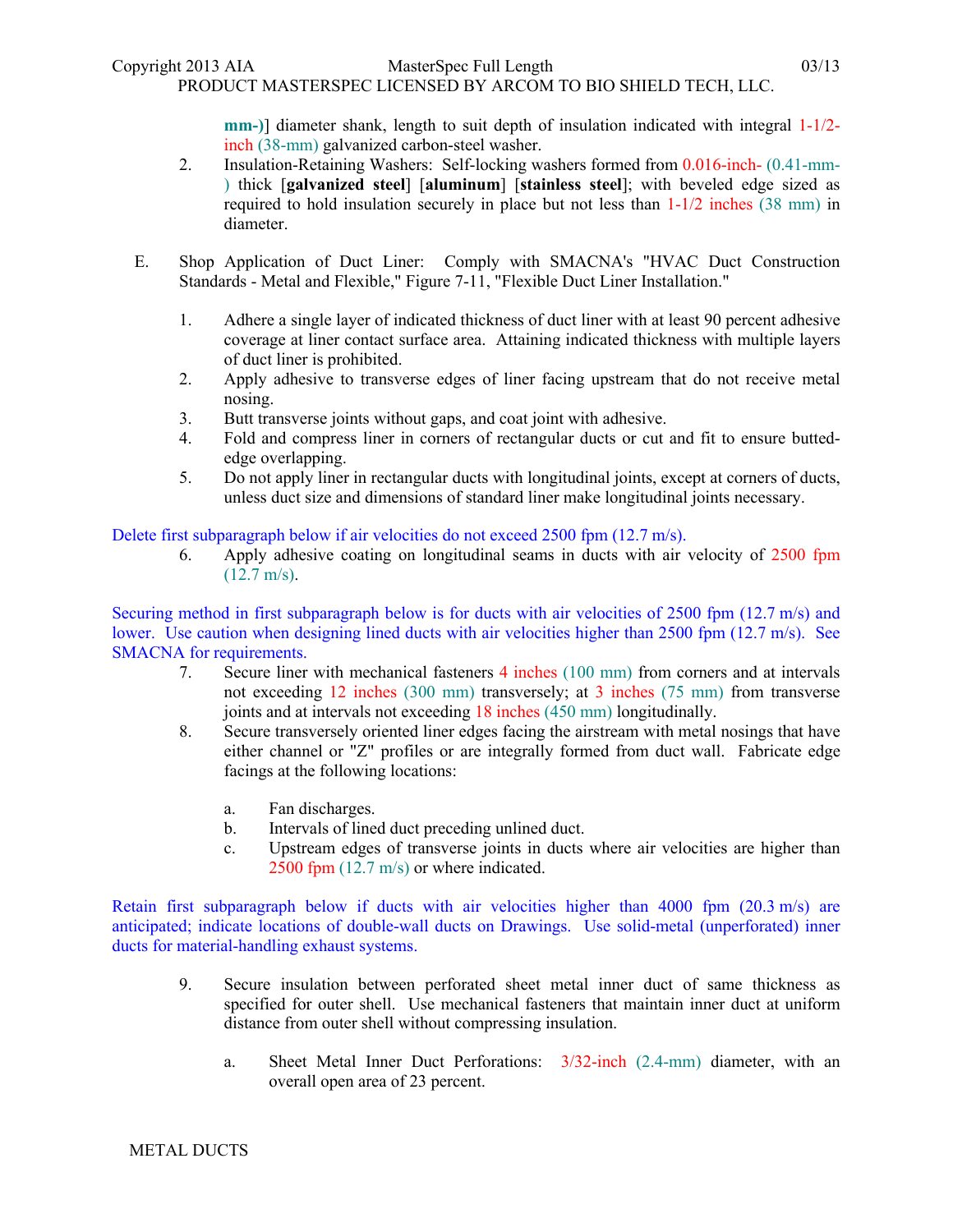10. Terminate inner ducts with buildouts attached to fire-damper sleeves, dampers, turning vane assemblies, or other devices. Fabricated buildouts (metal hat sections) or other buildout means are optional; when used, secure buildouts to duct walls with bolts, screws, rivets, or welds.

# 2.8 SEALANT AND GASKETS

A. General Sealant and Gasket Requirements: Surface-burning characteristics for sealants and gaskets shall be a maximum flame-spread index of 25 and a maximum smoke-developed index of 50 when tested according to UL 723; certified by an NRTL.

See SMACNA's "HVAC Duct Construction Standards - Metal and Flexible" for discussion on seam and joint sealing methods and their applications. Retain one or more of first three paragraphs below, and identify which sealing system applies to which duct system in the "Duct Schedule" Article.

- B. Two-Part Tape Sealing System:
	- 1. Tape: Woven cotton fiber impregnated with mineral gypsum and modified acrylic/silicone activator to react exothermically with tape to form hard, durable, airtight seal.
	- 2. Tape Width: [**3 inches (76 mm)**] [**4 inches (102 mm)**] [**6 inches (152 mm)**].
	- 3. Sealant: Modified styrene acrylic.
	- 4. Water resistant.
	- 5. Mold and mildew resistant.
	- 6. Maximum Static-Pressure Class: 10-inch wg (2500 Pa), positive and negative.
	- 7. Service: Indoor and outdoor.
	- 8. Service Temperature: Minus 40 to plus 200 deg F (Minus 40 to plus 93 deg C).
	- 9. Substrate: Compatible with galvanized sheet steel (both PVC coated and bare), stainless steel, or aluminum.

One or both subparagraphs below may be required to comply with Project requirements or authorities having jurisdiction. Retain first subparagraph below if required for LEED-NC, LEED-CI, or LEED-CS Credit IEQ 4.1.

10. For indoor applications, sealant shall have a VOC content of 250 g/L or less when calculated according to 40 CFR 59, Subpart D (EPA Method 24).

Retain subparagraph below if required for LEED for Schools Credit IEQ 4.

11. Sealant shall comply with the testing and product requirements of the California Department of Health Services' "Standard Practice for the Testing of Volatile Organic Emissions from Various Sources Using Small-Scale Environmental Chambers."

Retain one of first two paragraphs below. If retaining second paragraph, verify acceptability with authorities having jurisdiction.

- C. Water-Based Joint and Seam Sealant:
	- 1. Application Method: Brush on.
	- 2. Solids Content: Minimum 65 percent.
	- 3. Shore A Hardness: Minimum 20.
	- 4. Water resistant.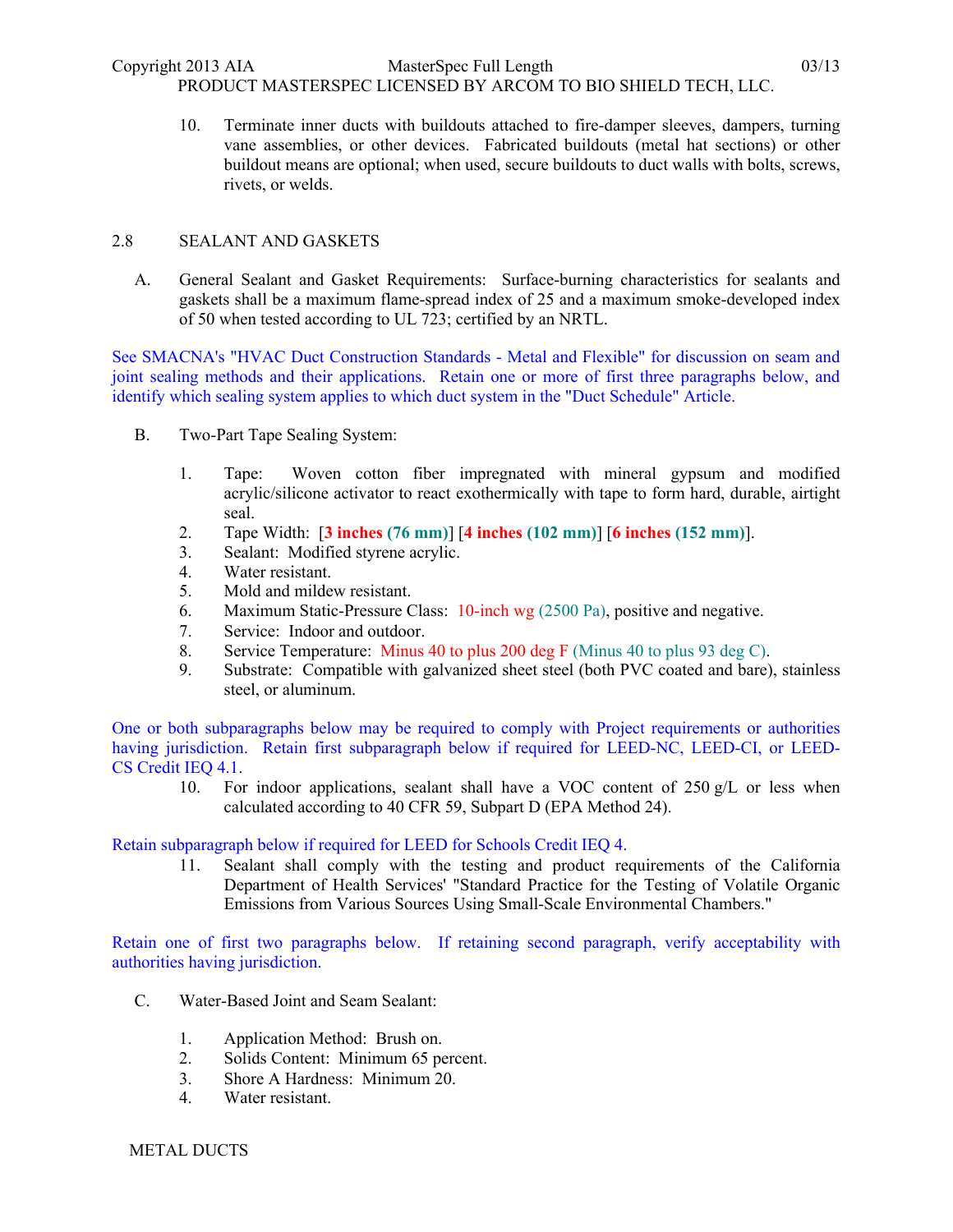- 5. Mold and mildew resistant.
- 6. VOC: Maximum 75 g/L (less water).
- 7. Maximum Static-Pressure Class: 10-inch wg (2500 Pa), positive and negative.
- 8. Service: Indoor or outdoor.
- 9. Substrate: Compatible with galvanized sheet steel (both PVC coated and bare), stainless steel, or aluminum sheets.
- D. Solvent-Based Joint and Seam Sealant:
	- 1. Application Method: Brush on.
	- 2. Base: Synthetic rubber resin.
	- 3. Solvent: Toluene and heptane.
	- 4. Solids Content: Minimum 60 percent.
	- 5. Shore A Hardness: Minimum 60.
	- 6. Water resistant.
	- 7. Mold and mildew resistant.

One or more of three subparagraphs below may be required to comply with Project requirements or authorities having jurisdiction. Retain first subparagraph if required for LEED-NC, LEED-CI, or LEED-CS Credit IEQ 4.1.

- 8. For indoor applications, sealant shall have a VOC content of  $250 g/L$  or less when calculated according to 40 CFR 59, Subpart D (EPA Method 24).
- 9. VOC: Maximum 395 g/L.

### Retain subparagraph below if required for LEED for Schools Credit IEQ 4.

- 10. Sealant shall comply with the testing and product requirements of the California Department of Health Services' "Standard Practice for the Testing of Volatile Organic Emissions from Various Sources Using Small-Scale Environmental Chambers."
- 11. Maximum Static-Pressure Class: 10-inch wg (2500 Pa), positive or negative.
- 12. Service: Indoor or outdoor.
- 13. Substrate: Compatible with galvanized sheet steel (both PVC coated and bare), stainless steel, or aluminum sheets.
- E. Flanged Joint Sealant: Comply with ASTM C 920.
	- 1. General: Single-component, acid-curing, silicone, elastomeric.
	- 2. Type: S.
	- 3. Grade: NS.
	- 4. Class: 25.
	- 5. Use: O.

One or both subparagraphs below may be required to comply with Project requirements or authorities having jurisdiction. Retain first subparagraph below if required for LEED-NC, LEED-CI, or LEED-CS Credit IEQ 4.1.

6. For indoor applications, sealant shall have a VOC content of 250 g/L or less when calculated according to 40 CFR 59, Subpart D (EPA Method 24).

#### Retain subparagraph below if required for LEED for Schools Credit IEQ 4.

7. Sealant shall comply with the testing and product requirements of the California Department of Health Services' "Standard Practice for the Testing of Volatile Organic Emissions from Various Sources Using Small-Scale Environmental Chambers."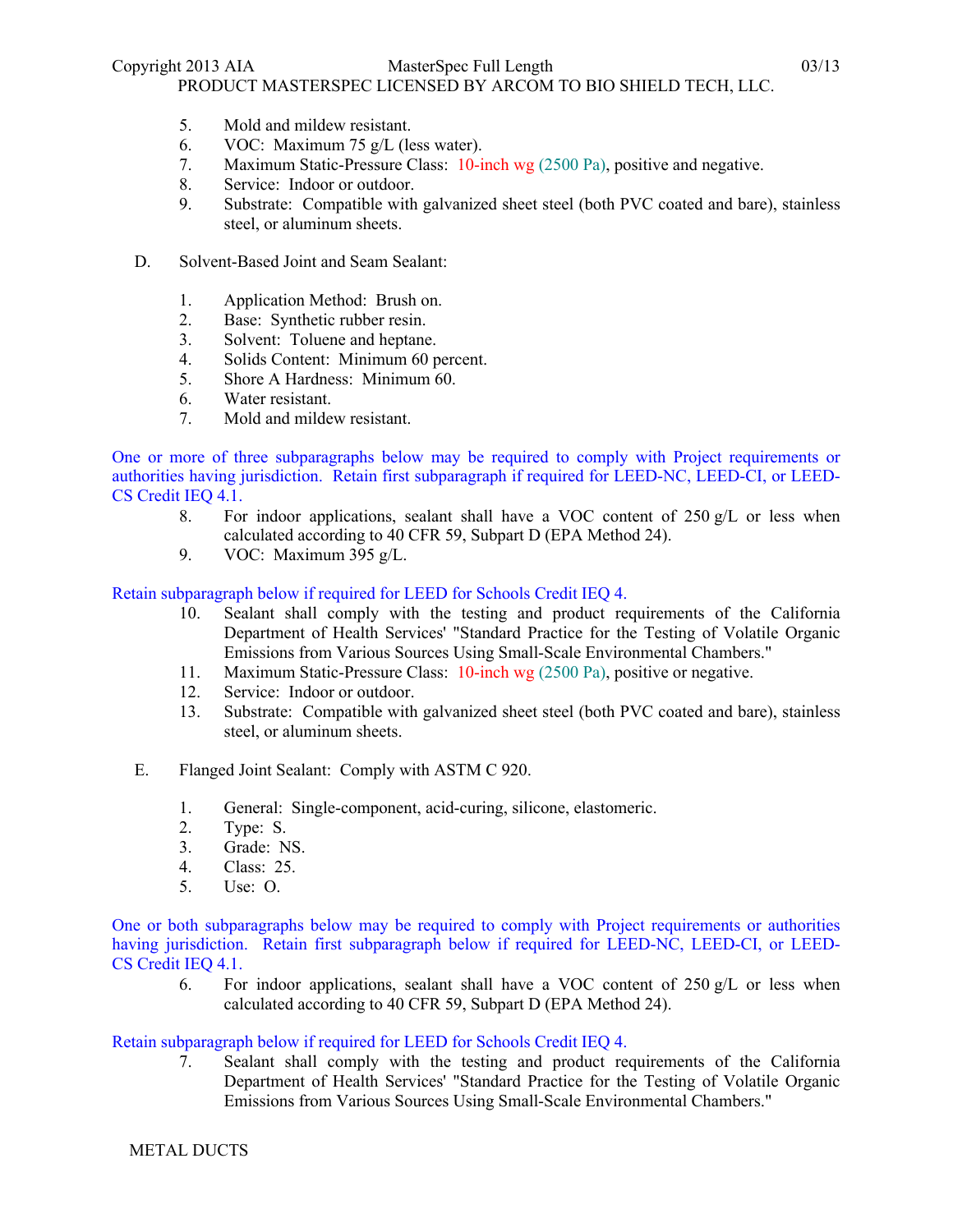PRODUCT MASTERSPEC LICENSED BY ARCOM TO BIO SHIELD TECH, LLC.

F. Flange Gaskets: Butyl rubber, neoprene, or EPDM polymer with polyisobutylene plasticizer.

O-ring seals are generally available for duct fittings 3 to 24 inches (76 to 610 mm) in diameter.

- G. Round Duct Joint O-Ring Seals:
	- 1. Seal shall provide maximum leakage class of  $3 \text{ cfm}/100 \text{ sq. ft. at 1-inch wg } (0.14 \text{ L/s per})$ sq. m at  $250$  Pa) and shall be rated for  $10$ -inch wg  $(2500-Pa)$  static-pressure class, positive or negative.

Retain one or both subparagraphs below. These are proprietary seals provided on factory-fabricated, round duct fitting joints and constructed with specific dimensions to ensure a proper seal.

- 2. EPDM O-ring to seal in concave bead in coupling or fitting spigot.
- 3. Double-lipped, EPDM O-ring seal, mechanically fastened to factory-fabricated couplings and fitting spigots.

# 2.9 HANGERS AND SUPPORTS

Indicate the extent of corrosive environment on Drawings.

- A. Hanger Rods for Noncorrosive Environments: Cadmium-plated steel rods and nuts.
- B. Hanger Rods for Corrosive Environments: Electrogalvanized, all-thread rods or galvanized rods with threads painted with zinc-chromate primer after installation.
- C. Strap and Rod Sizes: Comply with SMACNA's "HVAC Duct Construction Standards Metal and Flexible," Table 5-1 (Table 5-1M), "Rectangular Duct Hangers Minimum Size," and Table 5-2, "Minimum Hanger Sizes for Round Duct."
- D. Steel Cables for Galvanized-Steel Ducts: Galvanized steel complying with ASTM A 603.
- E. Steel Cables for Stainless-Steel Ducts: Stainless steel complying with ASTM A 492.
- F. Steel Cable End Connections: Cadmium-plated steel assemblies with brackets, swivel, and bolts designed for duct hanger service; with an automatic-locking and clamping device.
- G. Duct Attachments: Sheet metal screws, blind rivets, or self-tapping metal screws; compatible with duct materials.
- H. Trapeze and Riser Supports:
	- 1. Supports for Galvanized-Steel Ducts: Galvanized-steel shapes and plates.
	- 2. Supports for Stainless-Steel Ducts: Stainless-steel shapes and plates.
	- 3. Supports for Aluminum Ducts: Aluminum or galvanized steel coated with zinc chromate.

# 2.10 SEISMIC-RESTRAINT DEVICES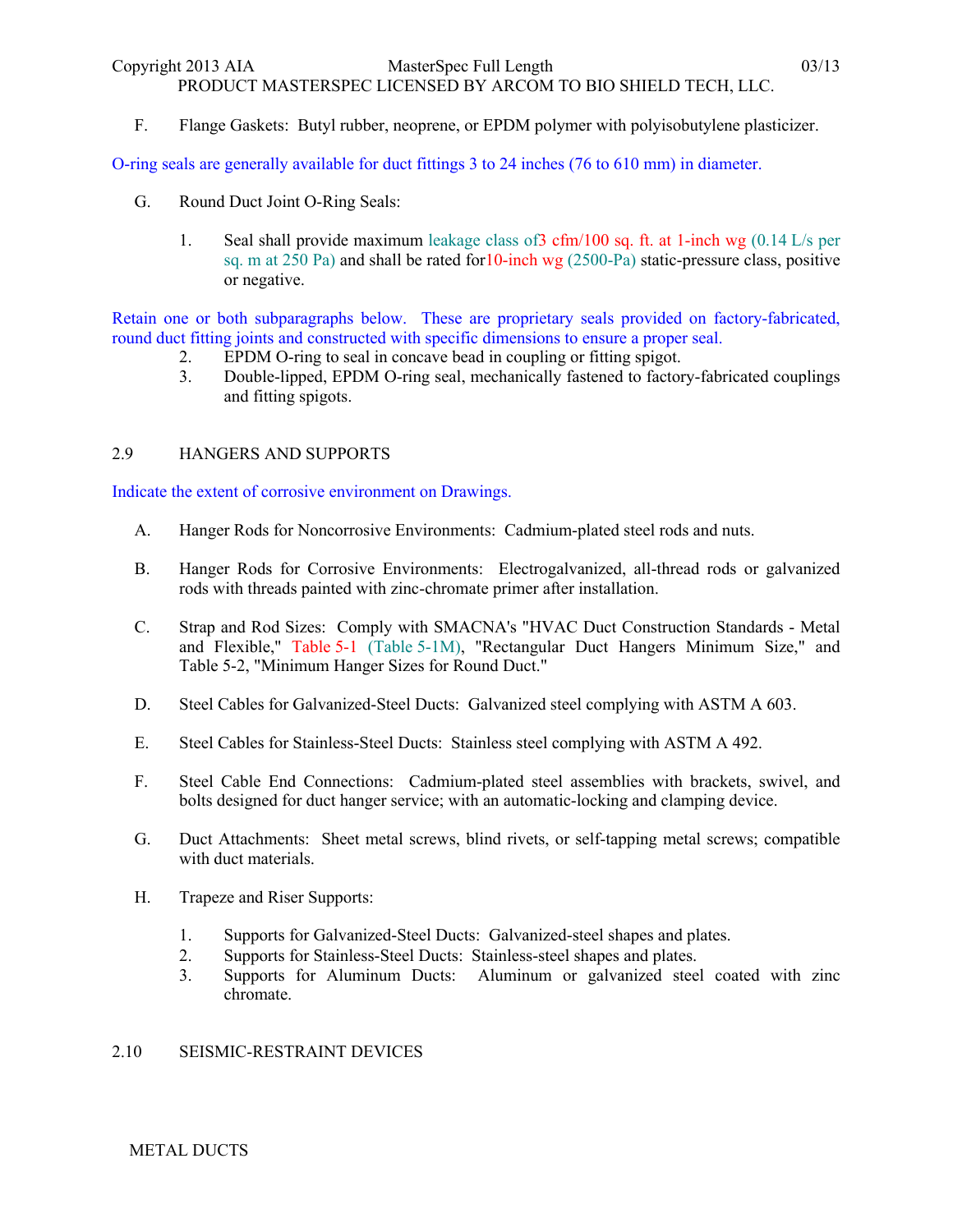Coordinate specifications for seismic-restraint components in this article with structural engineer and with Drawings. See the "Seismic Considerations" Article in the Evaluations for discussion on seismic restraints.

See Editing Instruction No. 1 in the Evaluations for cautions about naming manufacturers. Retain first paragraph and list of manufacturers below. See Section 016000 "Product Requirements."

- A. Manufacturers: Subject to compliance with requirements, [**provide products by one of the following**] [**available manufacturers offering products that may be incorporated into the Work include, but are not limited to, the following**]:
	- 1. Cooper B-Line, Inc.; a division of Cooper Industries.
	- 2. Ductmate Industries, Inc.
	- 3. Hilti Corp.
	- 4. Kinetics Noise Control.
	- 5. Loos & Co.; Cableware Division.
	- 6. Mason Industries.
	- 7. TOLCO; a brand of NIBCO INC.
	- 8. Unistrut Corporation; Tyco International, Ltd.
	- 9. <**Insert manufacturer's name**>.

See the Evaluations in Section 230548 "Vibration and Seismic Controls for HVAC" for discussion on seismic-restraint capacities and rating services.

- B. General Requirements for Restraint Components: Rated strengths, features, and applications shall be as defined in reports by [**an evaluation service member of the ICC Evaluation Service**] [**the Office of Statewide Health Planning and Development for the State of California**] [**an agency acceptable to authorities having jurisdiction**].
	- 1. Structural Safety Factor: Allowable strength in tension, shear, and pullout force of components shall be at least [**four**] <**Insert number**> times the maximum seismic forces to which they will be subjected.
- C. Channel Support System: Shop- or field-fabricated support assembly made of slotted steel channels rated in tension, compression, and torsion forces and with accessories for attachment to braced component at one end and to building structure at the other end. Include matching components and corrosion-resistant coating.
- D. Restraint Cables: [**ASTM A 603, galvanized**] [**ASTM A 492, stainless**]-steel cables with end connections made of cadmium-plated steel assemblies with brackets, swivel, and bolts designed for restraining cable service; and with an automatic-locking and clamping device or doublecable clips.

Retain first paragraph below for strengthening resistance of hanger rods against seismic forces that may cause rods to buckle. Use with either channel- or cable-type bracing assemblies. Detail fabrication and indicate locations on Drawings.

E. Hanger Rod Stiffener: [**Steel tube or steel slotted-support-system sleeve with internally bolted connections**] [**Reinforcing steel angle clamped**] to hanger rod.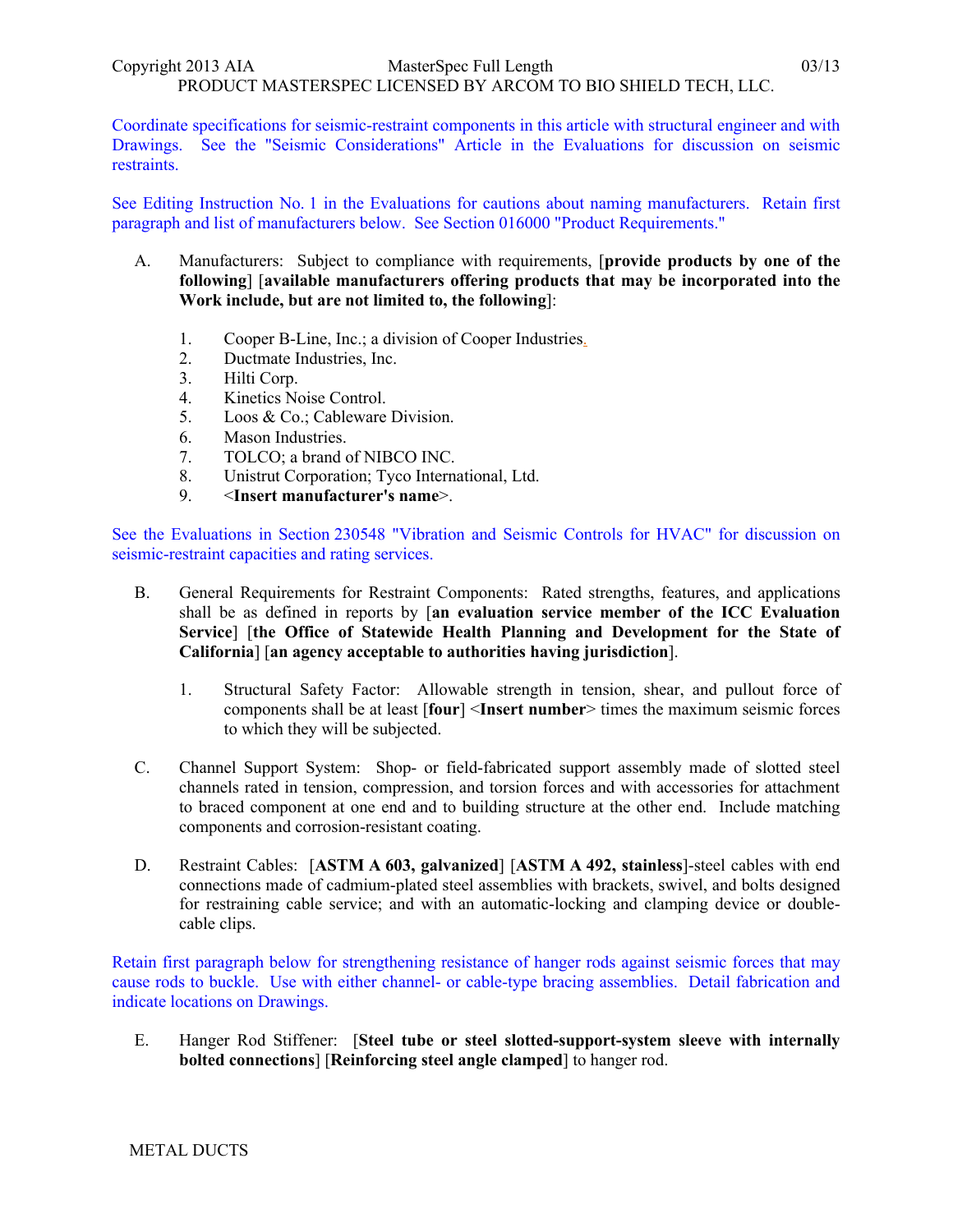F. Mechanical Anchor Bolts: Drilled-in and stud-wedge or female-wedge type. Select anchor bolts with strength required for anchor and as tested according to ASTM E 488.

### PART 3 - EXECUTION

### 3.1 DUCT INSTALLATION

Coordinate duct layout and duct accessory arrangement with Drawings.

- A. Drawing plans, schematics, and diagrams indicate general location and arrangement of duct system. Indicated duct locations, configurations, and arrangements were used to size ducts and calculate friction loss for air-handling equipment sizing and for other design considerations. Install duct systems as indicated unless deviations to layout are approved on Shop Drawings and Coordination Drawings.
- B. Install ducts according to SMACNA's "HVAC Duct Construction Standards Metal and Flexible" unless otherwise indicated.
- C. Install round[ **and flat-oval**] ducts in maximum practical lengths.
- D. Install ducts with fewest possible joints.
- E. Install factory- or shop-fabricated fittings for changes in direction, size, and shape and for branch connections.
- F. Unless otherwise indicated, install ducts vertically and horizontally, and parallel and perpendicular to building lines.
- G. Install ducts close to walls, overhead construction, columns, and other structural and permanent enclosure elements of building.
- H. Install ducts with a clearance of 1 inch (25 mm), plus allowance for insulation thickness.
- I. Route ducts to avoid passing through transformer vaults and electrical equipment rooms and enclosures.
- J. Where ducts pass through non-fire-rated interior partitions and exterior walls and are exposed to view, cover the opening between the partition and duct or duct insulation with sheet metal flanges of same metal thickness as the duct. Overlap openings on four sides by at least 1-1/2 inches (38 mm).
- K. Where ducts pass through fire-rated interior partitions and exterior walls, install fire dampers. Comply with requirements in Section 233300 "Air Duct Accessories" for fire and smoke dampers.
- L. Protect duct interiors from moisture, construction debris and dust, and other foreign materials.[ **Comply with SMACNA's "IAQ Guidelines for Occupied Buildings Under Construction," Appendix G, "Duct Cleanliness for New Construction Guidelines."**]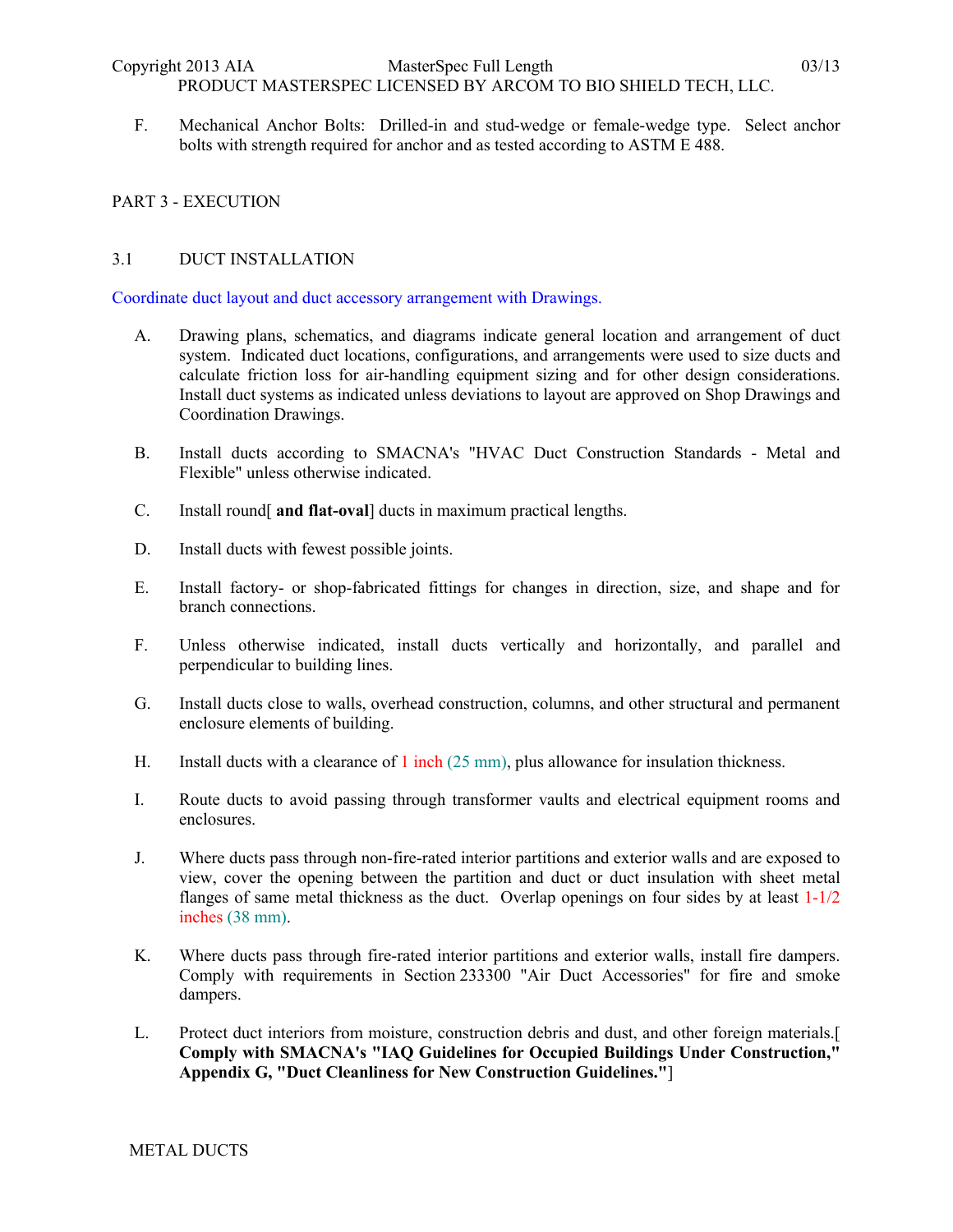### 3.2 INSTALLATION OF EXPOSED DUCTWORK

- A. Protect ducts exposed in finished spaces from being dented, scratched, or damaged.
- B. Trim duct sealants flush with metal. Create a smooth and uniform exposed bead. Do not use two-part tape sealing system.
- C. Grind welds to provide smooth surface free of burrs, sharp edges, and weld splatter. When welding stainless steel with a No. 3 or 4 finish, grind the welds flush, polish the exposed welds, and treat the welds to remove discoloration caused by welding.
- D. Maintain consistency, symmetry, and uniformity in the arrangement and fabrication of fittings, hangers and supports, duct accessories, and air outlets.
- E. Repair or replace damaged sections and finished work that does not comply with these requirements.

# 3.3 ADDITIONAL INSTALLATION REQUIREMENTS FOR COMMERCIAL KITCHEN HOOD EXHAUST DUCT

Delete this article if exhaust ducts for commercial kitchen hoods are specified in Section 235100 "Breechings, Chimneys, and Stacks."

- A. Install commercial kitchen hood exhaust ducts without dips and traps that may hold grease, and sloped a minimum of 2 percent to drain grease back to the hood.
- B. Install fire-rated access panel assemblies at each change in direction and at maximum intervals of [**20 feet (6 m)**] [**12 feet (3.7 m)**] <**Insert dimension**> in horizontal ducts, and at every floor for vertical ducts, or as indicated on Drawings. Locate access panel on top or sides of duct a minimum of  $1-1/2$  inches (38 mm) from bottom of duct.
- C. Do not penetrate fire-rated assemblies except as allowed by applicable building codes and authorities having jurisdiction.

### 3.4 DUCT SEALING

Retain one of two paragraphs below. Retain first paragraph if retaining subparagraphs for seal class and leakage class in "Duct Schedule" Article; otherwise, delete first and retain second paragraph.

A. Seal ducts for duct static-pressure, seal classes, and leakage classes specified in "Duct Schedule" Article according to SMACNA's "HVAC Duct Construction Standards - Metal and Flexible."

LEED Prerequisite EA 2 requires compliance with ASHRAE/IESNA 90.1, in which Section 6.4.4.2.1 - "Duct Sealing" requires a minimum seal class for various duct locations and pressures indicated in paragraph below.

B. Seal ducts to the following seal classes according to SMACNA's "HVAC Duct Construction Standards - Metal and Flexible":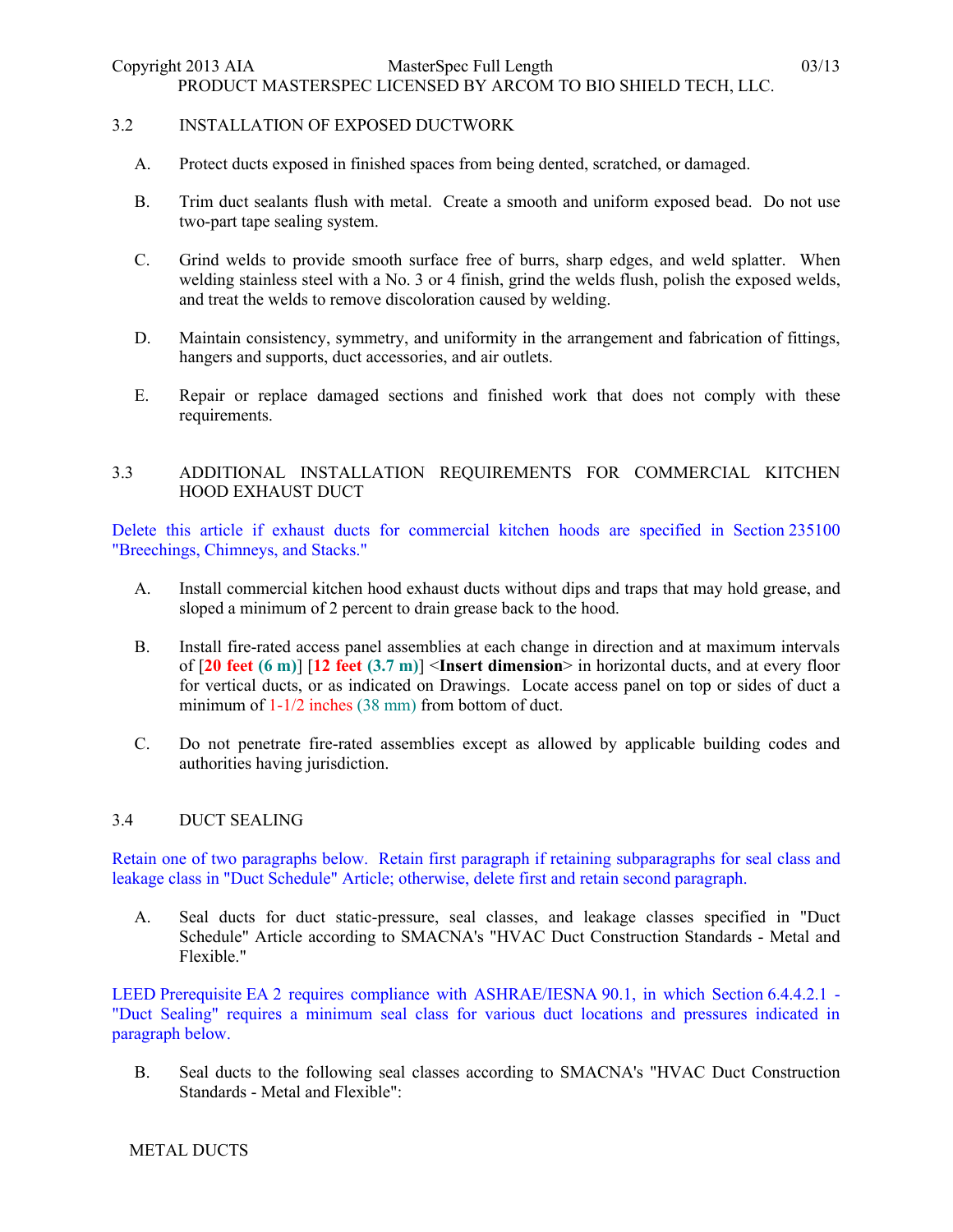- 1. Comply with SMACNA's "HVAC Duct Construction Standards Metal and Flexible."
- 2. Outdoor, Supply-Air Ducts: Seal Class A.
- 3. Outdoor, Exhaust Ducts: Seal Class C.
- 4. Outdoor, Return-Air Ducts: Seal Class C.
- 5. Unconditioned Space, Supply-Air Ducts in Pressure Classes 2-Inch wg (500 Pa) and Lower: Seal Class B.
- 6. Unconditioned Space, Supply-Air Ducts in Pressure Classes Higher Than 2-Inch wg (500 Pa): Seal Class A.
- 7. Unconditioned Space, Exhaust Ducts: Seal Class C.
- 8. Unconditioned Space, Return-Air Ducts: Seal Class B.
- 9. Conditioned Space, Supply-Air Ducts in Pressure Classes 2-Inch wg (500 Pa) and Lower: Seal Class C.
- 10. Conditioned Space, Supply-Air Ducts in Pressure Classes Higher Than 2-Inch wg (500 Pa): Seal Class B.
- 11. Conditioned Space, Exhaust Ducts: Seal Class B.
- 12. Conditioned Space, Return-Air Ducts: Seal Class C.

# 3.5 HANGER AND SUPPORT INSTALLATION

A. Comply with SMACNA's "HVAC Duct Construction Standards - Metal and Flexible," Chapter 5, "Hangers and Supports."

Verify attachment selection and spacing in first two paragraphs below with structural engineer.

- B. Building Attachments: Concrete inserts, powder-actuated fasteners, or structural-steel fasteners appropriate for construction materials to which hangers are being attached.
	- 1. Where practical, install concrete inserts before placing concrete.
	- 2. Install powder-actuated concrete fasteners after concrete is placed and completely cured.
	- 3. Use powder-actuated concrete fasteners for standard-weight aggregate concretes or for slabs more than 4 inches (100 mm) thick.
	- 4. Do not use powder-actuated concrete fasteners for lightweight-aggregate concretes or for slabs less than 4 inches (100 mm) thick.

### Retain subparagraph below for Projects that require seismic restraints.

- 5. Do not use powder-actuated concrete fasteners for seismic restraints.
- C. Hanger Spacing: Comply with SMACNA's "HVAC Duct Construction Standards Metal and Flexible," Table 5-1 (Table 5-1M), "Rectangular Duct Hangers Minimum Size," and Table 5-2, "Minimum Hanger Sizes for Round Duct," for maximum hanger spacing; install hangers and supports within 24 inches (610 mm) of each elbow and within 48 inches (1200 mm) of each branch intersection.
- D. Hangers Exposed to View: Threaded rod and angle or channel supports.
- E. Support vertical ducts with steel angles or channel secured to the sides of the duct with welds, bolts, sheet metal screws, or blind rivets; support at each floor and at a maximum intervals of 16 feet  $(5 \text{ m})$ .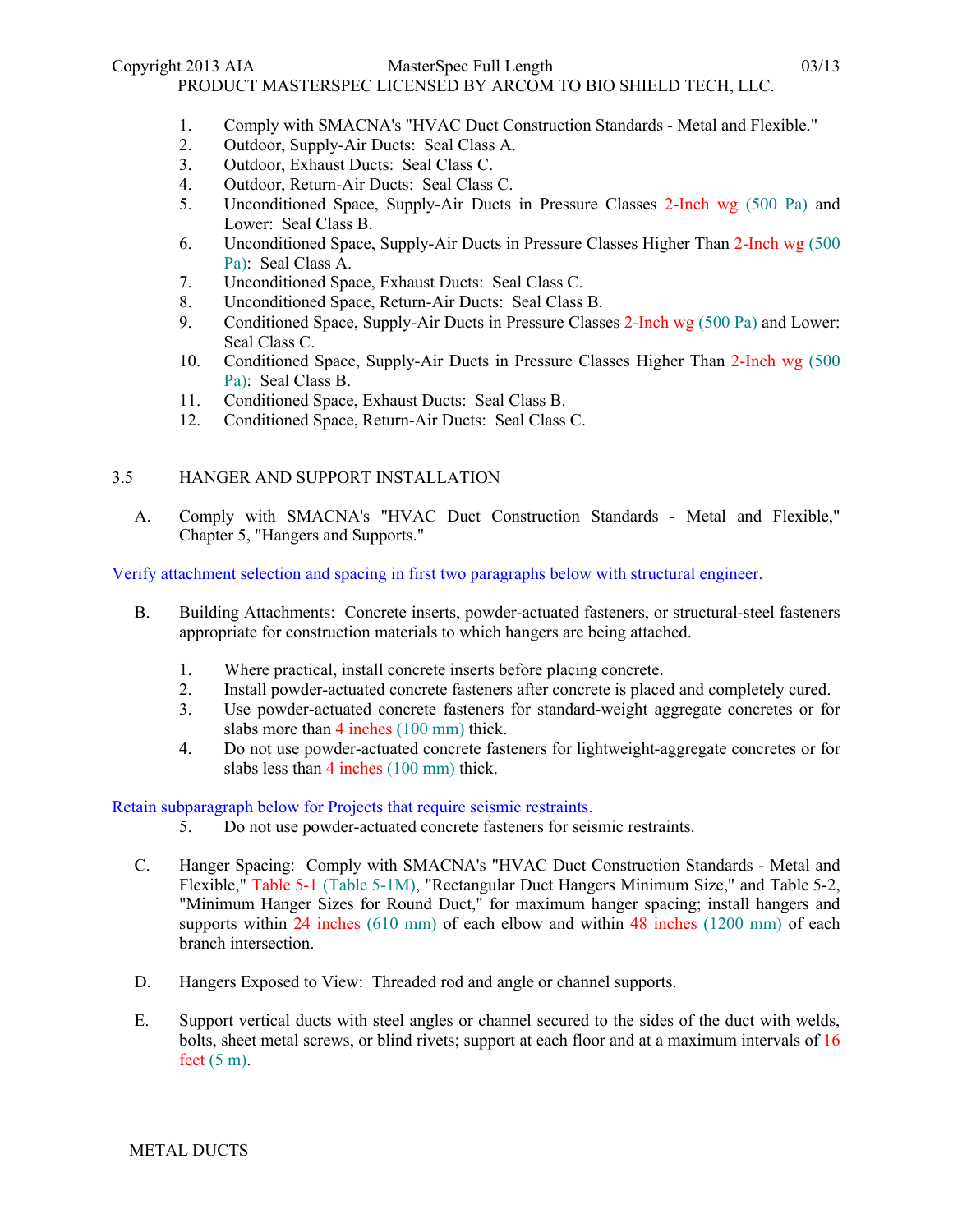F. Install upper attachments to structures. Select and size upper attachments with pull-out, tension, and shear capacities appropriate for supported loads and building materials where used.

### 3.6 SEISMIC-RESTRAINT-DEVICE INSTALLATION

A. Install ducts with hangers and braces designed to support the duct and to restrain against seismic forces required by applicable building codes. Comply with [**SMACNA's "Seismic Restraint Manual: Guidelines for Mechanical Systems."**] [**ASCE/SEI 7.**]

Options for 40 and 80 feet (12 and 24 m) in first subparagraph below are recommended by SMACNA's "Seismic Restraint Manual: Guidelines for Mechanical Systems." Revise these dimensions based on the configuration of duct and the seismic hazard.

- 1. Space lateral supports a maximum of [**40 feet (12 m)**] <**Insert dimension**> o.c., and longitudinal supports a maximum of [**80 feet (24 m)**] <**Insert dimension**> o.c.
- 2. Brace a change of direction longer than 12 feet (3.7 m).
- B. Select seismic-restraint devices with capacities adequate to carry present and future static and seismic loads.
- C. Install cables so they do not bend across edges of adjacent equipment or building structure.
- D. Install cable restraints on ducts that are suspended with vibration isolators.
- E. Install seismic-restraint devices using methods approved by [**an evaluation service member of the ICC Evaluation Service**] [**the Office of Statewide Health Planning and Development for the State of California**] [**an agency acceptable to authorities having jurisdiction**].
- F. Attachment to Structure: If specific attachment is not indicated, anchor bracing and restraints to structure, to flanges of beams, to upper truss chords of bar joists, or to concrete members.
- G. Drilling for and Setting Anchors:
	- 1. Identify position of reinforcing steel and other embedded items prior to drilling holes for anchors. Do not damage existing reinforcement or embedded items during drilling. Notify the Architect if reinforcing steel or other embedded items are encountered during drilling. Locate and avoid prestressed tendons, electrical and telecommunications conduit, and gas lines.
	- 2. Do not drill holes in concrete or masonry until concrete, mortar, or grout has achieved full design strength.
	- 3. Wedge Anchors: Protect threads from damage during anchor installation. Heavy-duty sleeve anchors shall be installed with sleeve fully engaged in the structural element to which anchor is to be fastened.
	- 4. Set anchors to manufacturer's recommended torque, using a torque wrench.
	- 5. Install zinc-coated steel anchors for interior applications and stainless-steel anchors for applications exposed to weather.

### 3.7 CONNECTIONS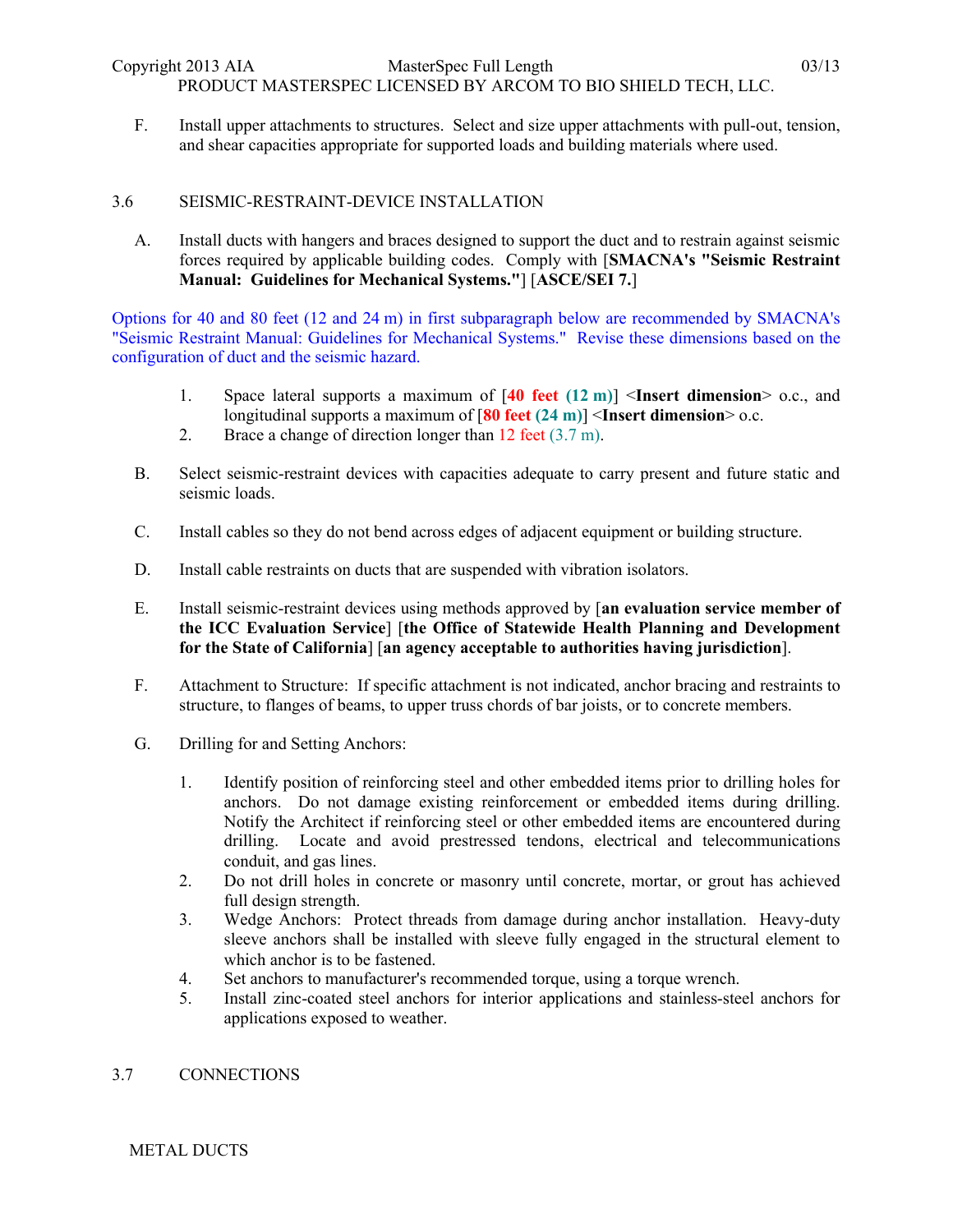# PRODUCT MASTERSPEC LICENSED BY ARCOM TO BIO SHIELD TECH, LLC.

# Coordinate duct installations and specialty arrangements with Drawings.

- A. Make connections to equipment with flexible connectors complying with Section 233300 "Air Duct Accessories."
- B. Comply with SMACNA's "HVAC Duct Construction Standards Metal and Flexible" for branch, outlet and inlet, and terminal unit connections.

### 3.8 PAINTING

Painting can be omitted if antimicrobial coatings are applied in black color. Silver Bullet AM is available in Black, White, and Clear. Black is typically the color of choice due to the stark contrast in color from the metal substrate. It also does not require the additional step for painting the visible areas at the grills and registers. In the instances when white AM coating is used as a primary color, small amounts of black AM coating can be used on visible areas through grills and registers. This can be applied over the top of the white AM coating.

A. Paint interior of metal ducts that are visible through registers and grilles and that do not have duct liner. Apply one coat of flat, black, latex paint over a compatible galvanized-steel primer. Paint materials and application requirements are specified in Section 099113 "Exterior Painting" and Section 099123 "Interior Painting."

# 3.9 FIELD QUALITY CONTROL

A. Perform tests and inspections.

Retain first paragraph below for ducts in pressure classes 3-inch wg (750 Pa) and higher or if applying for LEED credits. It may not be economically practical to test ducts in pressure classes less than 3-inch wg (750 Pa).

- B. Leakage Tests:
	- 1. Comply with SMACNA's "HVAC Air Duct Leakage Test Manual." Submit a test report for each test.
	- 2. Test the following systems:

LEED Prerequisite EA 2 requires compliance with ASHRAE/IESNA 90.1, in which Section 6.4.4.2.2 - "Duct Leakage Tests" requires leak testing of at least 25 percent of total installed duct area with a pressure class in excess of 3-inch wg (750 Pa). Retain first subparagraph below for minimum requirements if applying for LEED certification or complying with ASHRAE/IESNA 90.1. To define more stringent requirements, retain subsequent subparagraphs as applicable and delete first subparagraph. Consider cost impact when specifying the extent of duct area to be tested. It is not common to leak test all ducts or ducts with a pressure class less than 3-inch wg (750 Pa).

- a. Ducts with a Pressure Class Higher Than 3-Inch wg (750 Pa): Test representative duct sections[**, selected by Architect from sections installed,**] totaling no less than 25 percent of total installed duct area for each designated pressure class.
- b. Supply Ducts with a Pressure Class of [**2-Inch wg (500 Pa)**] [**3-Inch wg (750 Pa)**] [**4-Inch wg (1000 Pa)**] <**Insert value**> or Higher: Test representative duct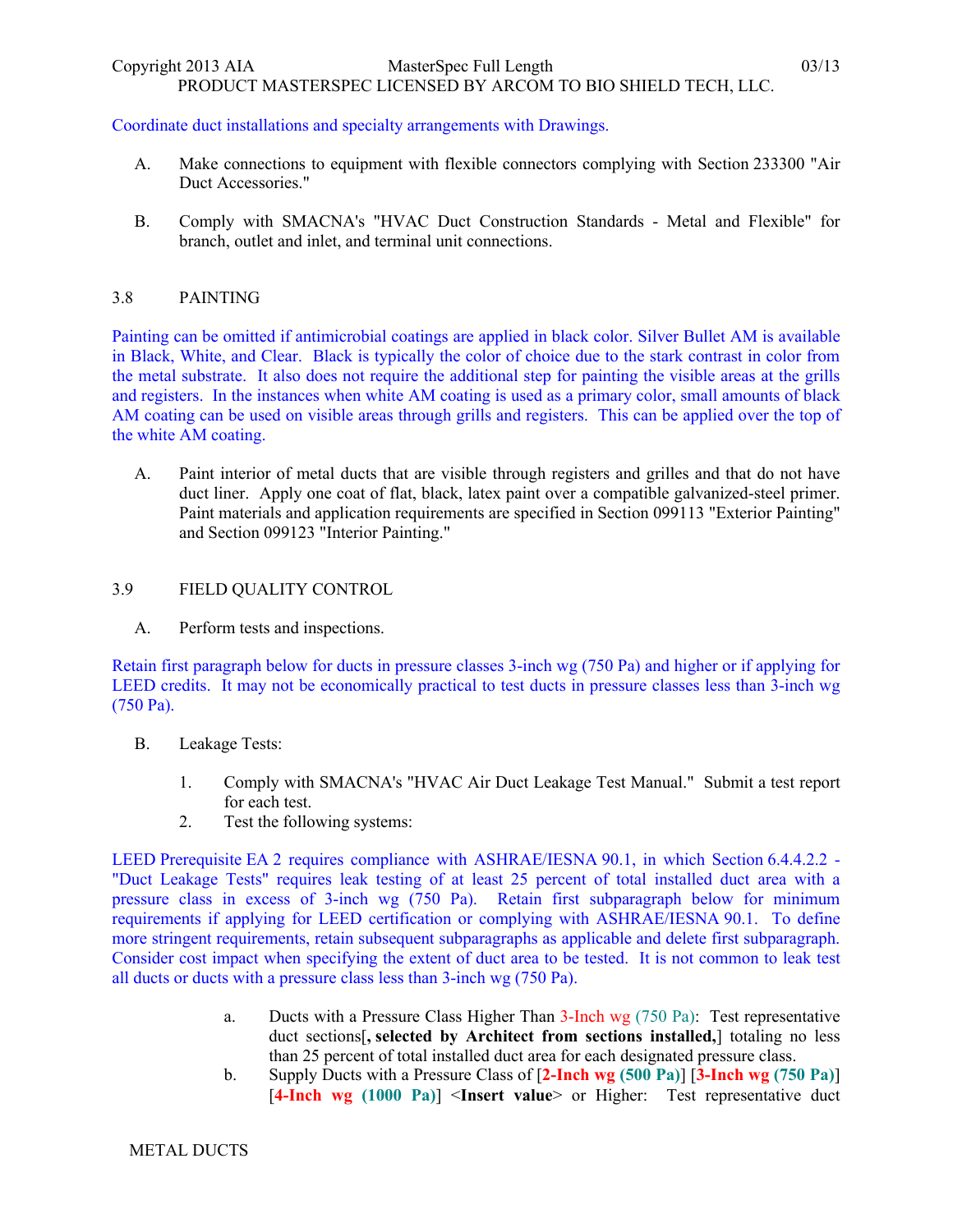sections[**, selected by Architect from sections installed,**] totaling no less than [**50**] [**100**] <**Insert value**> percent of total installed duct area for each designated pressure class.

- c. Return Ducts with a Pressure Class of [**2-Inch wg (500 Pa)**] [**3-Inch wg (750 Pa)**] [**4-Inch wg (1000 Pa)**] <**Insert value**> or Higher: Test representative duct sections[**, selected by Architect from sections installed,**] totaling no less than [**50**] [**100**] <**Insert value**> percent of total installed duct area for each designated pressure class.
- d. Exhaust Ducts with a Pressure Class of [**2-Inch wg (500 Pa)**] [**3-Inch wg (750 Pa)**] [**4-Inch wg (1000 Pa)**] <**Insert value**> or Higher: Test representative duct sections[**, selected by Architect from sections installed,**] totaling no less than [**50**] [**100**] <**Insert value**> percent of total installed duct area for each designated pressure class.
- e. Outdoor Air Ducts with a Pressure Class of [**2-Inch wg (500 Pa)**] [**3-Inch wg (750 Pa)**] [**4-Inch wg (1000 Pa)**] <**Insert value**> or Higher: Test representative duct sections[**, selected by Architect from sections installed,**] totaling no less than [**50**] [**100**] <**Insert value**> percent of total installed duct area for each designated pressure class.
- 3. Disassemble, reassemble, and seal segments of systems to accommodate leakage testing and for compliance with test requirements.
- 4. Test for leaks before applying external insulation.
- 5. Conduct tests at static pressures equal to maximum design pressure of system or section being tested. If static-pressure classes are not indicated, test system at maximum system design pressure. Do not pressurize systems above maximum design operating pressure.
- 6. Give [**seven**] <**Insert number**> days' advance notice for testing.

Retain "Duct System Cleanliness Tests" Paragraph below if duct cleaning is required or if applying for LEED certification. LEED Prerequisite IEQ 1 requires compliance with ASHRAE 62.1, in which Section 7.2.4 - "Ventilation System Start-up" requires that distribution systems be clean of dirt and debris. Text was taken from NADCA ACR, dated 2005.

- C. Duct System Cleanliness Tests:
	- 1. Visually inspect duct system to ensure that no visible contaminants are present.
	- 2. Test sections of metal duct system, chosen randomly by Owner, for cleanliness according to "Vacuum Test" in NADCA ACR, "Assessment, Cleaning and Restoration of HVAC Systems."
		- a. Acceptable Cleanliness Level: Net weight of debris collected on the filter media shall not exceed 0.75 mg/100 sq. cm.

See Section 014000 "Quality Requirements" for retesting and reinspecting requirements and Section 017300 "Execution" for requirements for correcting the Work.

- D. Duct system will be considered defective if it does not pass tests and inspections.
- E. Prepare test and inspection reports.
- 3.10 DUCT CLEANING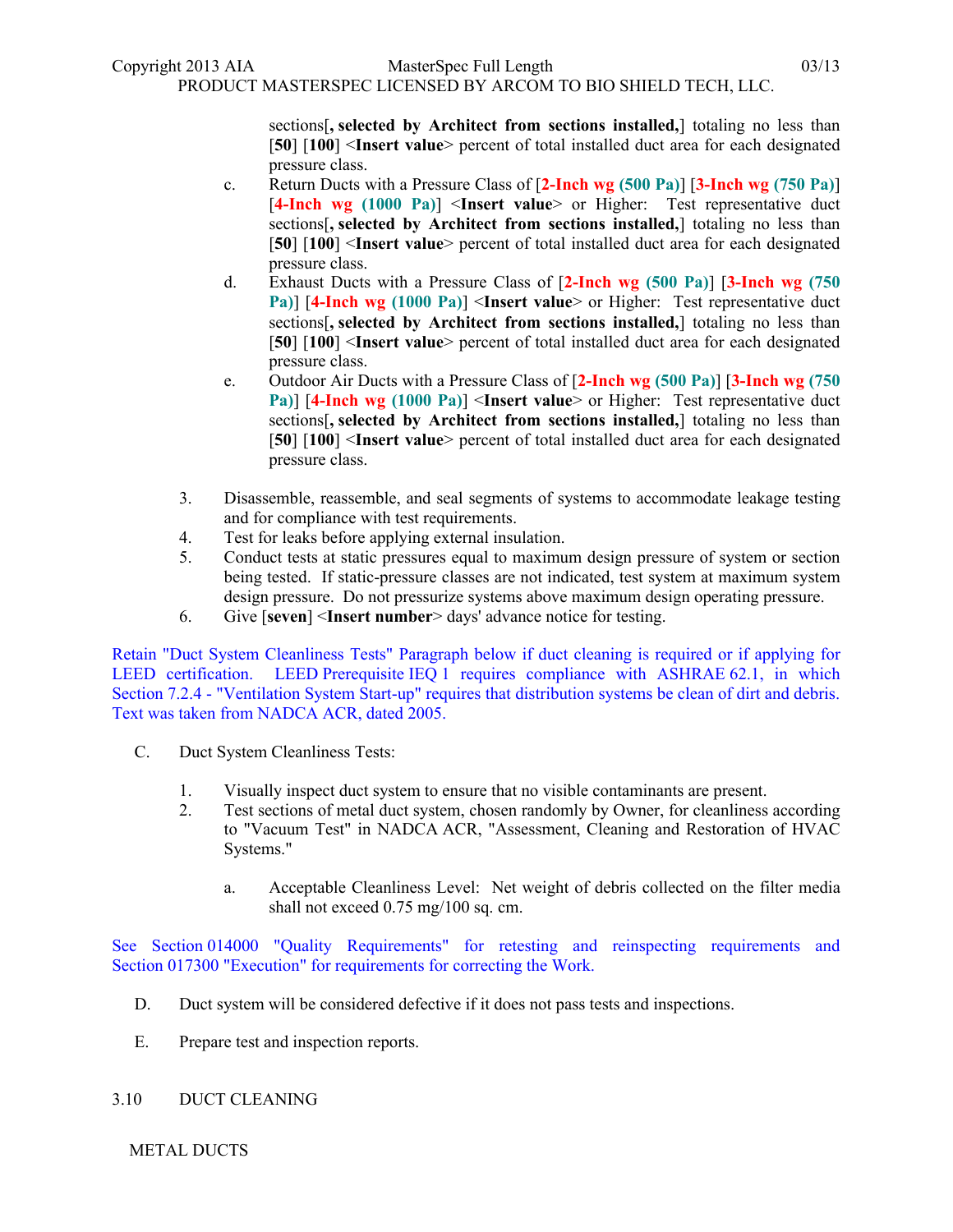Retain this article for applications where construction dust and debris in duct system must be removed before air-system operation, or if applying for LEED certification.

LEED Prerequisite IEQ 1 requires compliance with ASHRAE 62.1, in which Section 7.2.4 - "Ventilation System Start-up" requires that distribution systems be clean of dirt and debris.

- A. Clean [**new**] [**and**] [**existing**] duct system(s) before testing, adjusting, and balancing.
- B. Use service openings for entry and inspection.
	- 1. Create new openings and install access panels appropriate for duct static-pressure class if required for cleaning access. Provide insulated panels for insulated or lined duct. Patch insulation and liner as recommended by duct liner manufacturer. Comply with Section 233300 "Air Duct Accessories" for access panels and doors.
	- 2. Disconnect and reconnect flexible ducts as needed for cleaning and inspection.
	- 3. Remove and reinstall ceiling to gain access during the cleaning process.
- C. Particulate Collection and Odor Control:
	- 1. When venting vacuuming system inside the building, use HEPA filtration with 99.97 percent collection efficiency for 0.3-micron-size (or larger) particles.
	- 2. When venting vacuuming system to outdoors, use filter to collect debris removed from HVAC system, and locate exhaust downwind and away from air intakes and other points of entry into building.
- D. Clean the following components by removing surface contaminants and deposits:
	- 1. Air outlets and inlets (registers, grilles, and diffusers).
	- 2. Supply, return, and exhaust fans including fan housings, plenums (except ceiling supply and return plenums), scrolls, blades or vanes, shafts, baffles, dampers, and drive assemblies.
	- 3. Air-handling unit internal surfaces and components including mixing box, coil section, air wash systems, spray eliminators, condensate drain pans, humidifiers and dehumidifiers, filters and filter sections, and condensate collectors and drains.
	- 4. Coils and related components.
	- 5. Return-air ducts, dampers, actuators, and turning vanes except in ceiling plenums and mechanical equipment rooms.
	- 6. Supply-air ducts, dampers, actuators, and turning vanes.
	- 7. Dedicated exhaust and ventilation components and makeup air systems.
- E. Mechanical Cleaning Methodology:
	- 1. Clean metal duct systems using mechanical cleaning methods that extract contaminants from within duct systems and remove contaminants from building.
	- 2. Use vacuum-collection devices that are operated continuously during cleaning. Connect vacuum device to downstream end of duct sections so areas being cleaned are under negative pressure.
	- 3. Use mechanical agitation to dislodge debris adhered to interior duct surfaces without damaging integrity of metal ducts, duct liner, or duct accessories.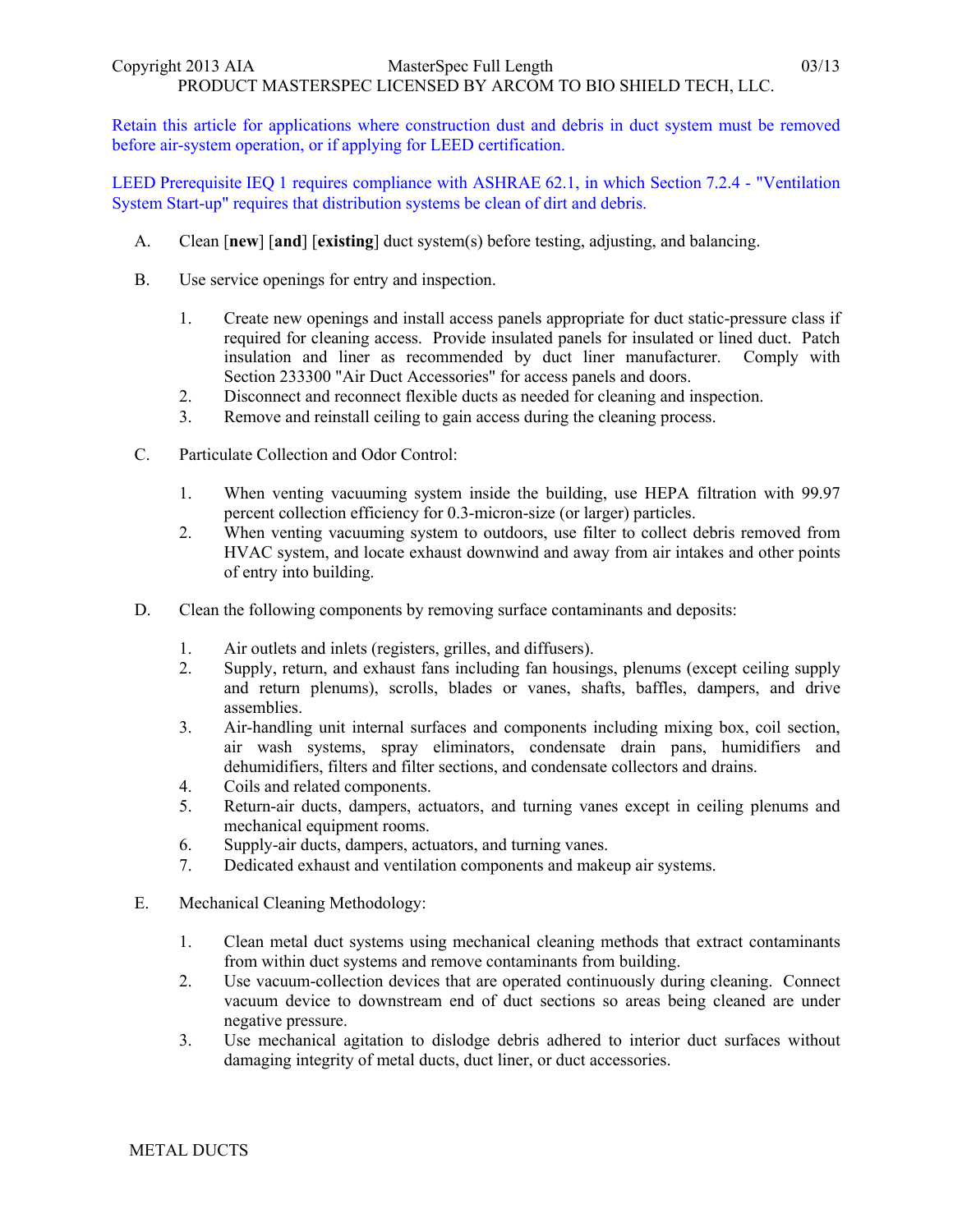- 4. Clean fibrous-glass duct liner with HEPA vacuuming equipment; do not permit duct liner to get wet. Replace fibrous-glass duct liner that is damaged, deteriorated, or delaminated or that has friable material, mold, or fungus growth.
- 5. Clean coils and coil drain pans according to NADCA 1992. Keep drain pan operational. Rinse coils with clean water to remove latent residues and cleaning materials; comb and straighten fins.
- 6. Provide drainage and cleanup for wash-down procedures.

The below referenced antimicrobial agents and coatings should not be compared to the EPA-registered Agion Silver Ion antimicrobial compound found in Silver Bullet AM. AM coatings, such as Silver Bullet AM, are designed for OEM use, meaning at the time of manufacture to assure a uniform and permanent coating on the surface which provides years of residual antimicrobial efficacy. Aftermarket antimicrobial agents applied through access panels or introduced to airstream are not intended for long term residual antimicrobial activity.

Silver Bullet AM is available for touch-up in 12 oz. aerosol cans, or two-part epoxy that can be mixed on site as needed.

7. Antimicrobial Agents and Coatings: Apply EPA-registered antimicrobial agents if fungus is present. Apply antimicrobial agents according to manufacturer's written instructions after removal of surface deposits and debris.

# 3.11 START UP

LEED Prerequisite IEQ 1 requires compliance with ASHRAE 62.1; see Section 7 - "Construction and System Start-up."

A. Air Balance: Comply with requirements in Section 230593 "Testing, Adjusting, and Balancing for HVAC."

# 3.12 DUCT SCHEDULE

- A. Fabricate ducts with galvanized sheet steel except as otherwise indicated and as follows:
	- 1. Underground Ducts: Concrete-encased, [**galvanized sheet steel**] [**PVC-coated, galvanized sheet steel with thicker coating on duct exterior**] [**stainless steel**].

## 2. <**Insert requirements**>.

Retain applicable subparagraphs in this article to set criteria for pressure class, duct seal-class level, and duct-leakage class; or delete applicable subparagraphs and indicate pressure class, duct seal-class level, and duct-leakage class on Drawings. If retaining duct seal and leakage requirements in this article, retain first paragraph in "Duct Sealing" Article. Both seal class and leakage class are included in this article and either one can be deleted, or both can remain if they are consistent.

Paragraphs below are examples of broad system classifications. Revise to suit Project or indicate requirements on Drawings if a more refined classification is required.

See ASHRAE duct leakage recommendations in 2005 ASHRAE HANDBOOK - "Fundamentals," Chapter 35, "Duct Design," Table 7, "Recommended Ductwork Leakage Class by Duct Type."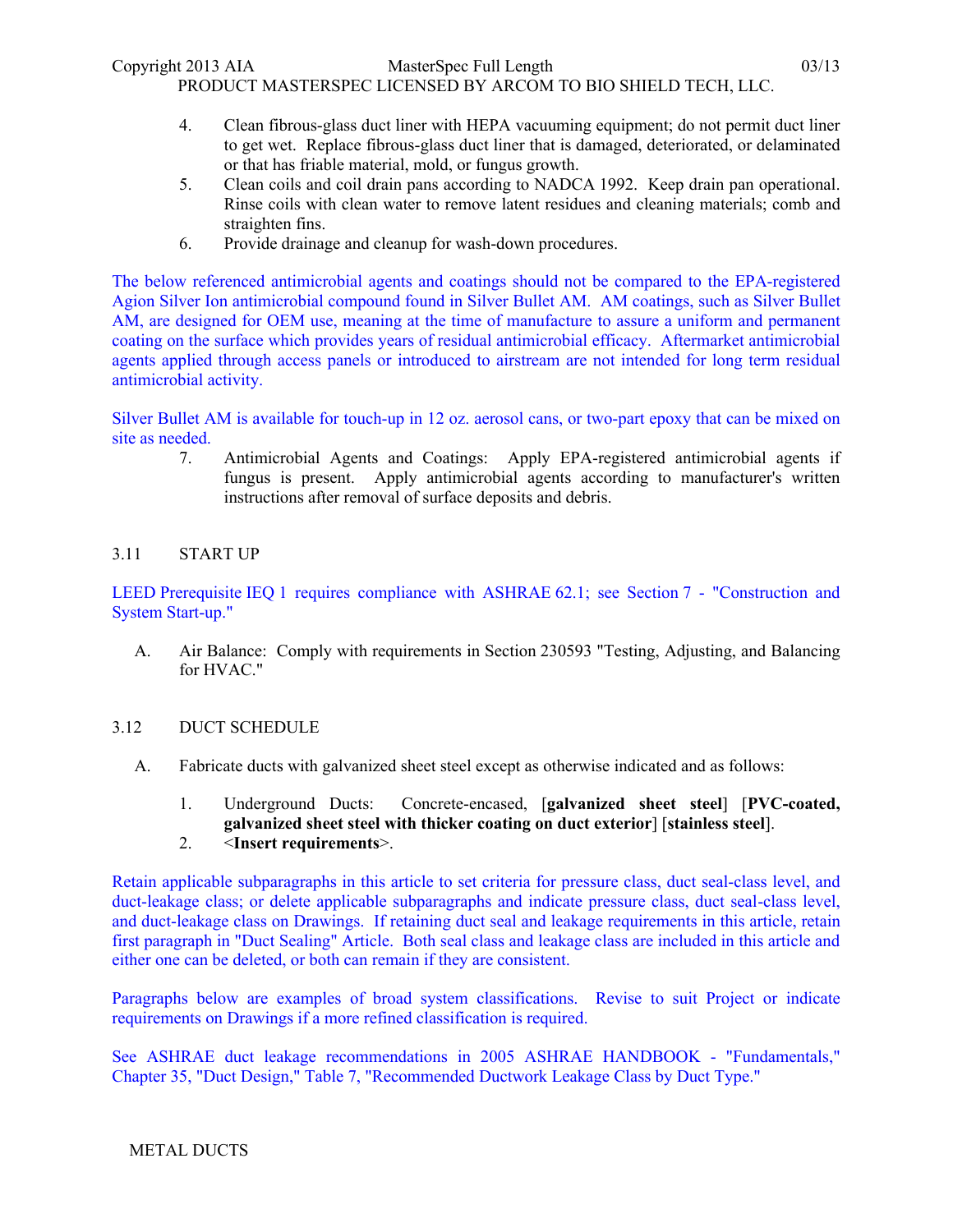LEED Prerequisite EA 2 requires compliance with ASHRAE/IESNA 90.1, in which Section 6.4.4.2.1 - "Duct Sealing" requires a minimum seal-class level (A, B, or C) for various duct locations and pressures and specifies seal-class levels for joints and seams in ducts located outdoors, in unconditioned spaces, and in conditioned spaces. Retain second paragraph in "Duct Sealing" Article if applying for LEED certification and requirements are not defined in this article or on Drawings.

As with any best practice, it is advised that all "Metal" surfaces exposed to the airstream be coated with Silver Bullet AM antimicrobial coating. Building a better duct by design and coating "ALL" of the interior surfaces assures bacteria, virus, mold, mildew, and fungi cannot, and will not, grow or multiply on the coated surface and will provide antimicrobial efficacy for the useful life of the product.

- B. Supply Ducts:
	- 1. Ducts Connected to Fan Coil Units, Furnaces, Heat Pumps, and Terminal Units <**Insert equipment**>:
		- a. Pressure Class: Positive [**1-inch wg (250 Pa)**] [**2-inch wg (500 Pa)**] <**Insert value**>.
		- b. Minimum SMACNA Seal Class: [**A**] [**B**] [**C**].
		- c. SMACNA Leakage Class for Rectangular: [**12**] [**24**] <**Insert value**>.
		- d. SMACNA Leakage Class for Round and Flat Oval: [**12**] [**24**] <**Insert value**>.
	- 2. Ducts Connected to Constant-Volume Air-Handling Units <**Insert equipment**>:
		- a. Pressure Class: Positive [**2-inch wg (500 Pa)**] [**3-inch wg (750 Pa)**] <**Insert value**>.
		- b. Minimum SMACNA Seal Class: [**A**] [**B**].
		- c. SMACNA Leakage Class for Rectangular: [**6**] [**12**] [**24**] <**Insert value**>.
		- d. SMACNA Leakage Class for Round and Flat Oval: [**6**] [**12**] [**24**] <**Insert value**>.
	- 3. Ducts Connected to Variable-Air-Volume Air-Handling Units <**Insert equipment**>:
		- a. Pressure Class: Positive [**3-inch wg (750 Pa)**] [**4-inch wg (1000 Pa)**] <**Insert value**>.
		- b. Minimum SMACNA Seal Class: [**A**] [**B**].
		- c. SMACNA Leakage Class for Rectangular: [**3**] [**6**] <**Insert value**>.
		- d. SMACNA Leakage Class for Round and Flat Oval: [**3**] [**6**] <**Insert value**>.
	- 4. Ducts Connected to Equipment Not Listed Above:
		- a. Pressure Class: Positive [**2-inch wg (500 Pa)**] [**3-inch wg (750 Pa)**] [**4-inch wg (1000 Pa)**] <**Insert value**>.
		- b. Minimum SMACNA Seal Class: [**A**] [**B**].
		- c. SMACNA Leakage Class for Rectangular: [**3**] [**6**] [**12**] <**Insert value**>.
		- d. SMACNA Leakage Class for Round and Flat Oval: [**3**] [**6**] [**12**] <**Insert value**>.
- C. Return Ducts:
	- 1. Ducts Connected to Fan Coil Units, Furnaces, Heat Pumps, and Terminal Units <**Insert equipment**>: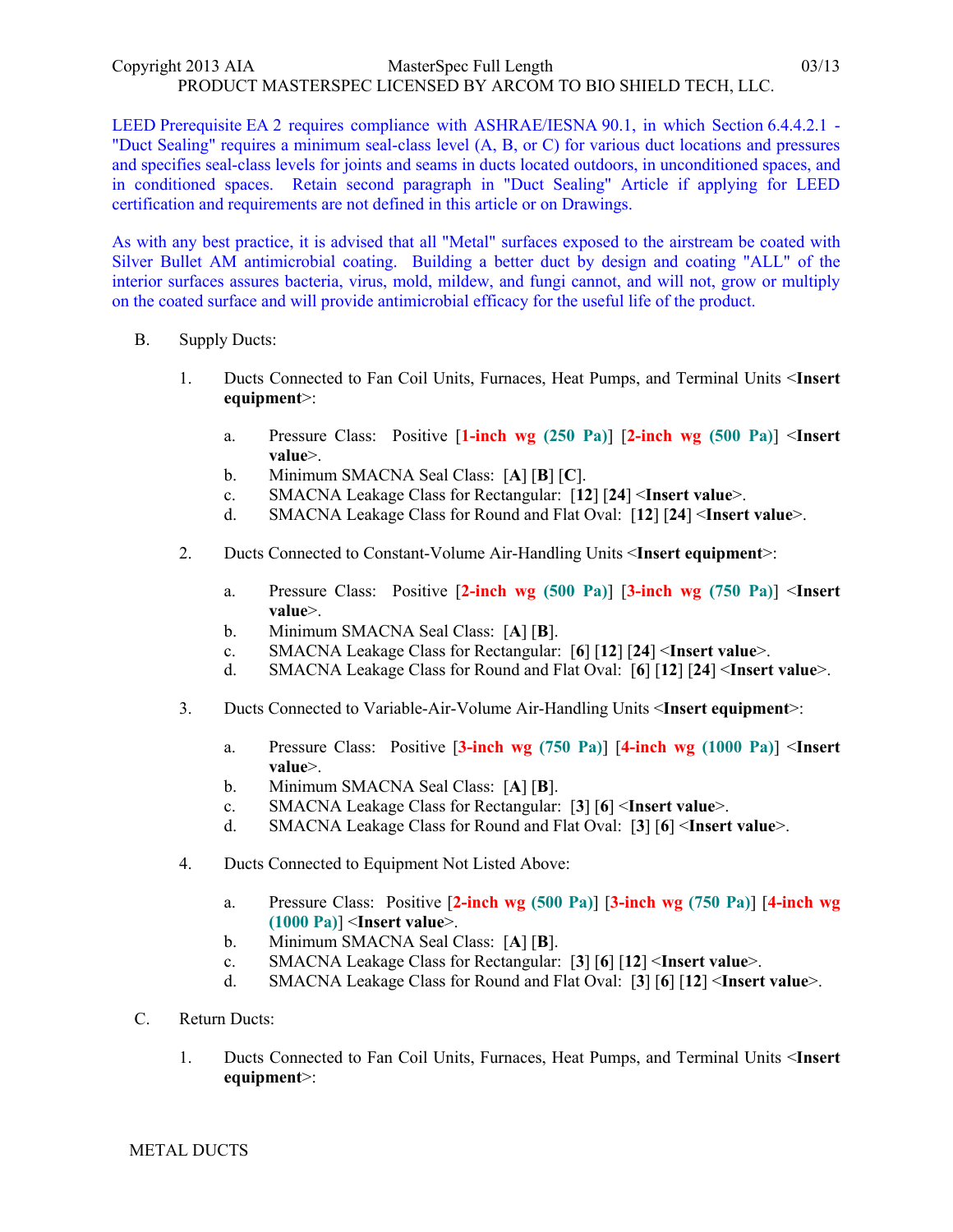- a. Pressure Class: Positive or negative [**1-inch wg (250 Pa)**] [**2-inch wg (500 Pa)**] <**Insert value**>.
- b. Minimum SMACNA Seal Class: [**A**] [**B**] [**C**].
- c. SMACNA Leakage Class for Rectangular: [**12**] [**24**] <**Insert value**>.
- d. SMACNA Leakage Class for Round and Flat Oval: [**12**] [**24**] <**Insert value**>.
- 2. Ducts Connected to Air-Handling Units <**Insert equipment**>:
	- a. Pressure Class: Positive or negative [**2-inch wg (500 Pa)**] [**3-inch wg (750 Pa)**] <**Insert value**>.
	- b. Minimum SMACNA Seal Class: [**A**] [**B**].
	- c. SMACNA Leakage Class for Rectangular: [**6**] [**12**] [**24**] <**Insert value**>.
	- d. SMACNA Leakage Class for Round and Flat Oval: [**6**] [**12**] [**24**] <**Insert value**>.
- 3. Ducts Connected to Equipment Not Listed Above:
	- a. Pressure Class: Positive or negative [**2-inch wg (500 Pa)**] [**3-inch wg (750 Pa)**] [**4-inch wg (1000 Pa)**] <**Insert value**>.
	- b. Minimum SMACNA Seal Class: [**A**] [**B**].
	- c. SMACNA Leakage Class for Rectangular: [**3**] [**6**] [**12**] <**Insert value**>.
	- d. SMACNA Leakage Class for Round and Flat Oval: [**3**] [**6**] [**12**] <**Insert value**>.
- D. Exhaust Ducts:
	- 1. Ducts Connected to Fans Exhausting (ASHRAE 62.1, Class 1 and 2) Air:
		- a. Pressure Class: Negative [**1-inch wg (250 Pa)**] [**2-inch wg (500 Pa)**] [**3-inch wg (750 Pa)**] <**Insert value**>.
		- b. Minimum SMACNA Seal Class: [**A**] [**B**] [**C**] if negative pressure, and A if positive pressure.
		- c. SMACNA Leakage Class for Rectangular: [**12**] [**24**] <**Insert value**>.
		- d. SMACNA Leakage Class for Round and Flat Oval: [**6**] [**12**] [**24**] <**Insert value**>.
	- 2. Ducts Connected to Air-Handling Units <**Insert equipment**>:
		- a. Pressure Class: Positive or negative [**2-inch wg (500 Pa)**] [**3-inch wg (750 Pa)**] <**Insert value**>.
		- b. Minimum SMACNA Seal Class: [**A**] [**B**] if negative pressure, and A if positive pressure.
		- c. SMACNA Leakage Class for Rectangular: [**6**] [**12**] [**24**] <**Insert value**>.
		- d. SMACNA Leakage Class for Round and Flat Oval: [**3**] [**6**] [**12**] [**24**] <**Insert value**>.

Retain first subparagraph below unless fire-rated, factory-fabricated grease ducts for Type I commercial kitchen hoods are specified in Section 235100 "Breechings, Chimneys, and Stacks." Factory-fabricated and -insulated grease ducts can be installed with reduced clearance to combustible construction.

- 3. Ducts Connected to Commercial Kitchen Hoods: Comply with NFPA 96.
	- a. Exposed to View: Type 304, stainless-steel sheet, [**No. 4**] [**No. 3**] <**Insert finish**> finish.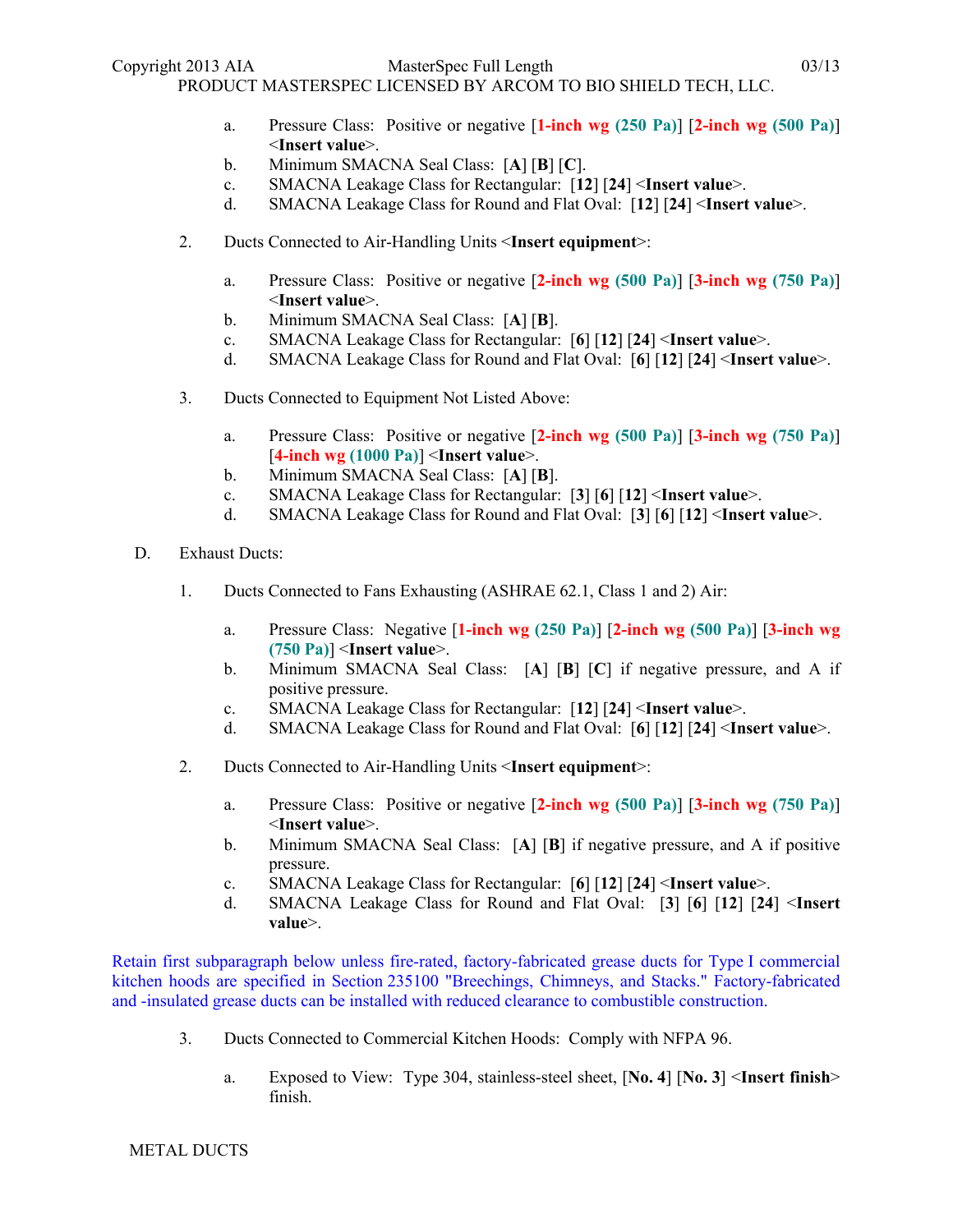Copyright 2013 AIA MasterSpec Full Length 03/13

PRODUCT MASTERSPEC LICENSED BY ARCOM TO BIO SHIELD TECH, LLC.

- b. Concealed: [**Type 304, stainless-steel sheet, No. 2D finish**] [**Carbon-steel sheet**].
- c. Welded seams and joints.
- d. Pressure Class: Positive or negative [**2-inch wg (500 Pa)**] [**3-inch wg (750 Pa)**] [**4-inch wg (1000 Pa)**] <**Insert value**>.
- e. Minimum SMACNA Seal Class: Welded seams, joints, and penetrations.
- f. SMACNA Leakage Class: 3.
- 4. Ducts Connected to Dishwasher Hoods:
	- a. Type 304, stainless-steel sheet.
	- b. Exposed to View: [**No. 4**] [**No. 3**] <**Insert finish**> finish.
	- c. Concealed: [**No. 2D**] <**Insert finish**> finish.
	- d. Welded seams and flanged joints with watertight EPDM gaskets.
	- e. Pressure Class: Positive or negative [**2-inch wg (500 Pa)**] [**3-inch wg (750 Pa)**] <**Insert value**>.
	- f. Minimum SMACNA Seal Class: Welded seams, joints, and penetrations.
	- g. SMACNA Leakage Class: 3.
- 5. Ducts Connected to Fans Exhausting Laboratory and Process (ASHRAE 62.1, Class 3 and 4) Air:

Retain one of first two subparagraphs below.

- a. [**Type 316**] [**Type 304**], stainless-steel sheet.
	- 1) Exposed to View: [**No. 4**] [**No. 3**] <**Insert finish**> finish.
	- 2) Concealed: [**No. 2B**] [**No. 2D**] <**Insert finish**> finish.
- b. PVC-coated, galvanized sheet steel with thicker coating on duct interior.
- c. Pressure Class: Positive or negative [**3-inch wg (750 Pa)**] [**4-inch wg (1000 Pa)**] [**6-inch wg (1500 Pa)**] <**Insert value**>.
- d. Minimum SMACNA Seal Class: [**A**] [**Welded seams, joints, and penetrations**].
- e. SMACNA Leakage Class: 3.
- 6. Ducts Connected to Equipment Not Listed Above:
	- a. Pressure Class: Positive or negative [**2-inch wg (500 Pa)**] [**3-inch wg (750 Pa)**] [**4-inch wg (1000 Pa)**] <**Insert value**>.
	- b. Minimum SMACNA Seal Class: [**A**] [**B**] if negative pressure, and A if positive pressure.
	- c. SMACNA Leakage Class for Rectangular: [**6**] [**12**] [**24**] <**Insert value**>.
	- d. SMACNA Leakage Class for Round and Flat Oval: [**3**] [**6**] [**12**] [**24**] <**Insert value**>.
- E. Outdoor-Air (Not Filtered, Heated, or Cooled) Ducts:
	- 1. Ducts Connected to Fan Coil Units, Furnaces, Heat Pumps, and Terminal Units <**Insert equipment**>: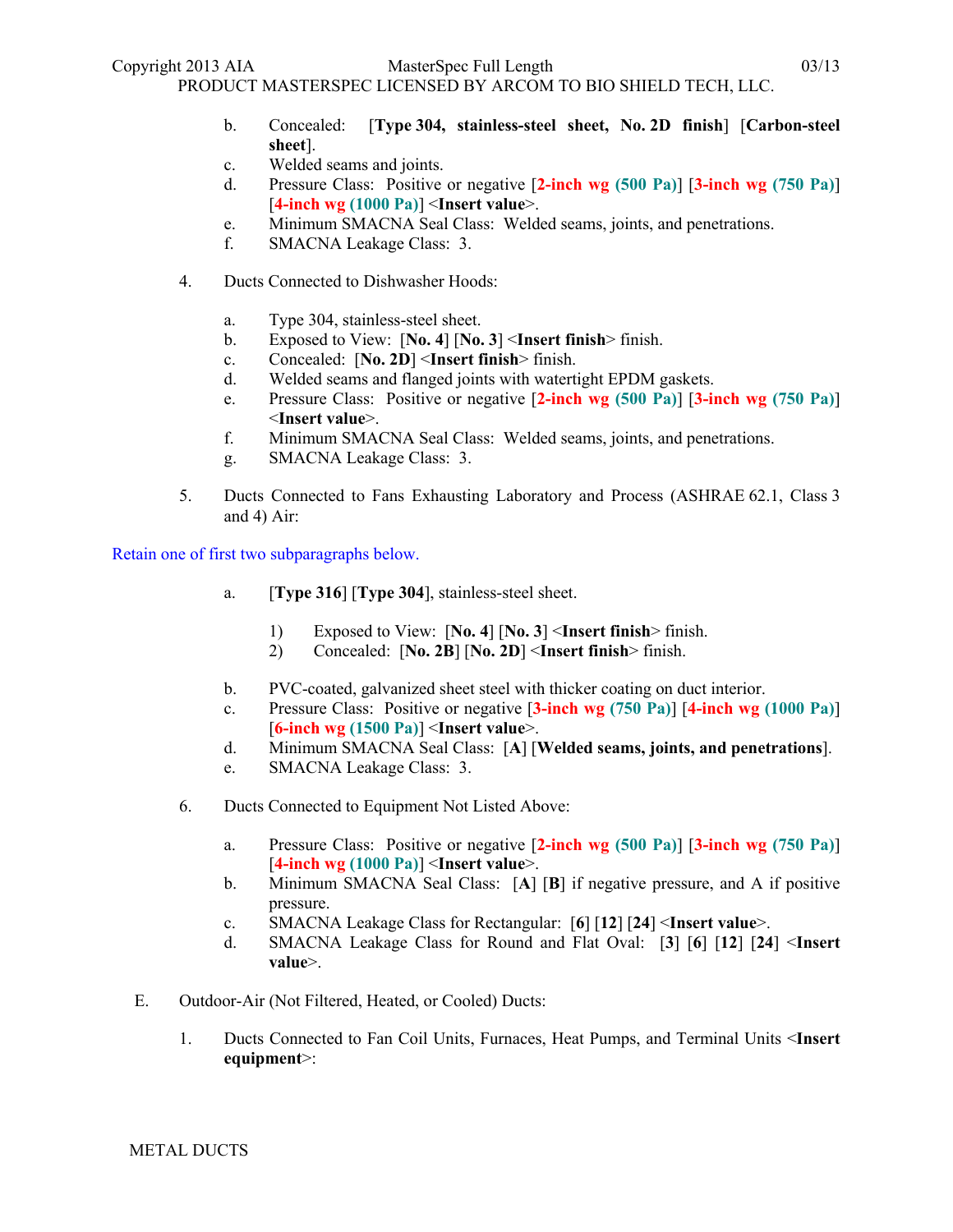- a. Pressure Class: Positive or negative [**1-inch wg (250 Pa)**] [**2-inch wg (500 Pa)**] <**Insert value**>.
- b. Minimum SMACNA Seal Class: [**A**] [**B**] [**C**].
- c. SMACNA Leakage Class for Rectangular: [**12**] [**24**] <**Insert value**>.
- d. SMACNA Leakage Class for Round and Flat Oval: [**6**] [**12**] [**24**] <**Insert value**>.
- 2. Ducts Connected to Air-Handling Units <**Insert equipment**>:
	- a. Pressure Class: Positive or negative [**2-inch wg (500 Pa)**] [**3-inch wg (750 Pa)**] <**Insert value**>.
	- b. Minimum SMACNA Seal Class: [**A**] [**B**].
	- c. SMACNA Leakage Class for Rectangular: [**6**] [**12**] [**24**] <**Insert value**>.
	- d. SMACNA Leakage Class for Round and Flat Oval: [**3**] [**6**] [**12**] [**24**] <**Insert value**>.
- 3. Ducts Connected to Equipment Not Listed Above:
	- a. Pressure Class: Positive or negative [**2-inch wg (500 Pa)**] [**3-inch wg (750 Pa)**] [**4-inch wg (1000 Pa)**] <**Insert value**>.
	- b. Minimum SMACNA Seal Class: [**A**] [**B**].
	- c. SMACNA Leakage Class for Rectangular: [**3**] [**6**] [**12**] <**Insert value**>.
	- d. SMACNA Leakage Class for Round and Flat Oval: [**3**] [**6**] [**12**] <**Insert value**>.
- F. Intermediate Reinforcement:
	- 1. Galvanized-Steel Ducts: [**Galvanized steel**] [**Carbon steel coated with zinc-chromate primer**] [**Galvanized steel or carbon steel coated with zinc-chromate primer**].
	- 2. PVC-Coated Ducts:
		- a. Exposed to Airstream: Match duct material.
		- b. Not Exposed to Airstream: [**Galvanized**] [**Match duct material**].
	- 3. Stainless-Steel Ducts:
		- a. Exposed to Airstream: Match duct material.
		- b. Not Exposed to Airstream: [**Galvanized**] [**Match duct material**].
	- 4. Aluminum Ducts: [**Aluminum**][**or galvanized sheet steel coated with zinc chromate**].
- G. Antimicrobial Coating:
	- 1. Supply Ducts: Shop-applied antimicrobial protective coating as indicated.
	- 2. Return Ducts: Shop-applied antimicrobial protective coating as indicated.
	- 3. Transfer Air Ducts: Shop-applied antimicrobial protective coating as indicated.
	- 4. Exhaust Ducts: Antimicrobial protective coating not required.
	- 5. Outside Air Ducts: Shop-applied antimicrobial protective coating as indicated.

When liner is required regardless of type, it should not be considered equal to a quality shop applied antimicrobial coating. Hard surface AM coatings such as Silver Bullet AM are used in a variety of industries such as food processing equipment, ambulances interiors, waste water treatment plants, among others due to its longevity and effectiveness under harsh conditions. While liners can provide R-value for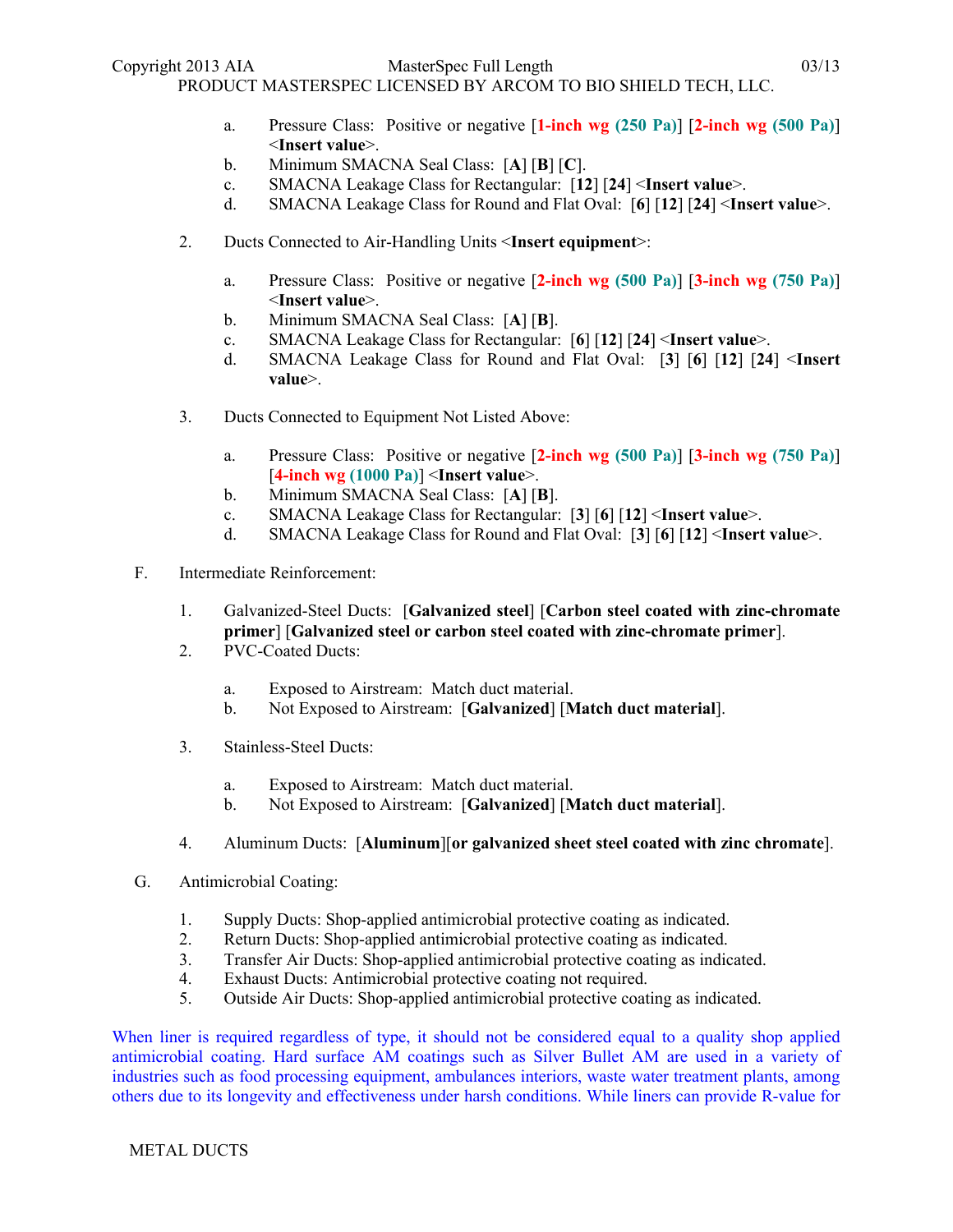insulation or Sound attenuation it is not practical or possible to line a complete HVAC system. Conversely, an entire enhanced HVAC system can be coated with a shop-applied antimicrobial coating such as Silver Bullet AM with the use of liners in areas as needed. (Example: Liner used 20ft outside of air handling unit).

To achieve maximum benefit of Agion antimicrobial protected coatings on sheet metal duct, liners of any material should be avoided. If the duct needs to be conditioned for either R-value or sound, these could be achieved in one of the following ways. If the duct needs to be thermally protected in an unconditioned space, it should be wrapped with insulation. If the duct needs to be thermally protected and sound reduced, the duct can be made "double wall perforated". The inner wall of the duct would use Agion antimicrobial shop-applied coatings on sheet metal that has been perforated to allow sound attenuation.

H. Liner:

LEED Prerequisite EA 2 requires that duct insulation R-value comply with ASHRAE/IESNA 90.1 tables titled "Minimum Duct Insulation R-Value, Cooling and Heating Only Supply Ducts and Return Ducts" and "Minimum Duct Insulation R-Value, Combined Heating and Cooling Supply Ducts and Return Ducts." If using liner alone to satisfy thermal requirements, verify that material selected is available in thickness needed to provide thermal performance without jeopardizing other requirements.

Flexible elastomeric insulation is available in thicknesses through 1-1/2 inches (38 mm), which comply with NFPA 90A. Some options in subparagraphs below may create a restrictive proprietary specification. Verify availability of performance with manufacturers.

Retain one option for material and one option for thickness, or insert another thickness, in each of six subparagraphs below.

- 1. Supply Air Ducts: [**Fibrous glass, Type I**] [**Flexible elastomeric**] [**Natural fiber**], [**1 inch (25 mm)**] [**1-1/2 inches (38 mm)**] [**2 inches (51 mm)**] <**Insert thickness**> thick.
- 2. Return Air Ducts: [**Fibrous glass, Type I**] [**Flexible elastomeric**] [**Natural fiber**], [**1 inch (25 mm)**] [**1-1/2 inches (38 mm)**] [**2 inches (51 mm)**] <**Insert thickness**> thick.
- 3. Exhaust Air Ducts: [**Fibrous glass, Type I**] [**Flexible elastomeric**] [**Natural fiber**], [**1 inch (25 mm)**] <**Insert thickness**> thick.
- 4. Supply Fan Plenums: [**Fibrous glass, Type II**] [**Flexible elastomeric**] [**Natural fiber**], [**1 inch (25 mm)**] [**1-1/2 inches (38 mm)**] [**2 inches (51 mm)**] <**Insert thickness**> thick.
- 5. Return- and Exhaust-Fan Plenums: [**Fibrous glass, Type II**] [**Flexible elastomeric**] [**Natural fiber**], [**2 inches (51 mm)**] <**Insert thickness**> thick.
- 6. Transfer Ducts: [**Fibrous glass, Type I**] [**Flexible elastomeric**] [**Natural fiber**], [**1 inch (25 mm)**] [**1-1/2 inches (38 mm)**] [**2 inches (51 mm)**] <**Insert thickness**> thick.

LEED Prerequisite EA 2 requires that duct insulation R-value comply with ASHRAE/IESNA 90.1 tables titled "Minimum Duct Insulation R-Value, Cooling and Heating Only Supply Ducts and Return Ducts" and "Minimum Duct Insulation R-Value, Combined Heating and Cooling Supply Ducts and Return Ducts." If using interstitial insulation alone to satisfy thermal requirements, verify that material selected is available in thickness needed to provide thermal performance without jeopardizing other requirements.

- I. Double-Wall Duct Interstitial Insulation:
	- 1. Supply Air Ducts: [**1 inch (25 mm)**] [**1-1/2 inches (38 mm)**] [**2 inches (51 mm)**] <**Insert thickness**> thick.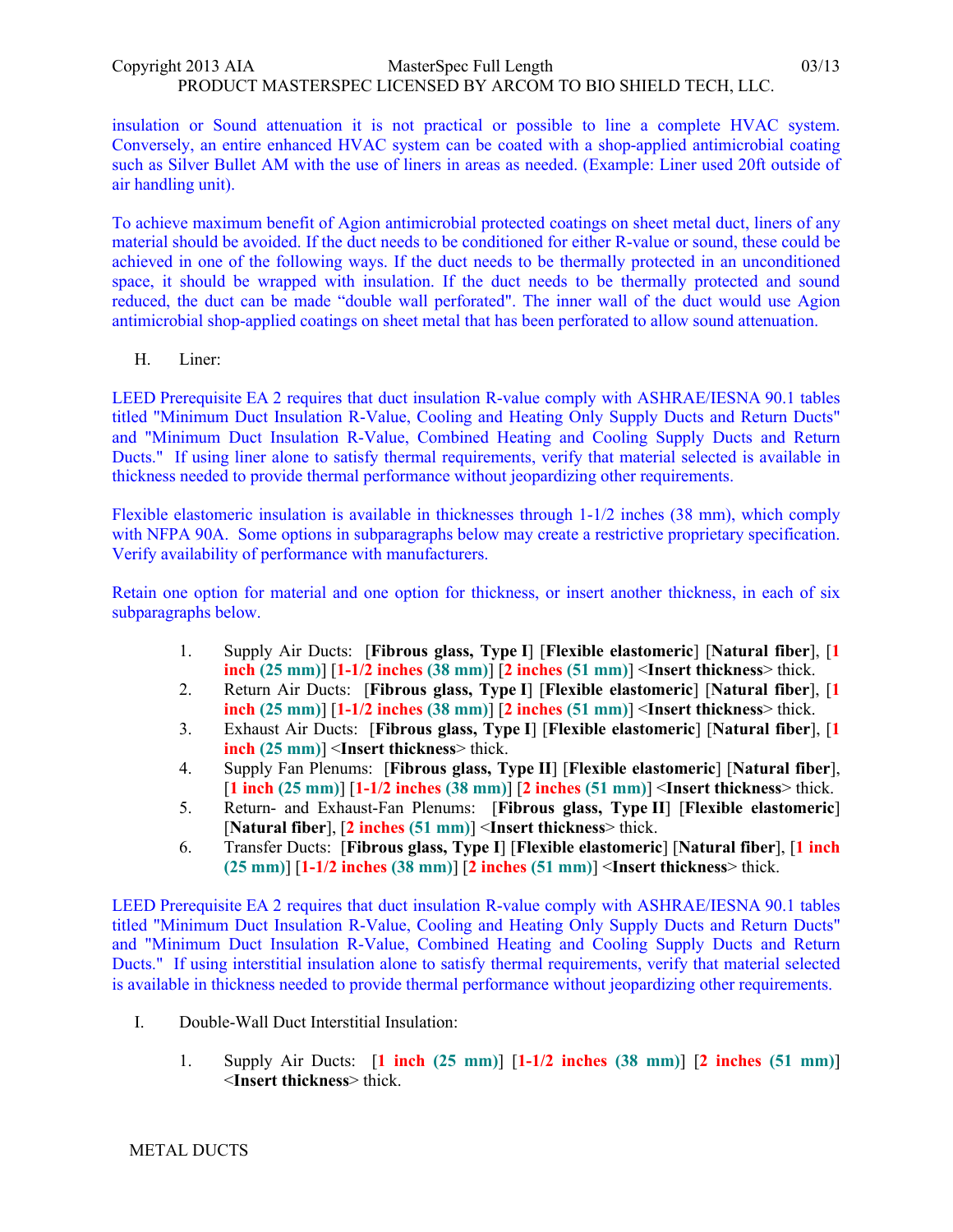- 2. Return Air Ducts: [**1 inch (25 mm)**] [**1-1/2 inches (38 mm)**] [**2 inches (51 mm)**] <**Insert thickness**> thick.
- 3. Exhaust Air Ducts: [**1 inch (25 mm)**] [**1-1/2 inches (38 mm)**] [**2 inches (51 mm)**] <**Insert thickness**> thick.
- J. Elbow Configuration:

Retain one of first two subparagraphs below. Retain first subparagraph to set different requirements for various velocities. Retain second subparagraph to set the same requirements for all velocities.

- 1. Rectangular Duct: Comply with SMACNA's "HVAC Duct Construction Standards Metal and Flexible," Figure 4-2, "Rectangular Elbows."
	- a. Velocity  $1000$  fpm  $(5 \text{ m/s})$  or Lower:
		- 1) Radius Type RE 1 with minimum 0.5 radius-to-diameter ratio.
		- 2) Mitered Type RE 4 without vanes.
	- b. Velocity 1000 to 1500 fpm  $(5 \text{ to } 7.6 \text{ m/s})$ :
		- 1) Radius Type RE 1 with minimum 1.0 radius-to-diameter ratio.
		- 2) Radius Type RE 3 with minimum 0.5 radius-to-diameter ratio and two vanes.
		- 3) Mitered Type RE 2 with vanes complying with SMACNA's "HVAC Duct Construction Standards - Metal and Flexible," Figure 4-3, "Vanes and Vane Runners," and Figure 4-4, "Vane Support in Elbows."
	- c. Velocity  $1500$  fpm  $(7.6 \text{ m/s})$  or Higher:
		- 1) Radius Type RE 1 with minimum 1.5 radius-to-diameter ratio.
		- 2) Radius Type RE 3 with minimum 1.0 radius-to-diameter ratio and two vanes.
		- 3) Mitered Type RE 2 with vanes complying with SMACNA's "HVAC Duct Construction Standards - Metal and Flexible," Figure 4-3, "Vanes and Vane Runners," and Figure 4-4, "Vane Support in Elbows."
- 2. Rectangular Duct: Comply with SMACNA's "HVAC Duct Construction Standards Metal and Flexible," Figure 4-2, "Rectangular Elbows."
	- a. Radius Type RE 1 with minimum 1.5 radius-to-diameter ratio.
	- b. Radius Type RE 3 with minimum 1.0 radius-to-diameter ratio and two vanes.
	- c. Mitered Type RE 2 with vanes complying with SMACNA's "HVAC Duct Construction Standards - Metal and Flexible," Figure 4-3, "Vanes and Vane Runners," and Figure 4-4, "Vane Support in Elbows."
- 3. Round Duct: Comply with SMACNA's "HVAC Duct Construction Standards Metal and Flexible," Figure 3-4, "Round Duct Elbows."
	- a. Minimum Radius-to-Diameter Ratio and Elbow Segments: Comply with SMACNA's "HVAC Duct Construction Standards - Metal and Flexible," Table 3-